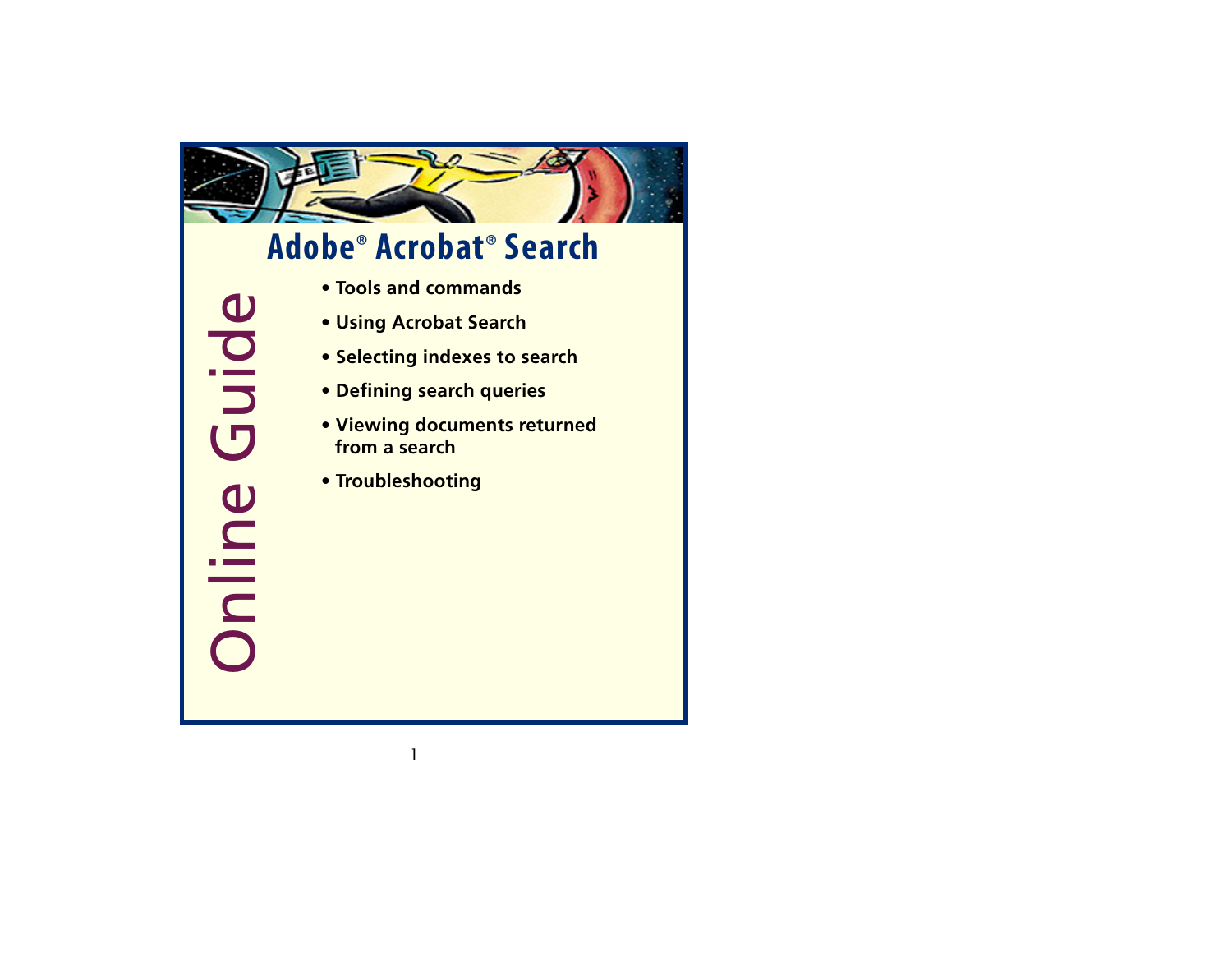<span id="page-1-0"></span>



## **Tools and commands**



Full Screen...

Search...

Weblink...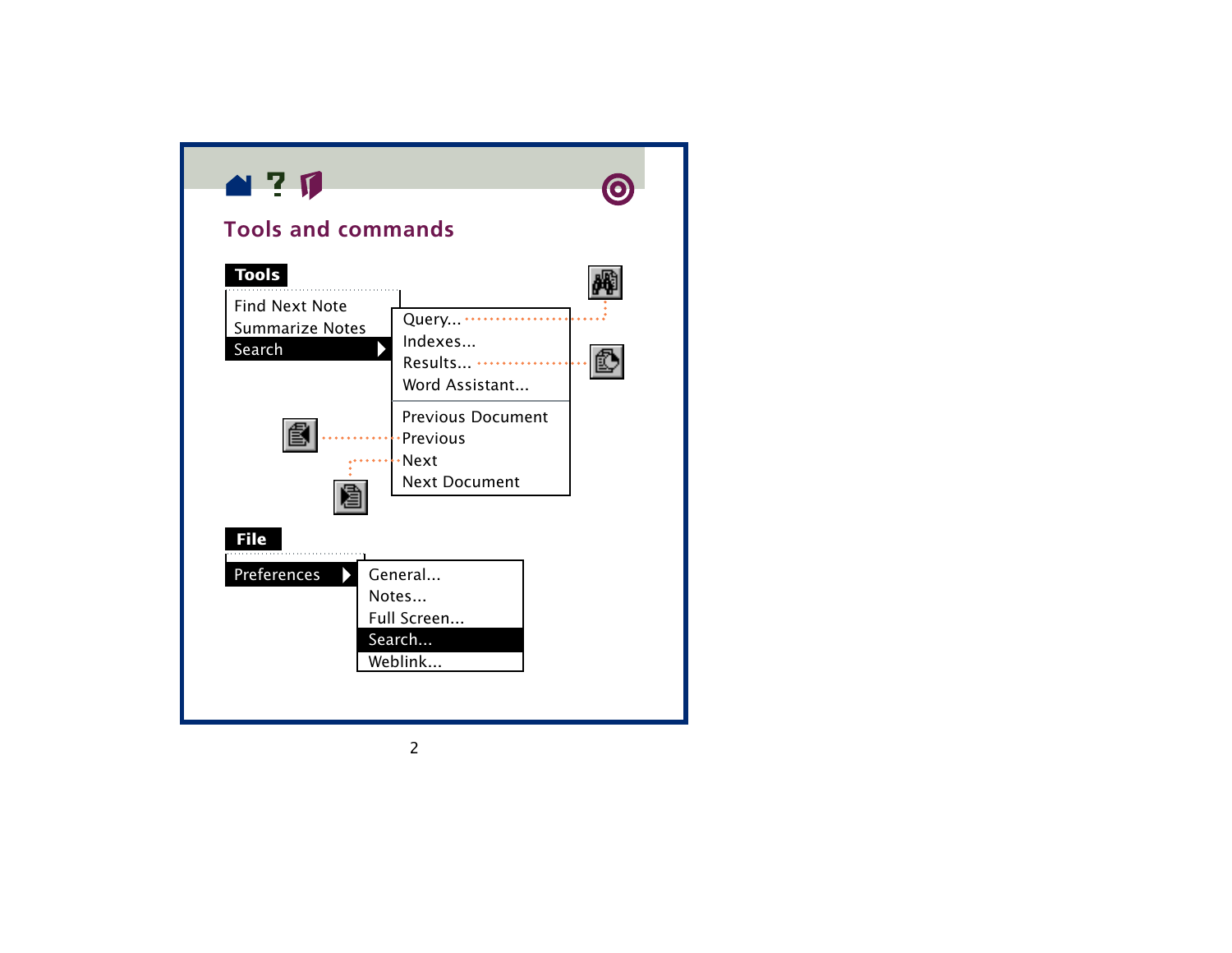<span id="page-2-0"></span>



### **Using Acrobat Search**

You use the Search command in Acrobat Exchange or Acrobat Reader to perform full-text searches of PDF document collections indexed with Acrobat Catalog. The Search command also has powerful tools for limiting and expanding the definition of the term for which you are searching.

<sup>A</sup>*full-text* index is a searchable database of all text in a document or collection of documents. Searches of full-text indexes are very quick; by contrast, the Find command works with a single document and reads every word on every page, a much slower process.

> **[Searching a full-text index](#page-3-0) [Expanding a search](#page-6-0) [Limiting a search](#page-7-0) [Changing search preferences](#page-9-0)**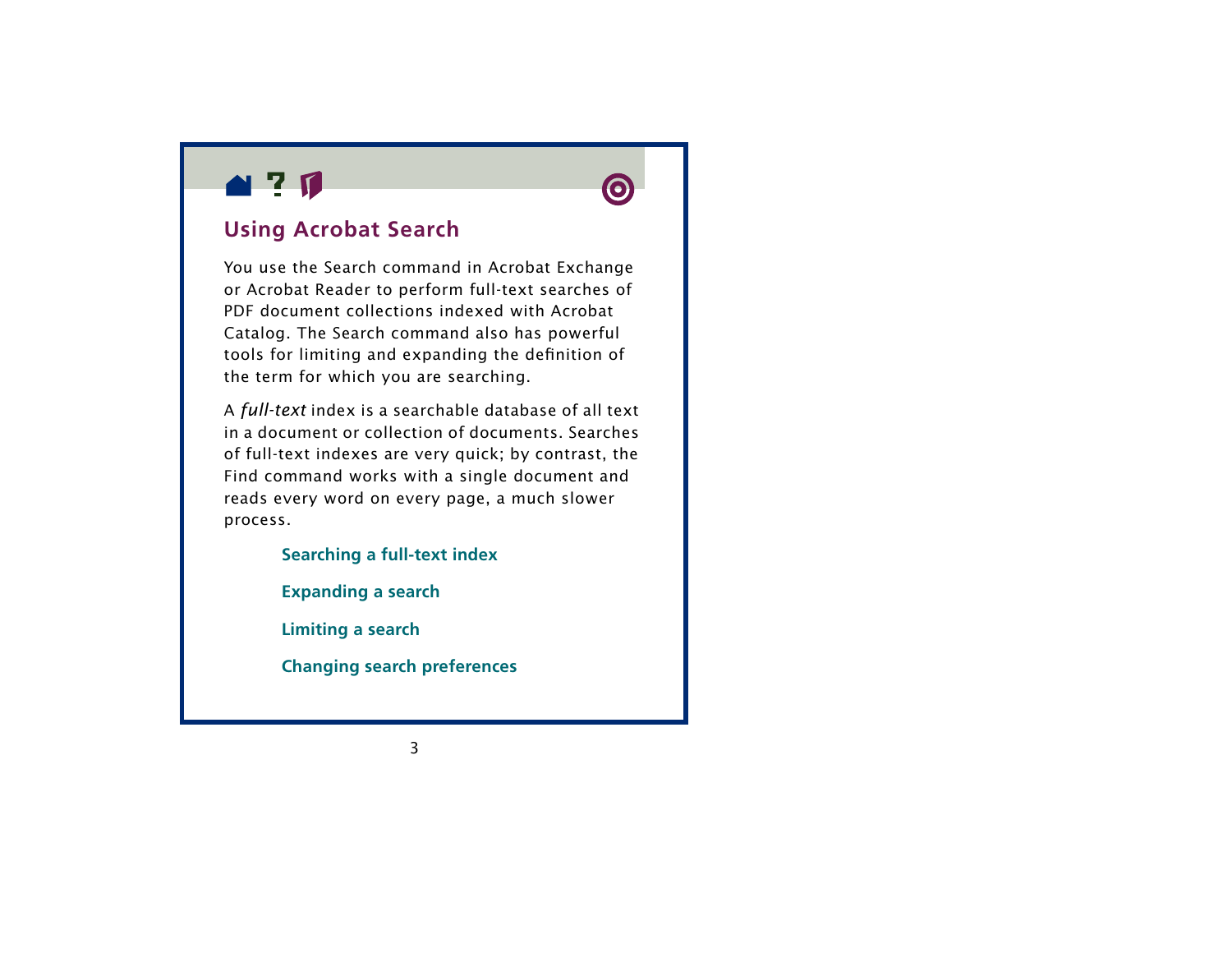<span id="page-3-0"></span>



### **Searching a full-text index**

Performing a search is a four-step process:

**1** Select the indexes you want to search.

**2** Define a search query, and list documents that match the query. (A *search query* is text and other items that define the information you want.)

- **3** Choose documents to view from the list.
- **4** View occurrences of the text in the documents.

Instructions for performing these steps follow.

#### **To perform a full-text search:**

**1** Choose Tools > Search > Indexes to list the document-collection indexes currently selected, add or deselect indexes as necessary, and click OK. For details, see **[Selecting indexes to search](#page-11-0)**.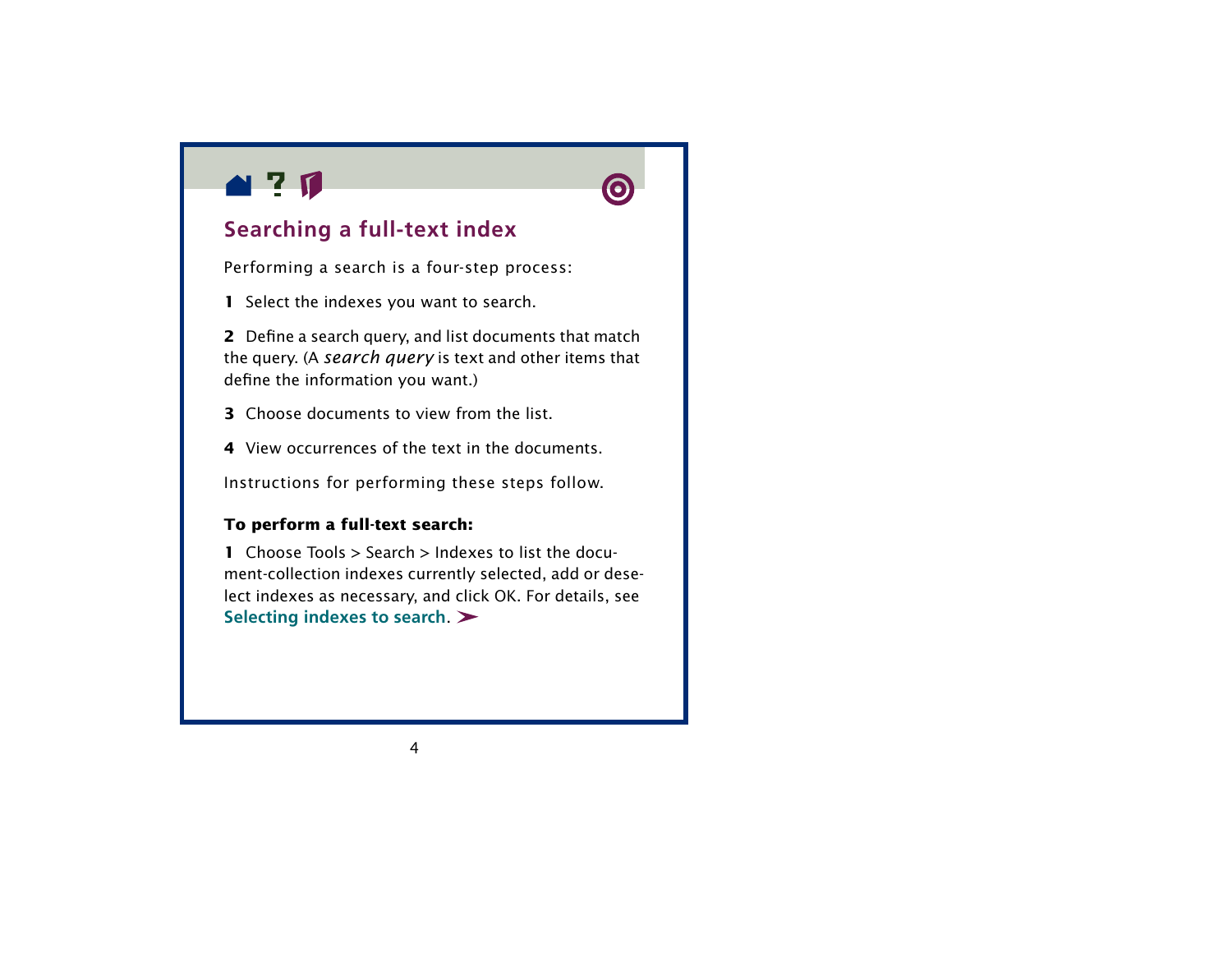



**2** Choose Tools > Search > Query or click the Search Query button  $\frac{1}{\sqrt{2}}$  on the toolbar to open the Search window. Type the text you want to find in the Find Results Containing Text box, and click Search.

The text can be a single word, a number, a term, or a phrase. (For details, see **[Searching for a term or](#page-15-0)  [phrase](#page-15-0)**.) When you click Search, the Search window is hidden and documents that match your search query are listed in rank order in the Search Results window.

**3** Double-click a document that seems likely to contain the relevant information, probably the first document in the list. (For details, see **[Interpreting relevance](#page-64-0)  [ranking](#page-64-0)**.) The document opens on the first match for the text you typed.  $\blacktriangleright$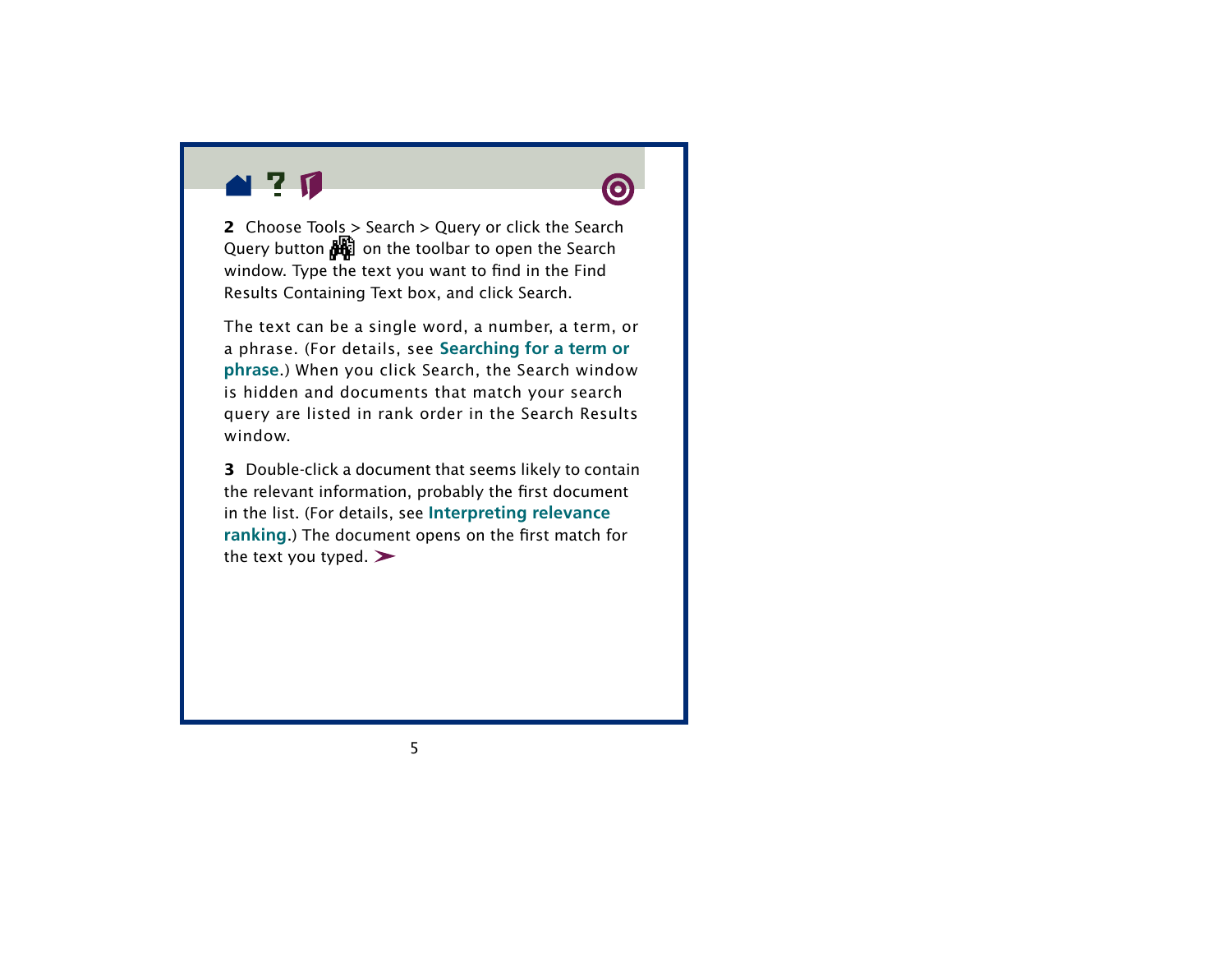



**4** Use the Search Next button **a** and Search Previous button  $\bar{\Xi}$  to go to other matches in the document. Or choose another document to view. See **[Viewing](#page-62-0)  [documents returned from a search](#page-62-0)** for details.

Alternatively, redefine the query by typing new text or by using other techniques to **[expand the search](#page-6-0)** to more documents or to **[limit the search](#page-7-0)** to fewer documents. If you want to do this without having to redisplay the Search windows, **[change the default](#page-9-0)  [preference](#page-9-0)** that hides it "on view." ■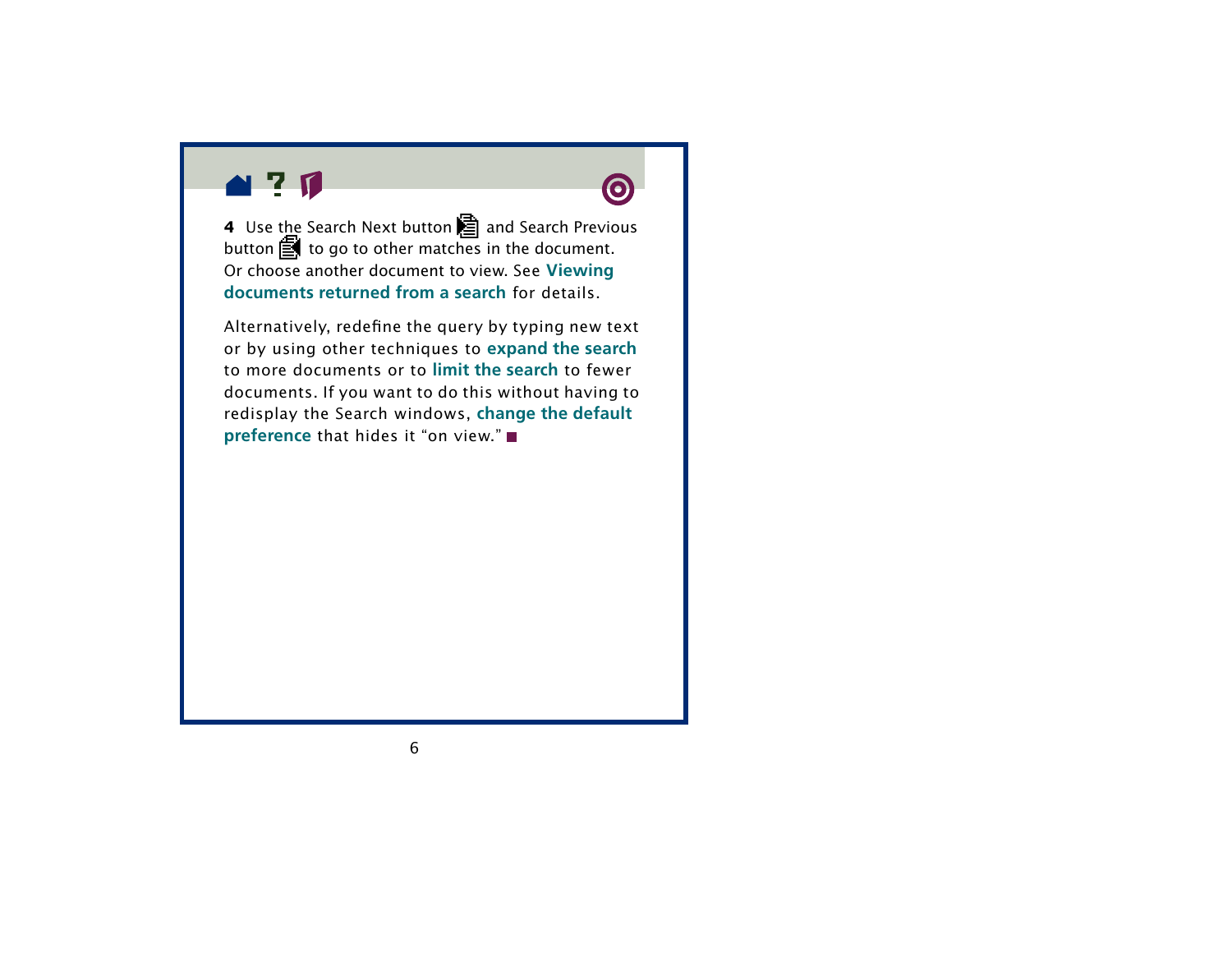<span id="page-6-0"></span>



### **Expanding a search**

If a search returns too few documents or no documents at all, make sure you are searching the appropriate indexes. Also, make sure that settings left over from a previous search aren't limiting the current one.

Then try any of these query techniques:

**•** [Wild-car](#page-24-0)d characters in the search text increase the number of matches for the text.

**•** A Boolean **[OR](#page-56-0)** operator between two words returns documents containing either word.

**•** The **[Word Stemming option](#page-44-0)** finds words that share a stem with a search word.

**•** The **[Sounds Like option](#page-47-0)** finds different spellings of proper names.

**•** The **[Thesaurus option](#page-46-0)** finds words that have meanings similar to the meaning of a search word.

For details, see **[Defining search queries](#page-14-0)**.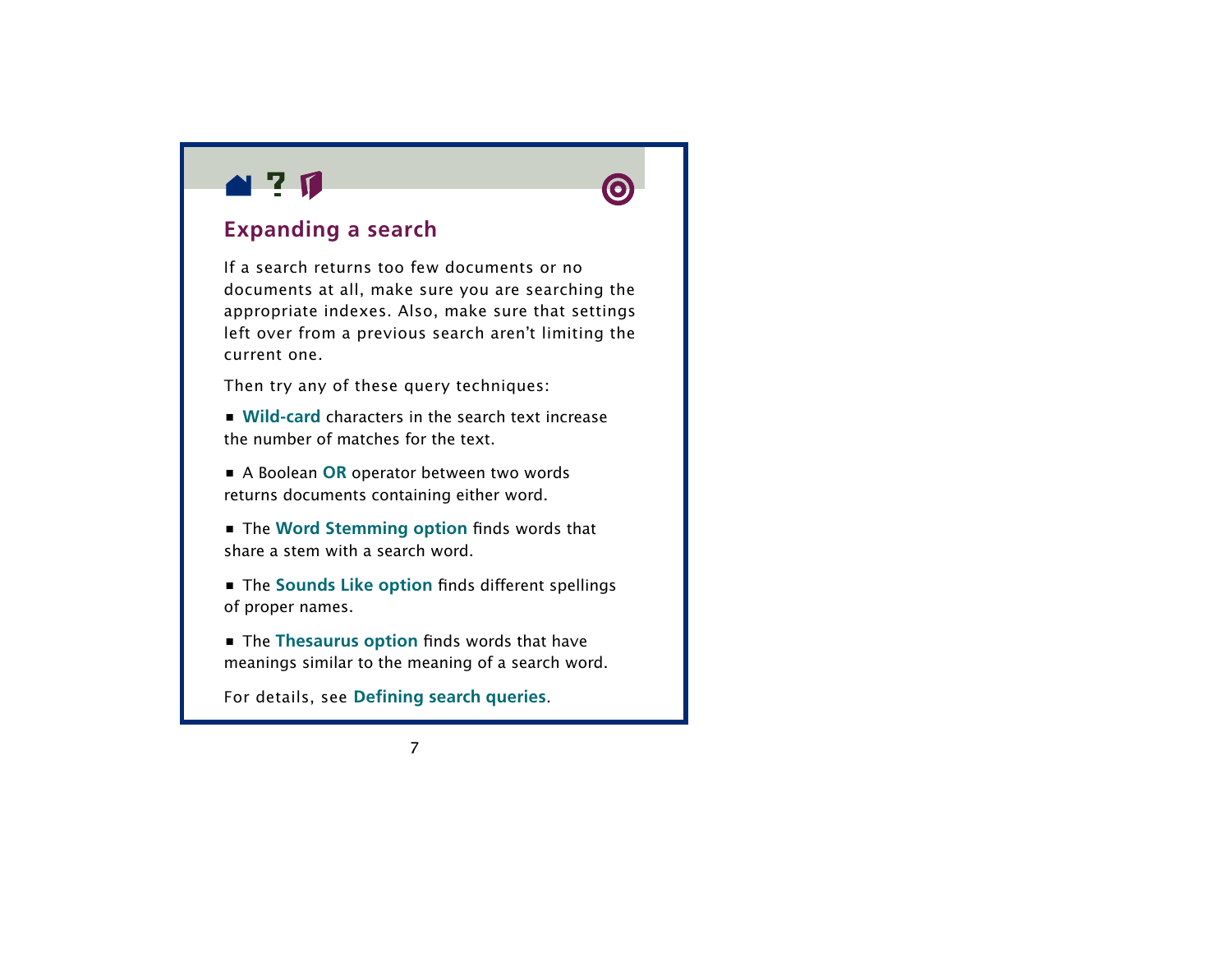<span id="page-7-0"></span>



### **Limiting a search**

If a search returns too many documents or provides too many matches in individual documents, try any of these query techniques:

**• [Refining](#page-26-0)** a search confines it to documents returned by a previous search, which may be a small set of the documents actually indexed.

**•** A Boolean **[NOT](#page-57-0)** operator before a word excludes documents containing the word.

**•** A Boolean **[AND](#page-55-0)** operator between two words returns only documents containing both words.

**•** The **[Proximity option](#page-50-0)** limits AND searches so that words must be close to each other —within three pages or fewer.

**•** The **[Match Case option](#page-49-0)** finds text only when it has the same capitalization as the text you type.  $\blacktriangleright$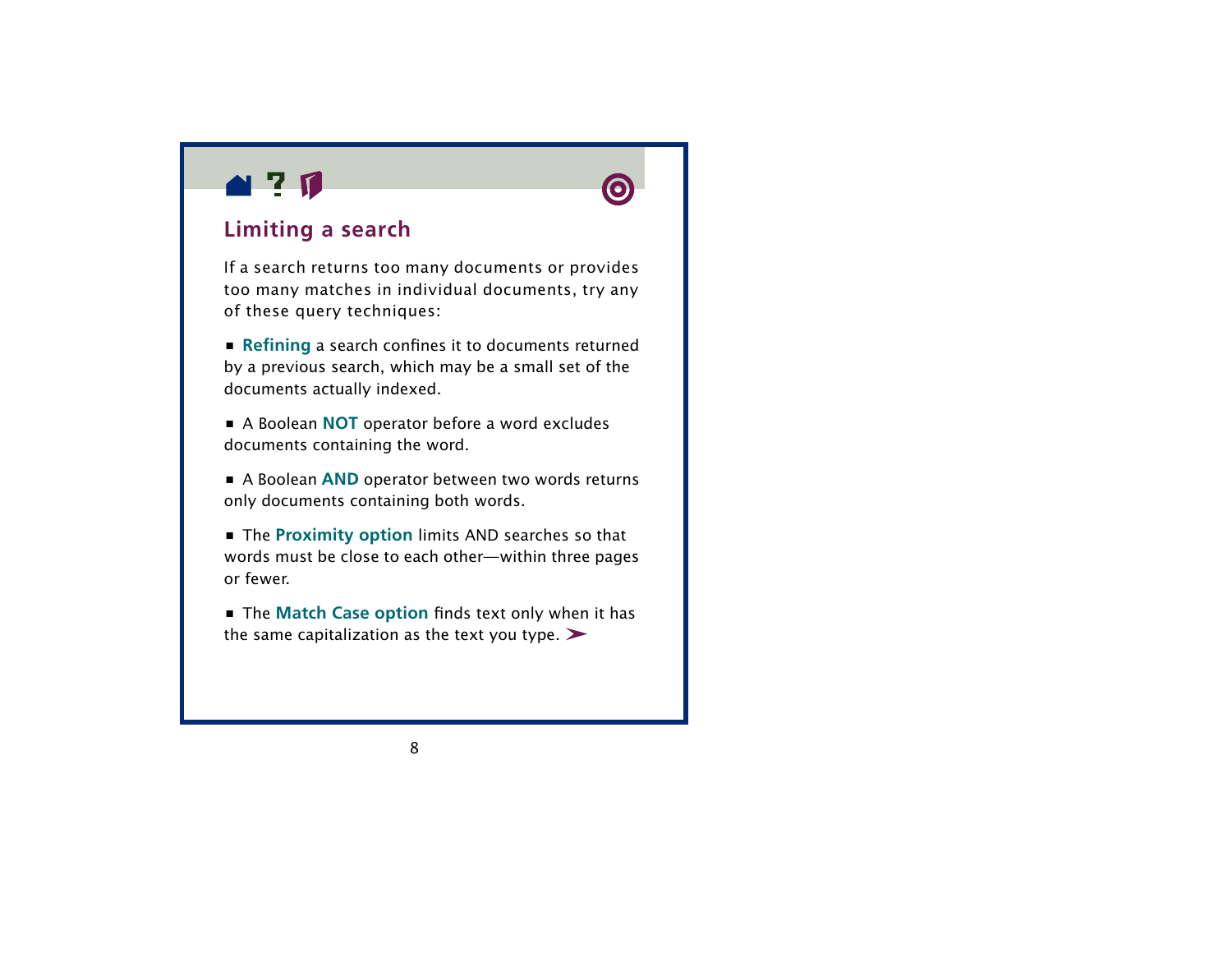

**•** Using **[Document Info](#page-28-0)** field values returns only documents with those values.

**•** Using a **[date range](#page-36-0)** returns only documents created or modified within that range.

For details, see **[Defining search queries](#page-14-0)**.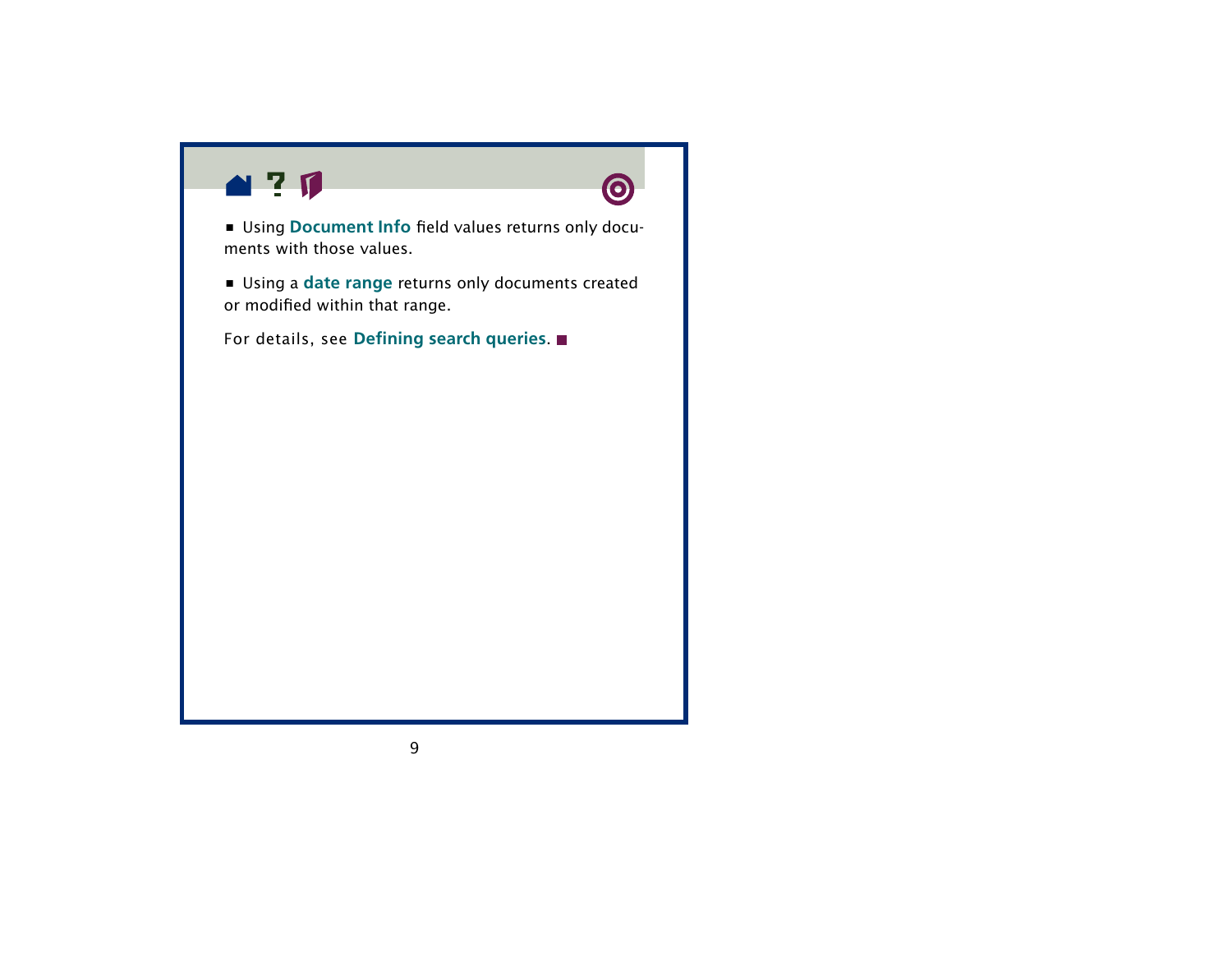<span id="page-9-1"></span><span id="page-9-0"></span>



### **Changing search preferences**

You may need to change the default settings in the **[Search Preferences dialog box](#page-10-0)** illustrated on the following page.

#### **To change search preferences:**

- **1** Choose File > Preferences > Search.
- **2** Change preferences in the dialog box as necessary.
- **3** Click OK.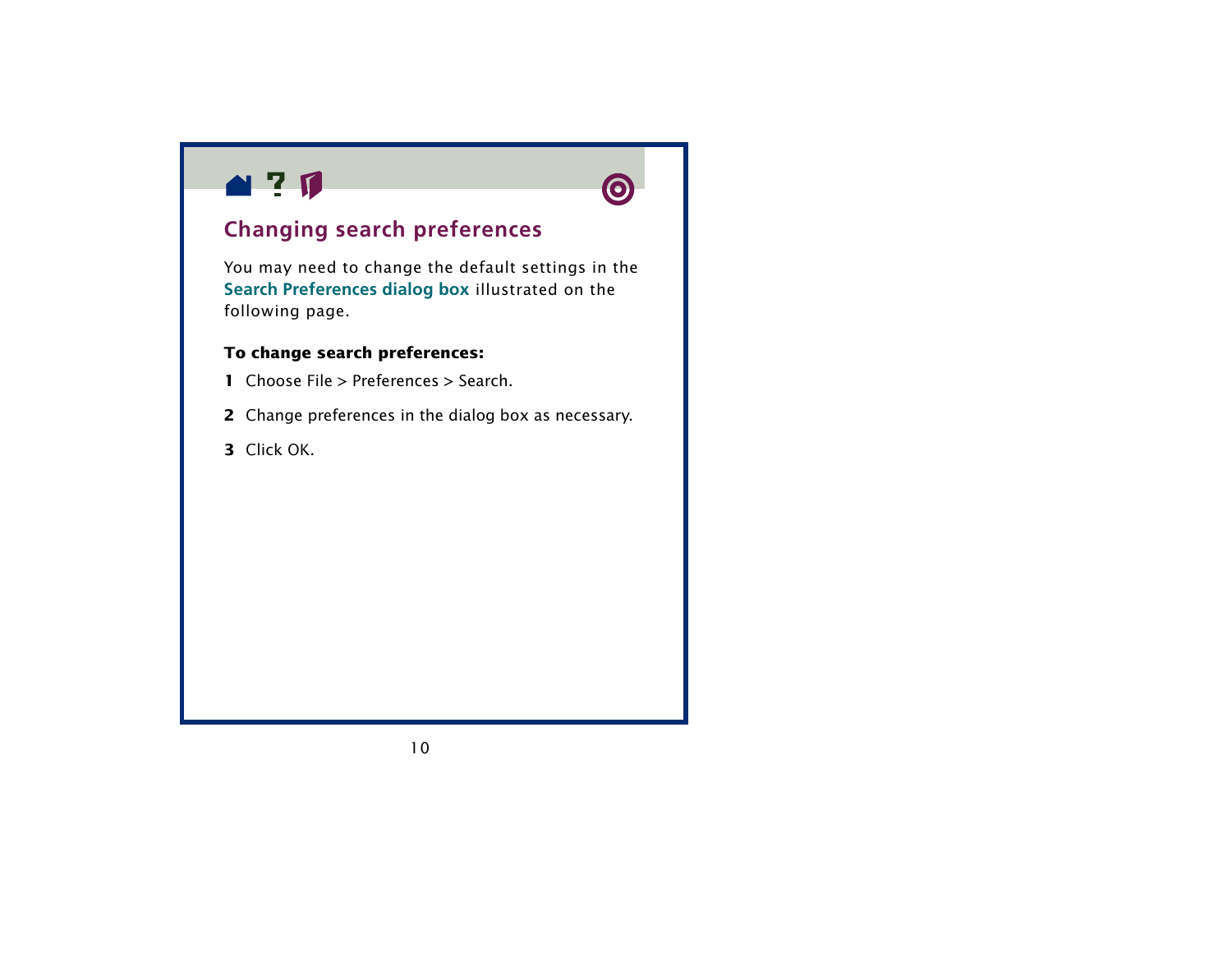<span id="page-10-0"></span>



### **Search Preferences dialog box**

Click any preference for information on that preference. The illustration shows the default settings.

The Automount servers preference is available only on a Macintosh.

| Acrobat™ Search Preferences                                |                               |  |
|------------------------------------------------------------|-------------------------------|--|
| :Query<br>$\sqcap$ Show Fields<br>$\boxtimes$ Show Options | $\Box$ Show Date              |  |
| $\boxtimes$ Hide on Search                                 |                               |  |
| :Results<br>Sort By:                                       | score                         |  |
| Show Top:                                                  | 100   Documents               |  |
| $\boxtimes$ Hide on view                                   |                               |  |
| : Highlight<br>Display:                                    | By Page                       |  |
| dndexes:                                                   | $\boxtimes$ Automount servers |  |
|                                                            | Cancel                        |  |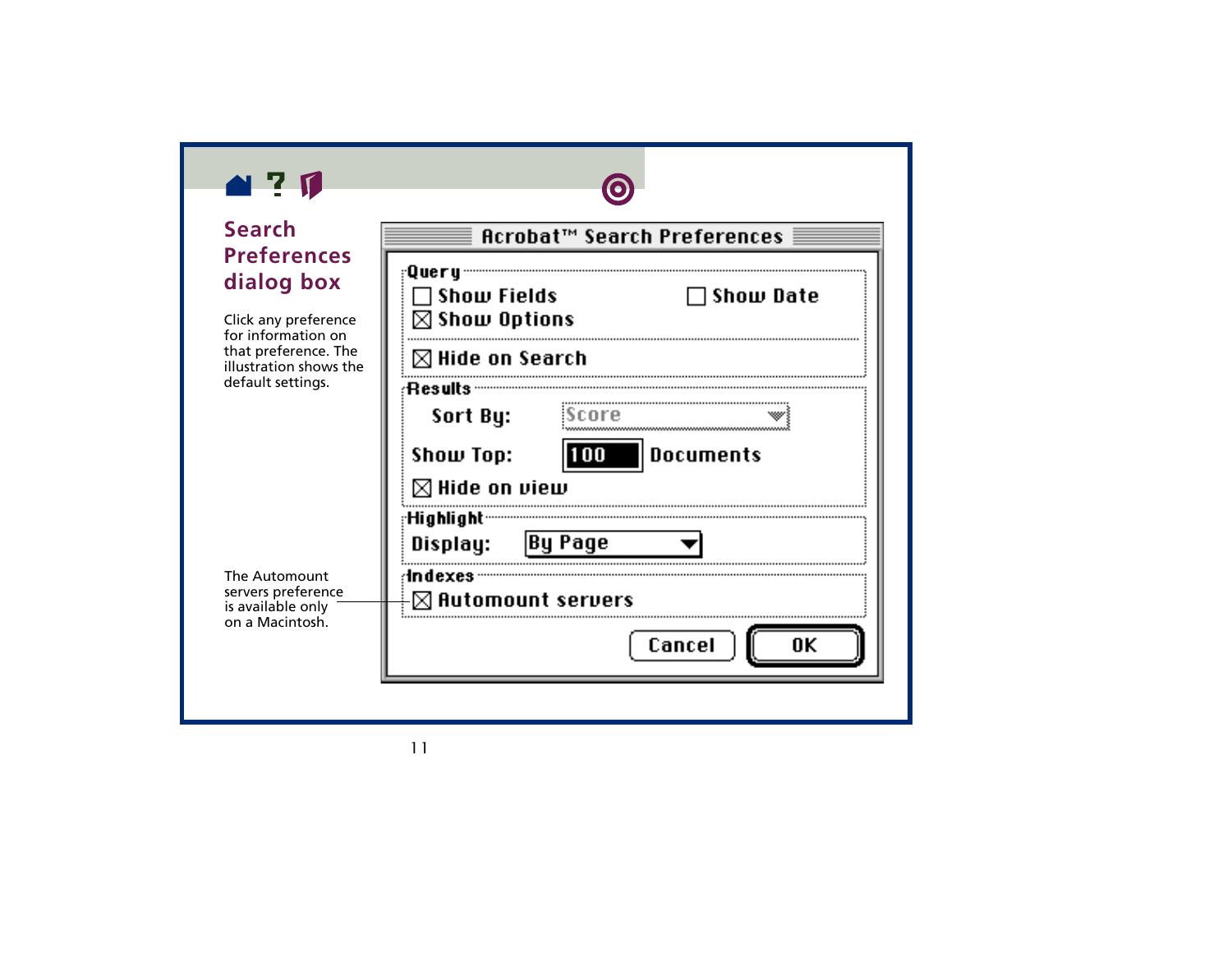<span id="page-11-0"></span>



### **Selecting indexes to search**

Choosing Tools > Search > Indexes lists the available indexes. On a Macintosh, the list may also include indexes on currently unavailable file server volumes or CD-ROMs.

To be searchable, an index must be in the search list and it must be selected. When you add an index to the list, it is automatically selected. You can deselect or reselect it for specific searches or remove it from the list altogether. You can view a description of any index in the list.

Opening a PDF document associated with an index automatically makes the index searchable. See the **[Acrobat Exchange Guide](#page-108-0)** for details.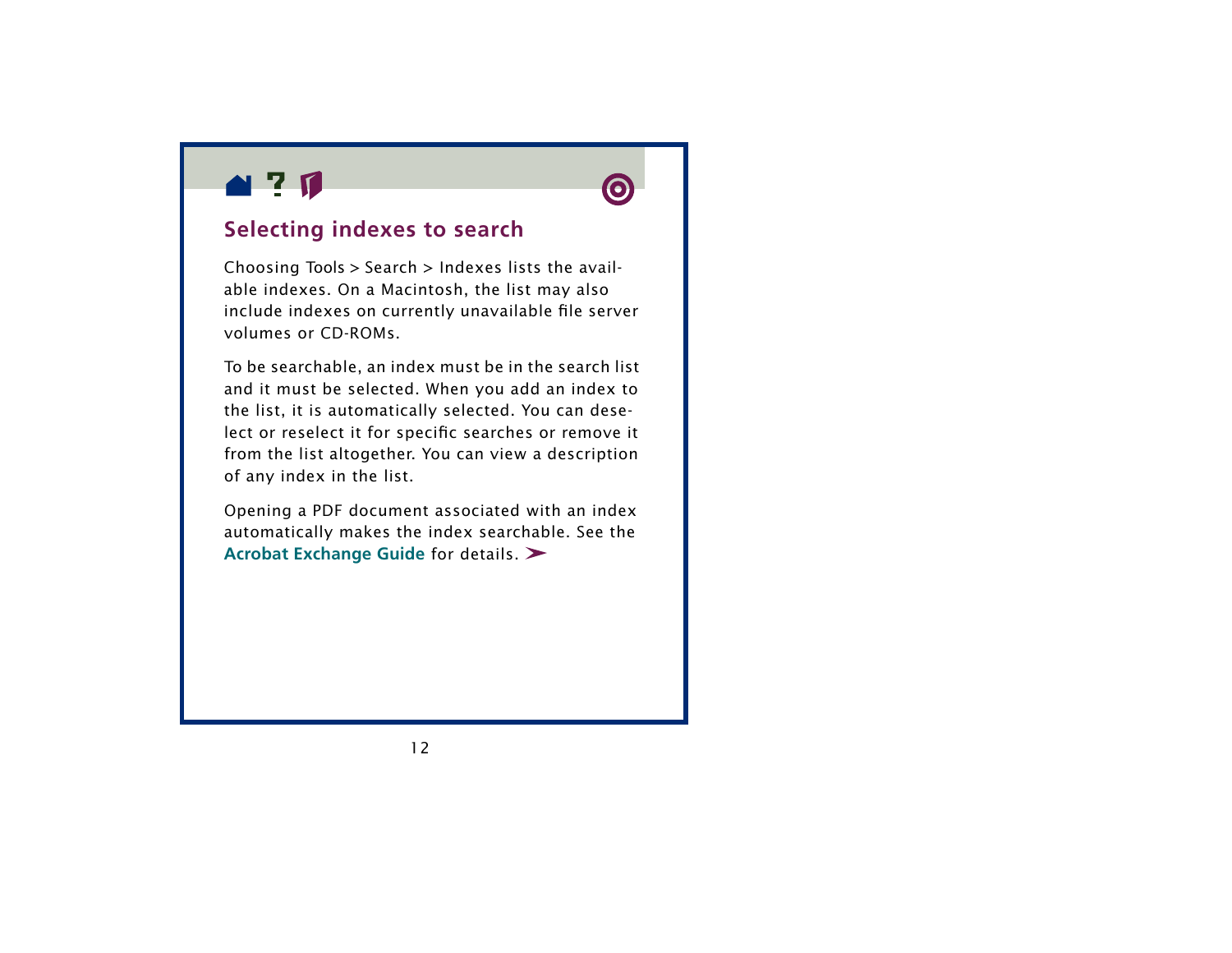



#### **To add an index to the search list:**

**1** Choose Tools > Search > Indexes. (If the Search window is open, click the Indexes button in it instead.)

**2** Click Add.

**3** Locate and select the index you want to use. Acrobat index-definition filenames usually end with .pdx.

**4** Double-click the name of the index you want to use. The new index is added to the search list.

#### **To select or deselect an index:**

In the Index Selection dialog box, click the box of any index whose status you want to change and click OK.

*Note: Dimmed indexes are currently unavailable for searching, usually because the network connection has been lost. See*  **Troubleshooting** *for more information.*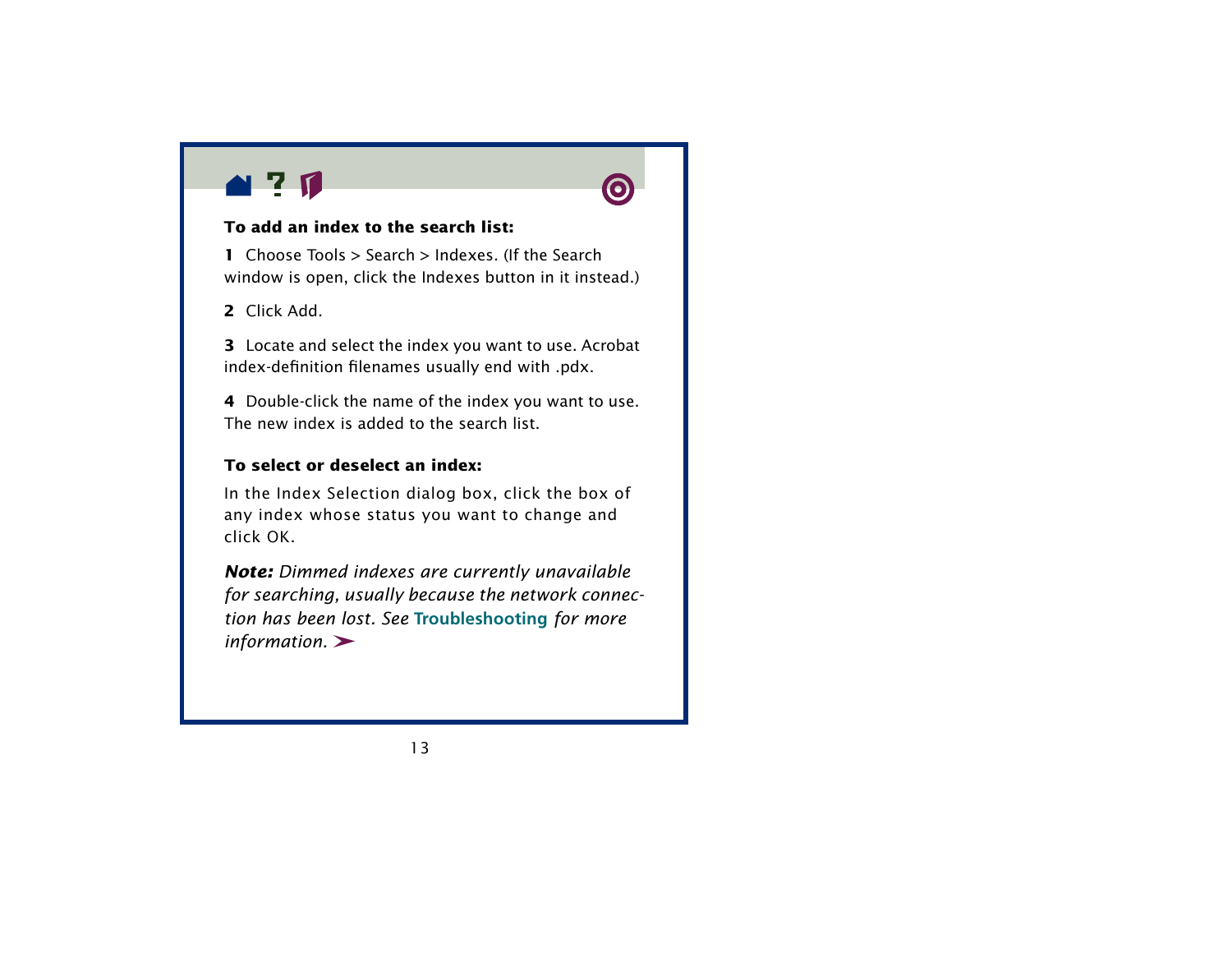



#### **To remove an index from the search list:**

**1** In the Index Selection dialog box, highlight the name of the index you want to remove.

- **2** Click Remove.
- **3** Click OK.

#### **To view a description of an index:**

**1** In the Index Selection dialog box, highlight the name of the index you want information about.

- **2** Click Info to view the information.
- **3** Click OK.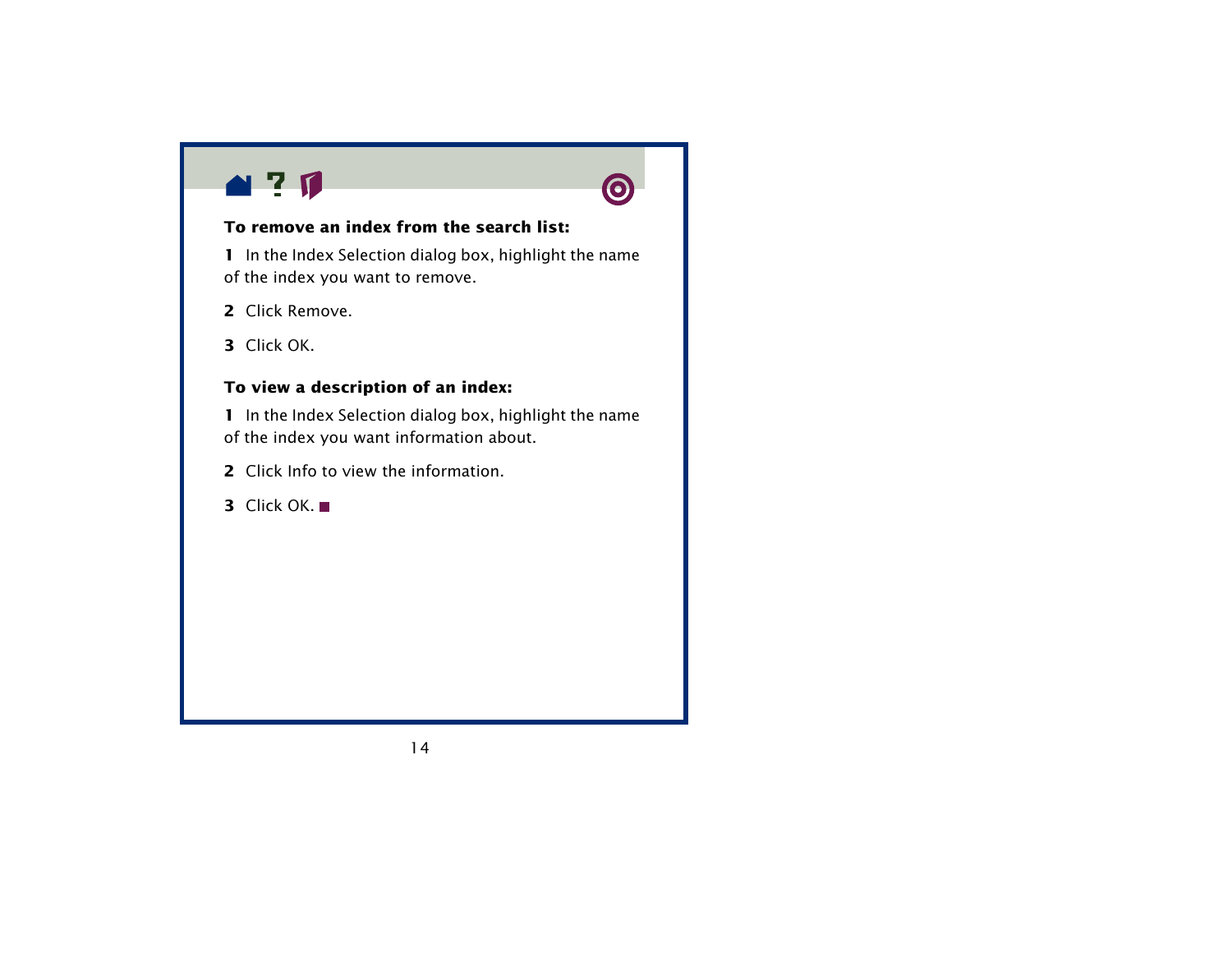<span id="page-14-0"></span>



### **Defining search queries**

You can search for a word, a number, a term, or a phrase made up of several terms. You can also use the other techniques listed below to define a search query.

**[Searching for a term or phrase](#page-15-0)**

**[Searching with wild-card characters](#page-24-0)**

**[Refining a search](#page-26-0)**

**[Searching with Document Info fields](#page-28-0)**

**[Searching with document creation and](#page-36-0)  [modification dates](#page-36-0)**

**[Using search options \(Word Stemming,](#page-41-0)  Sounds Like, Thesaurus, Match Case, Proximity)**

**[Searching with Boolean expressions](#page-54-0)  [\(AND, OR, and NOT\)](#page-54-0)**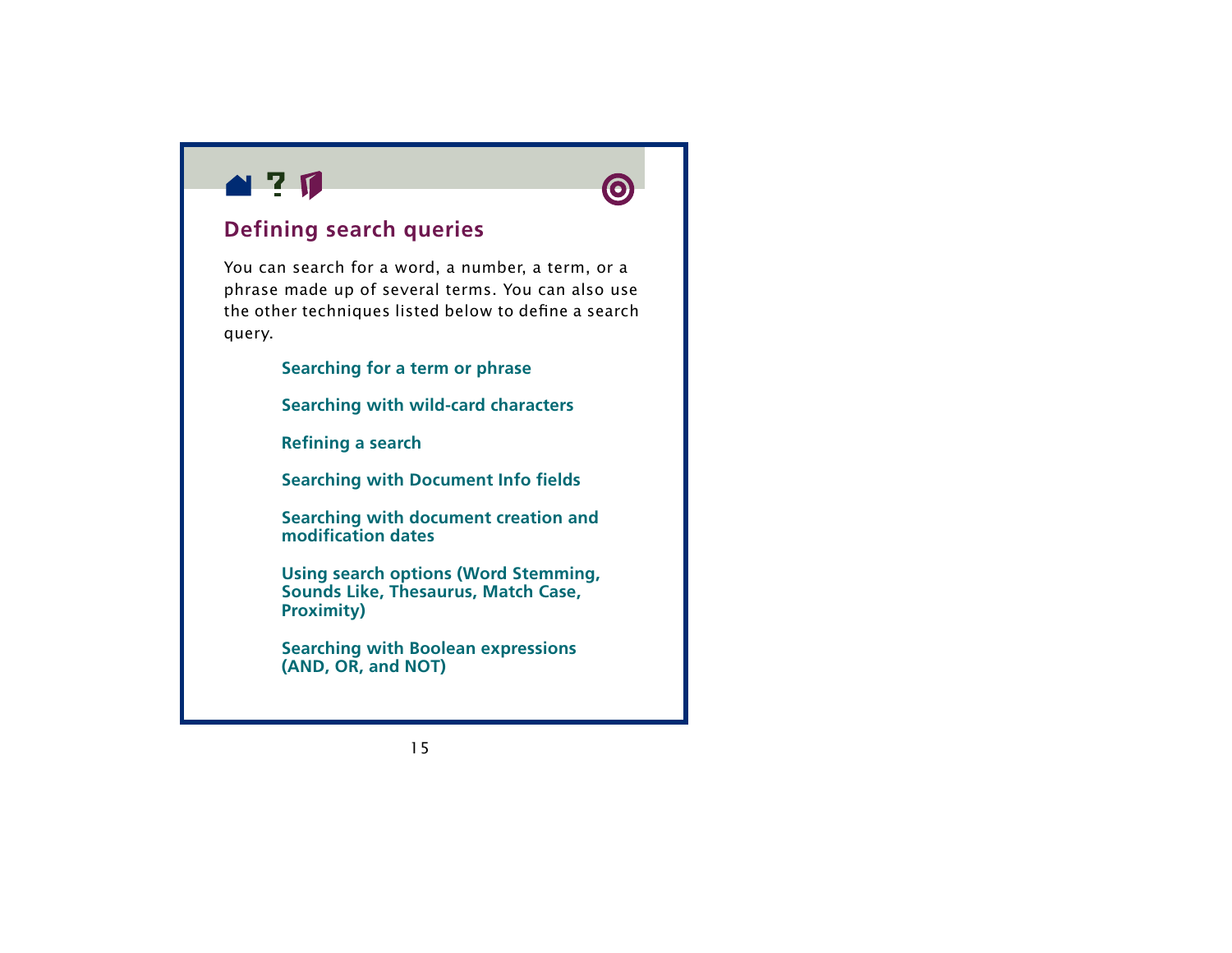<span id="page-15-0"></span>



### **Searching for a term or phrase**

To find matches for a single term, type the term in the text box labeled Find Results Containing Text and click Search. The term can be a word, a word with **[wild-car](#page-24-0) d** characters, or any combination of letters, numbers, and symbols.

To find matches for a phrase, type the phrase and click Search.

**•** If the phrase includes the word *and*, *or*, or *not* used in its ordinary sense (not as a **[Boolean operator](#page-54-0)***)*, put the phrase in quotes. The search phrase

"once or twice"

finds all occurrences of the phrase *once or twice*, not all occurrences of *once* and all occurrences of *twice* as it would without the quotes.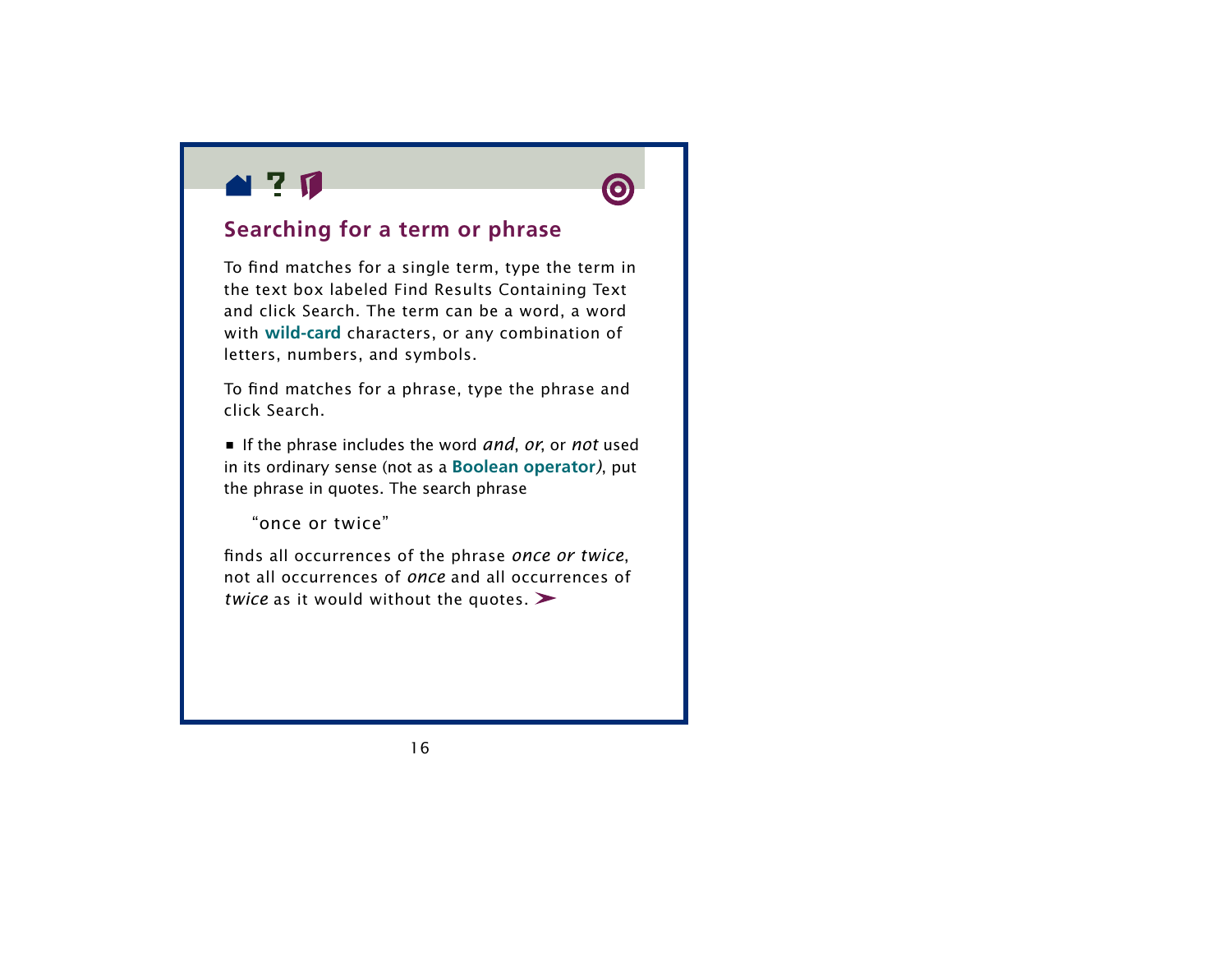



**•** If the phrase includes punctuation (other than the apostrophe) or special characters such as  $\varnothing$  and  $*$ , they are ignored. For example, either of the terms

son-in-law, son in law

finds all occurrences of both *son-in-law* and *son in law.*

**•** When a word such as *an* or *the* is excluded from an index, you cannot search for the word or for a phrase that includes it. The author of the index can give you a list of such stopwords and tell you whether numbers have been excluded.

For more information about phrases in quotes, ignored characters, stopwords, and excluded numbers, see **[Working around stopwords and other](#page-17-0)  [exclusions](#page-17-0)**.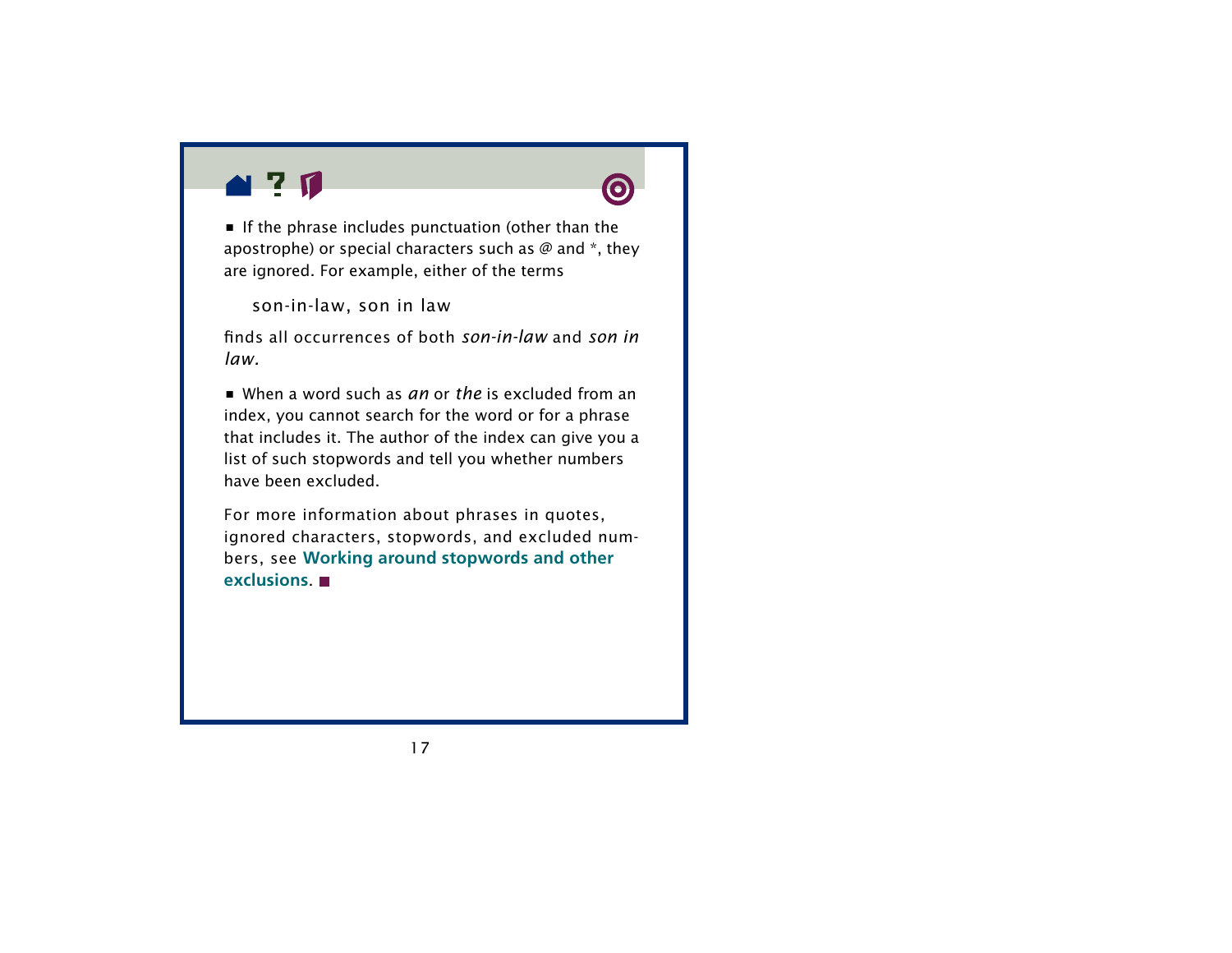<span id="page-17-0"></span>



### **Working around stopwords and other exclusions**

If you are unsuccessful searching for a phrase that includes a common word such as *to* or *that*, it may be a *stopword*.

If the unsuccessful search phrase includes a number, numbers may also have been excluded from the index.

If you are unsuccessful searching for an alphanumeric term that includes a separator character such as a symbol or mark of punctuation, it is probably because numbers also have been excluded. Acrobat Catalog regularly excludes separator characters from indexes, and in the process sometimes reduces alphanumeric terms such as phone numbers to numbers.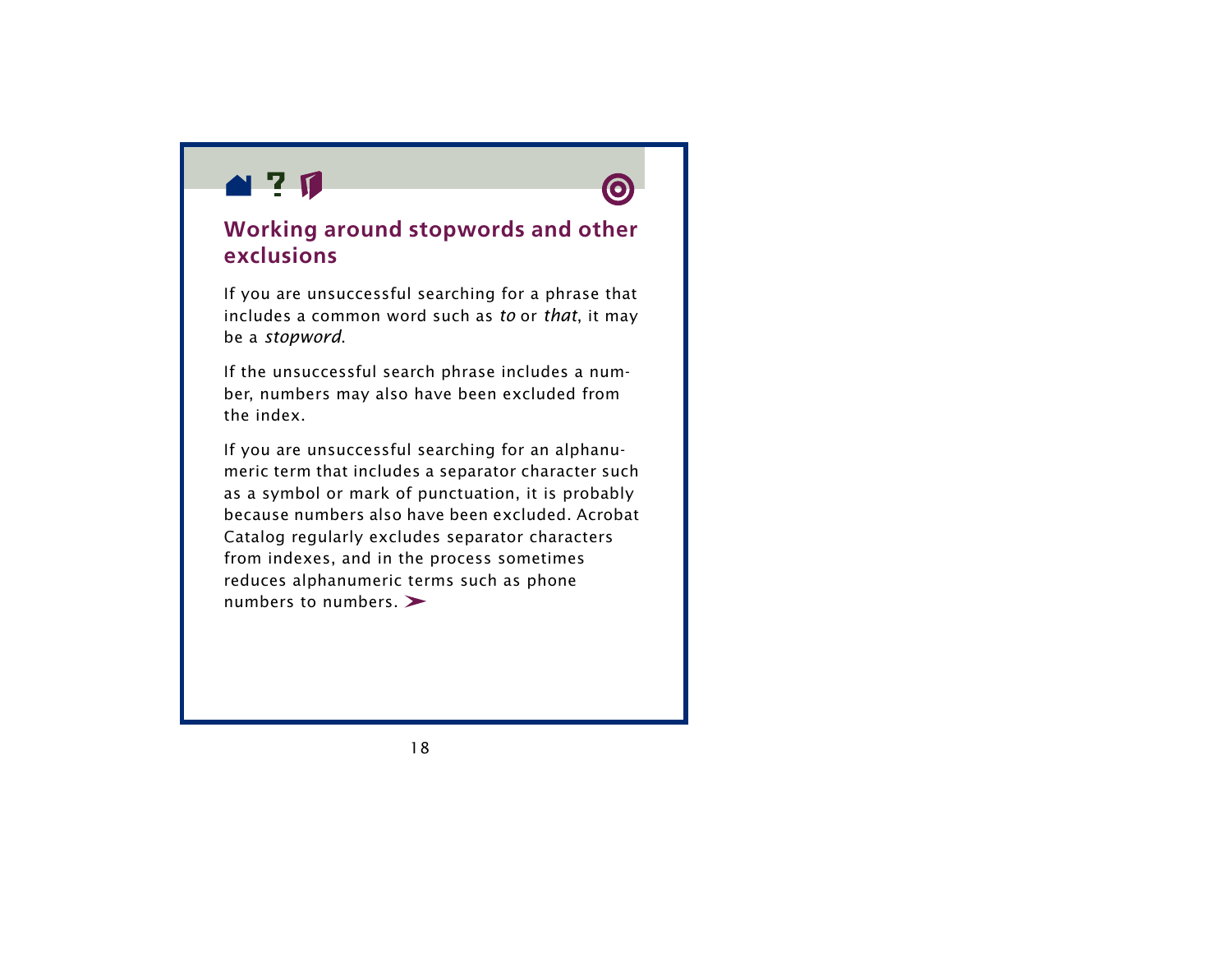



In these cases, do the following:

**•** Try constructing a search phrase that doesn't include a number, alphanumeric term, or possible stopword.

**•** If you can, get information about exclusions from the publisher of the index. Get a stopword list from the publisher.

For details, see the following:

**[How Acrobat Catalog treats separator](#page-19-0)  [characters](#page-19-0)**

**[How Acrobat Catalog excludes numbers](#page-22-0)**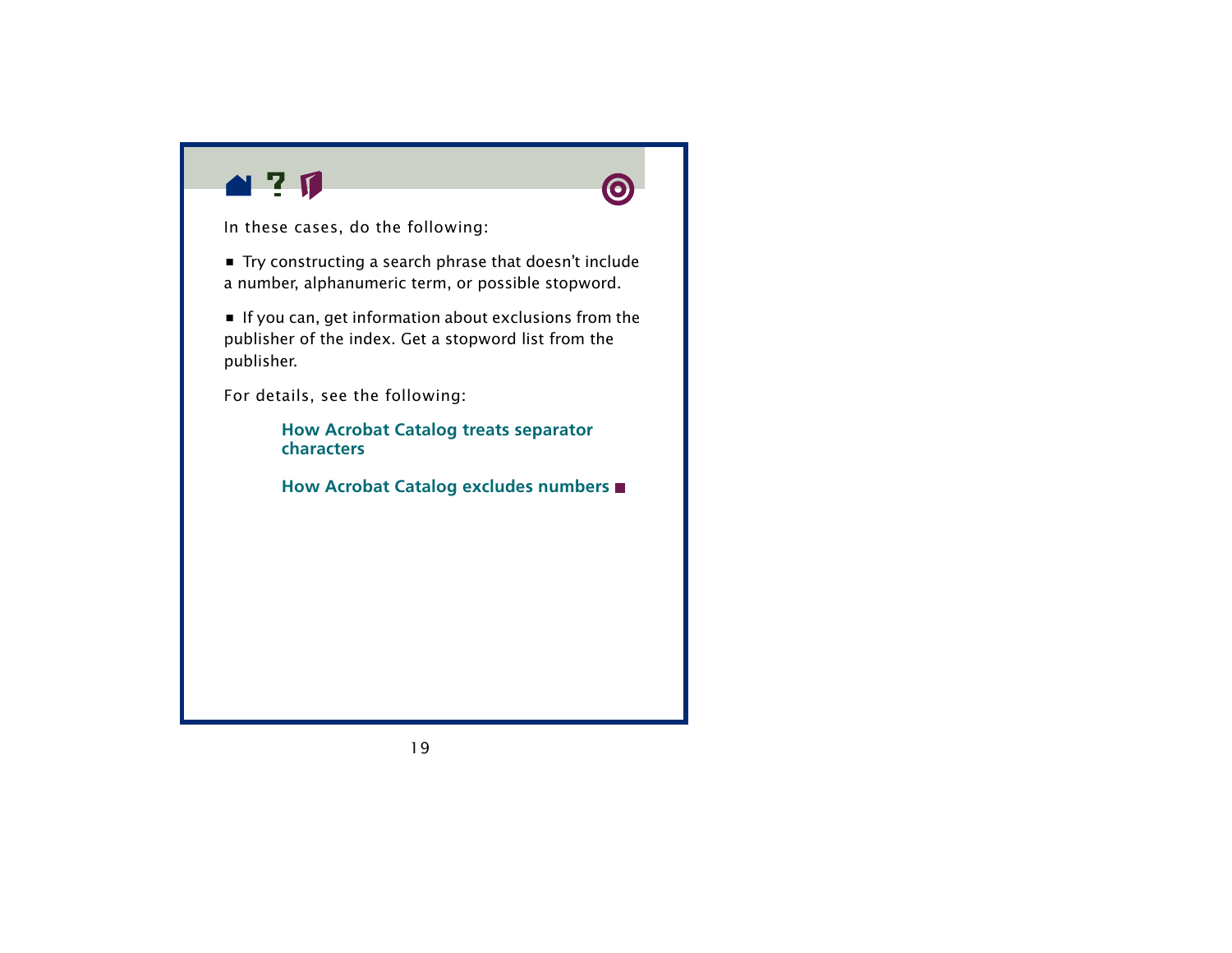<span id="page-19-0"></span>



### **How Acrobat Catalog treats separator characters**

Separator characters include all symbols, the space character, and most punctuation characters: periods, commas, colons, semicolons, exclamation points, question marks, parentheses, and quotation marks, but not apostrophes.

When indexing a PDF document, Acrobat Catalog uses separator characters to recognize where one term ends and the next term starts. For example, in the sentence

We have nothing to fear but fear itself.

the Catalog program uses the space characters and the period to identify seven terms: *we*, *have*, *nothing*, *to*, *fear*, *but*, and *itself*.

The program then discards the separator characters. The space and period don't appear in the  $index.$   $\geq$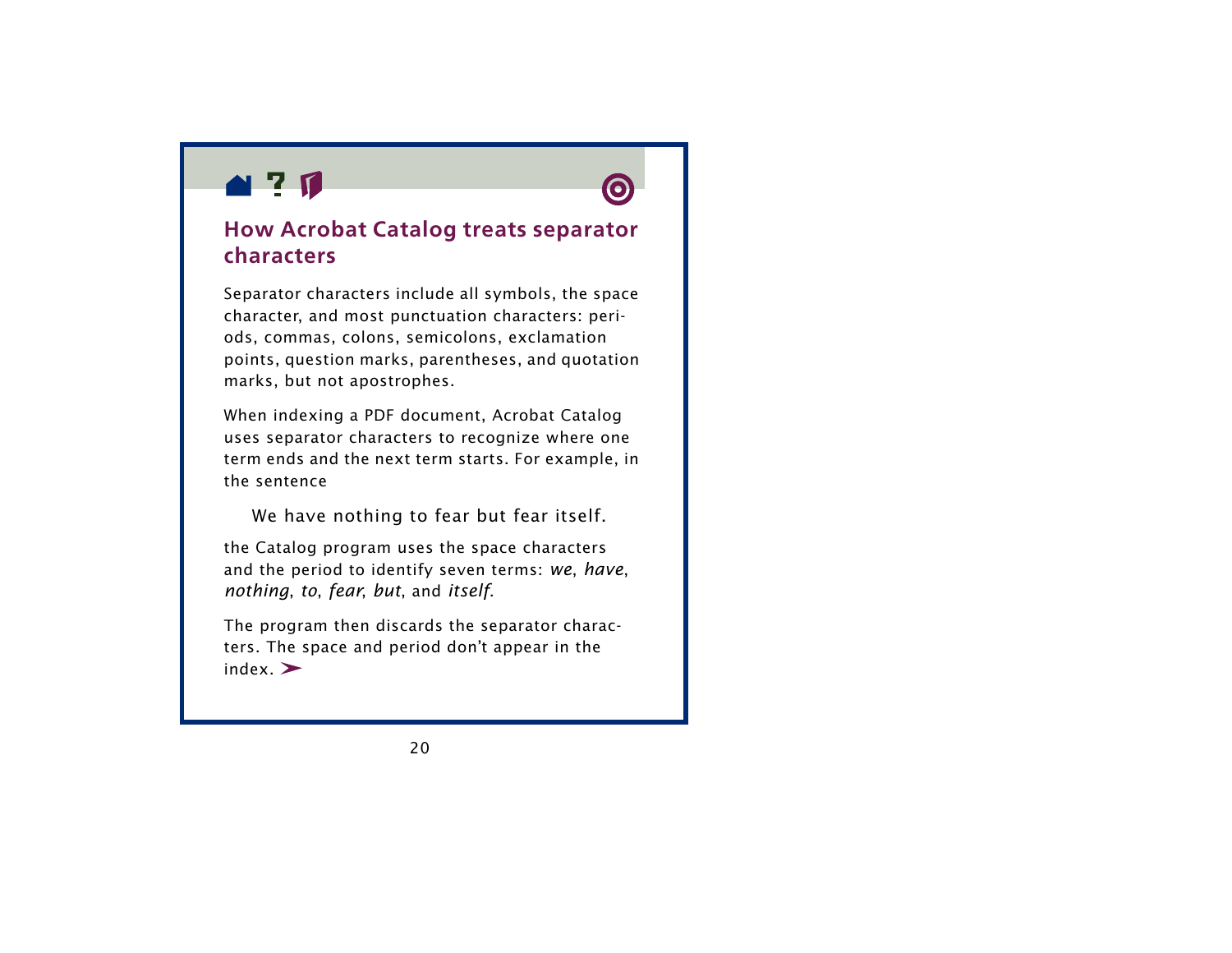



Unless the discarded separator characters appear in an alphanumeric term, they have no effect on searches, because these characters are also removed from search terms in Acrobat Search. For details, see **[How Acrobat Search treats separator](#page-21-0)  [characters](#page-21-0)**.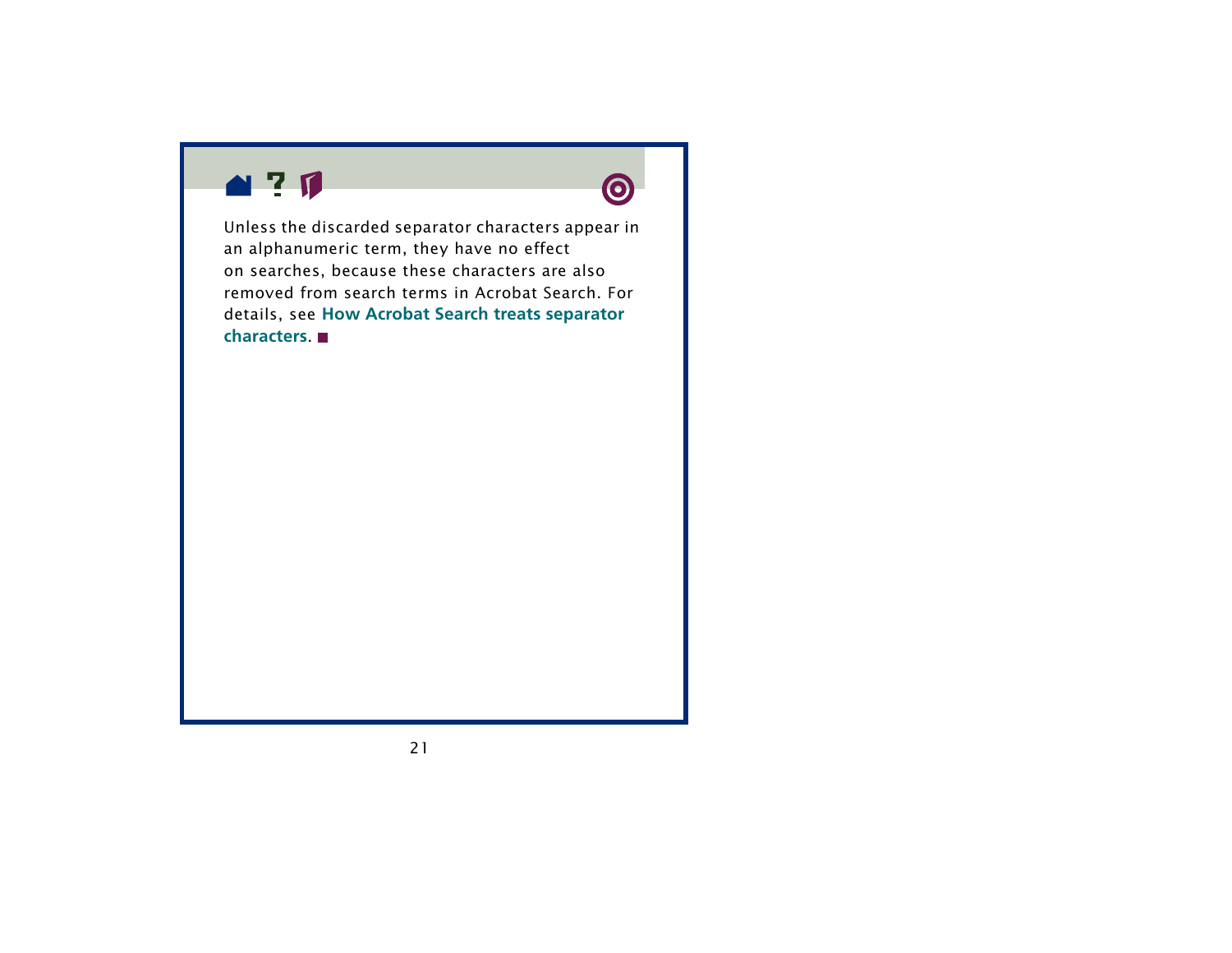<span id="page-21-0"></span>



### **How Acrobat Search treats separator characters**

Separator characters are automatically removed from the search terms you enter as well as from indexes created in Acrobat Catalog, so using these characters in searches usually produces no effect.

For example, the phone number

(415)555-1212

in a PDF document become a three-number phrase in the index:

415 555 1212

But searching for the phone number (415)555-1212 finds the phrase 415 555 1212 unless numbers are excluded from the index, because the parentheses and hyphen are disregarded for purposes of the search.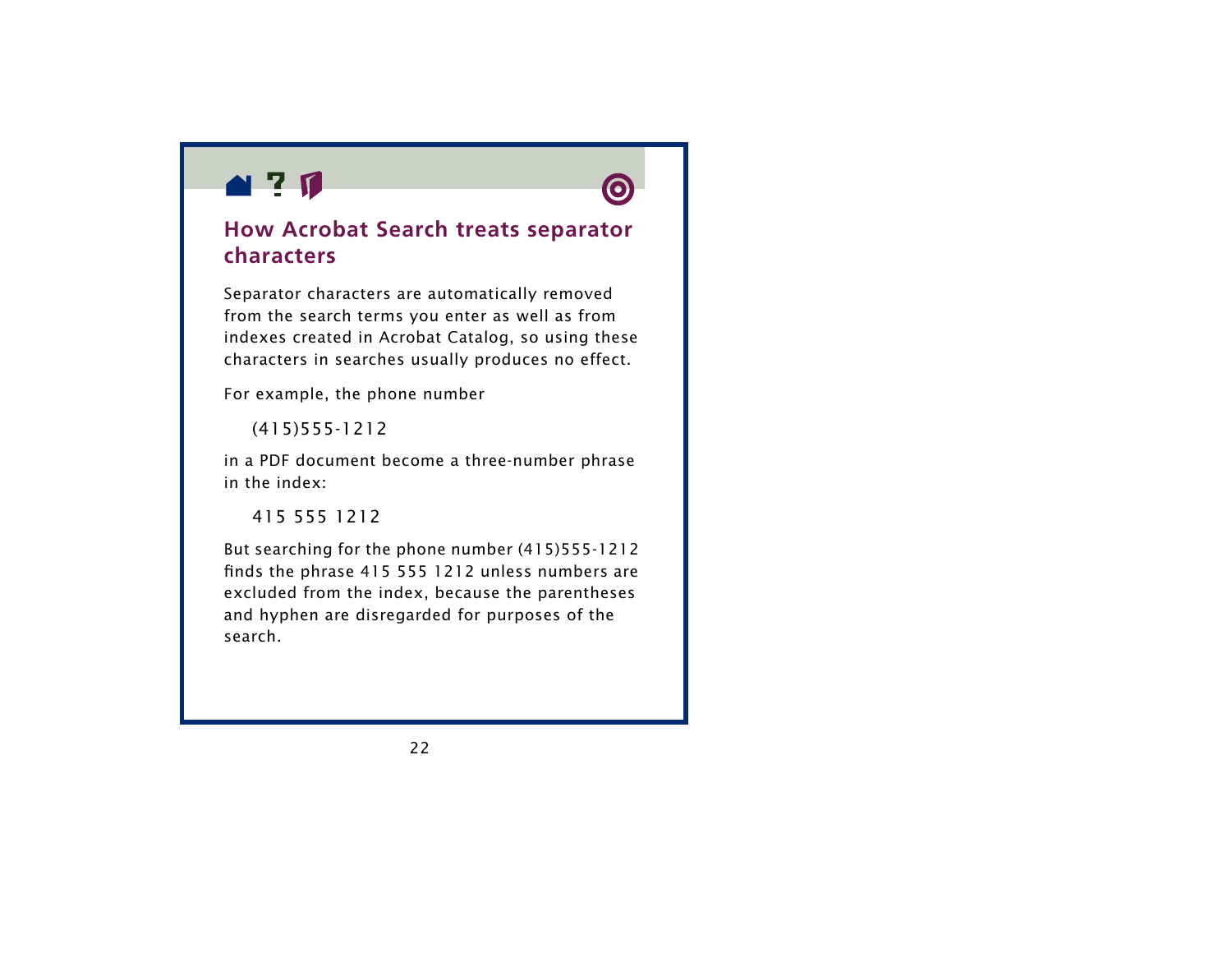<span id="page-22-0"></span>



### **How Acrobat Catalog excludes numbers**

Index publishers can exclude numbers from Acrobat Catalog indexes. Acrobat Catalog defines a number to be a sequence of one or more numeric digits [0 through 9] that are

- **•** Optionally preceded by a minus sign [-].
- **•** Optionally separated by one or more commas [,] or periods [.].
- **•** Optionally containing a decimal point, which can be a period [.] or a comma [,].

Here are some examples of the kinds of numbers that Acrobat Catalog can exclude from an index:

23 23.54671 -37.1 3,012,222  $44.223.835.5$  >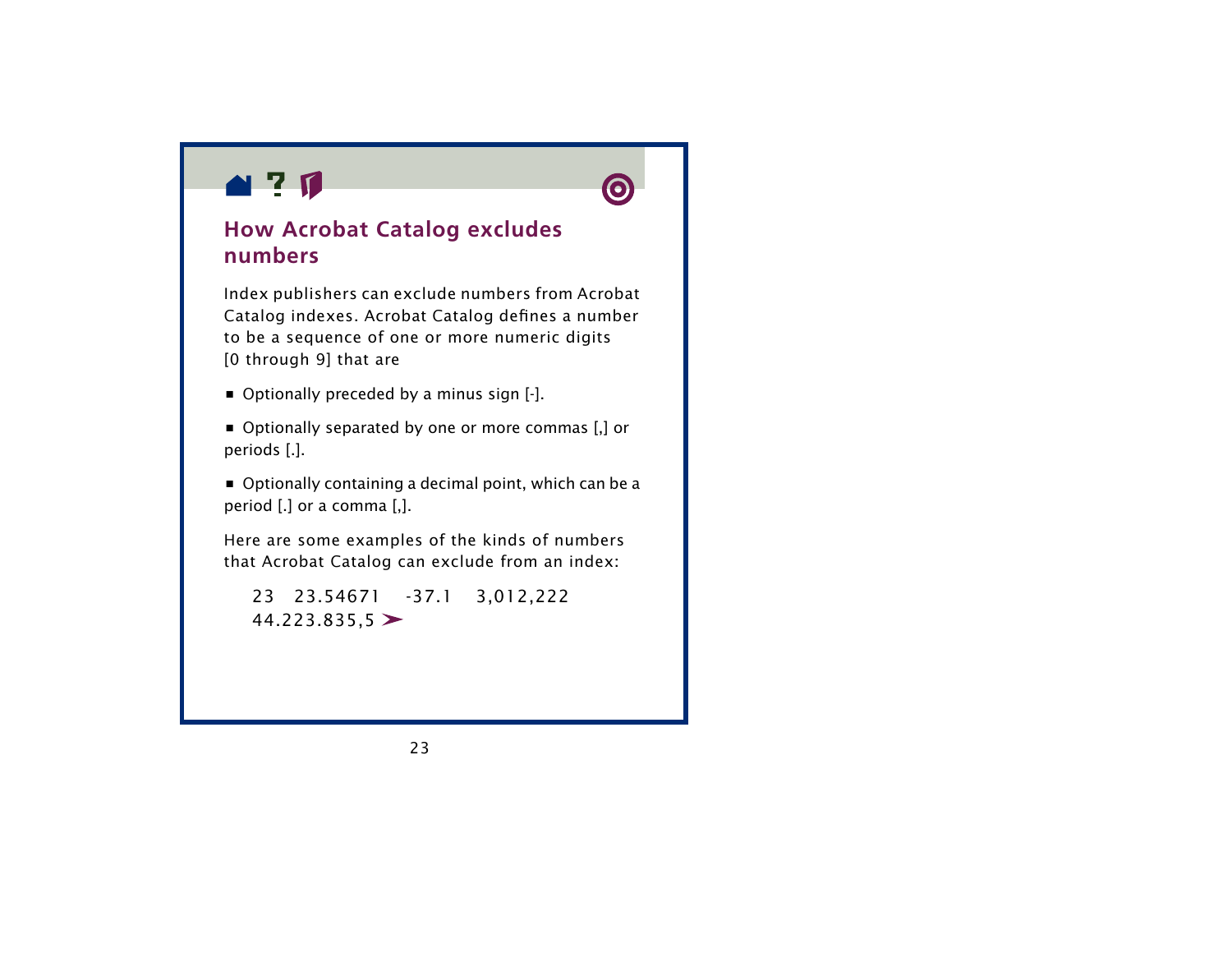



Note that alphanumeric terms made up of numbers and separator characters such as \$ can also be excluded, because the Catalog program removes the separator characters before determining whether the remaining characters constitute a number. For example,

(\$3,000.23)

becomes 3,000.23, which may be excluded as a number.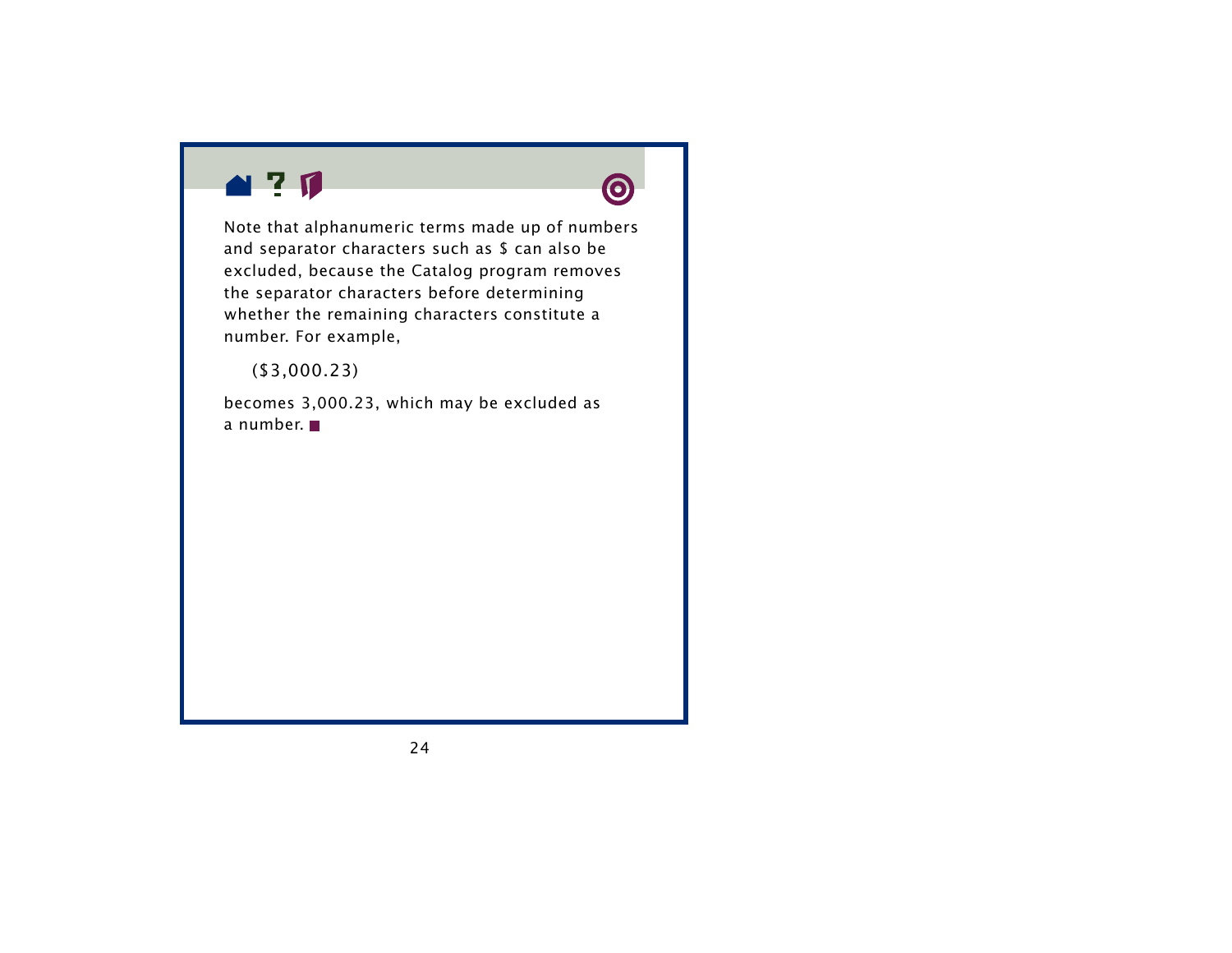<span id="page-24-0"></span>



### **Searching with wild-card characters**

You can use wild-card characters to find all the words that contain a word fragment or all the terms that match an arbitrary character pattern:

- **\***asterisk, matches zero, one, or more characters
- **?** question mark, matches any one character

You can use wild-card characters in a term that is part of a **[Boolean expression](#page-54-0)**. You can also use wild cards to specify **[Document Info](#page-28-0)**  field values. You cannot use wild cards to represent separator characters such as the hyphen  $\lceil \cdot \rceil$  and the slash  $\lceil \cdot \rceil$ .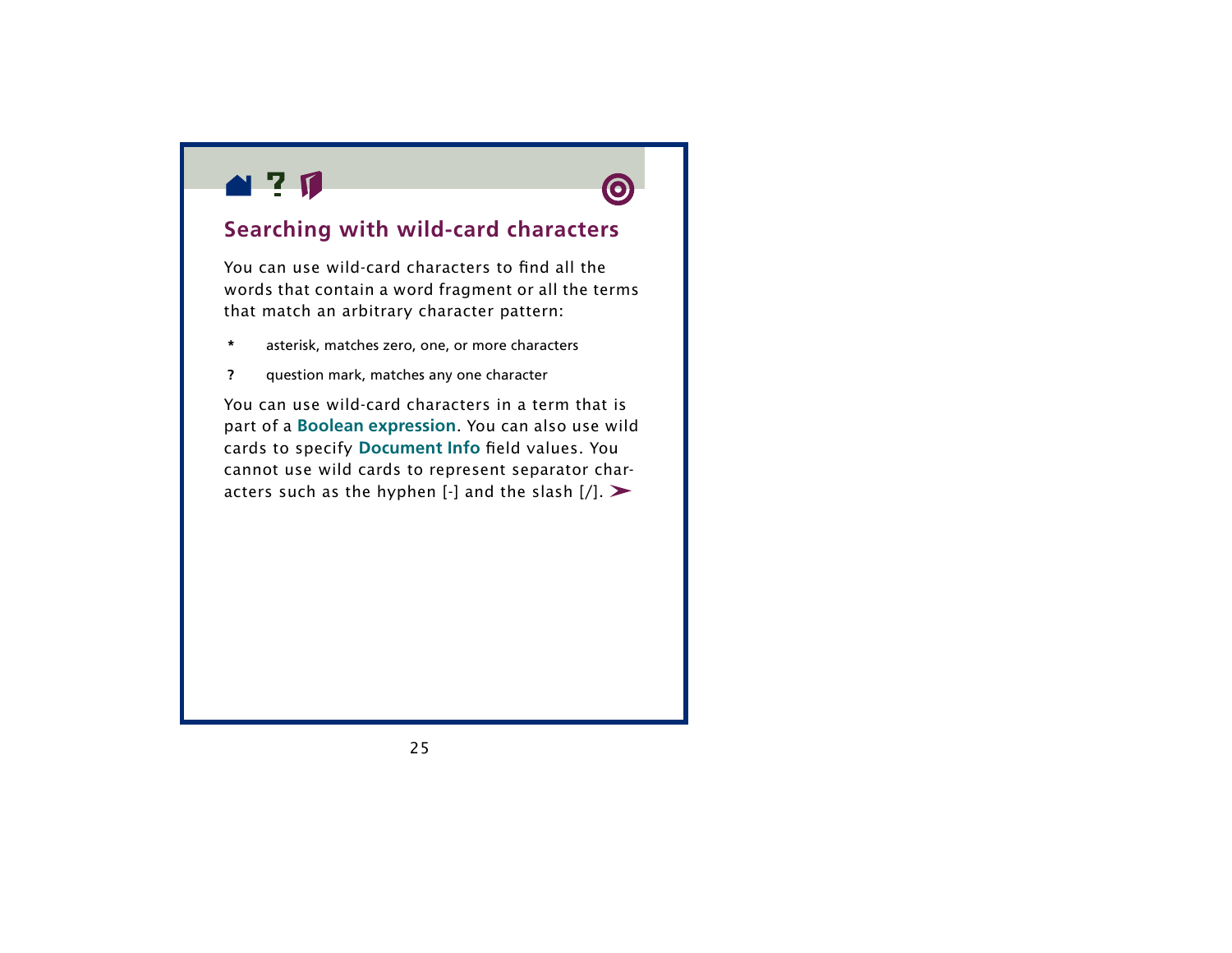



### **Wild-card examples**

| $q$ eo $*$ | matches geodesic, Geoffrey, and geothermal                   |
|------------|--------------------------------------------------------------|
| *nym       | matches antonym, homonym, and synonym                        |
| ?ight      | matches fight and sight but not bright                       |
| 555-????   | matches all seven-digit phone numbers with the<br>555 prefix |
| $pr?m*$    | matches premature, prim, and primate                         |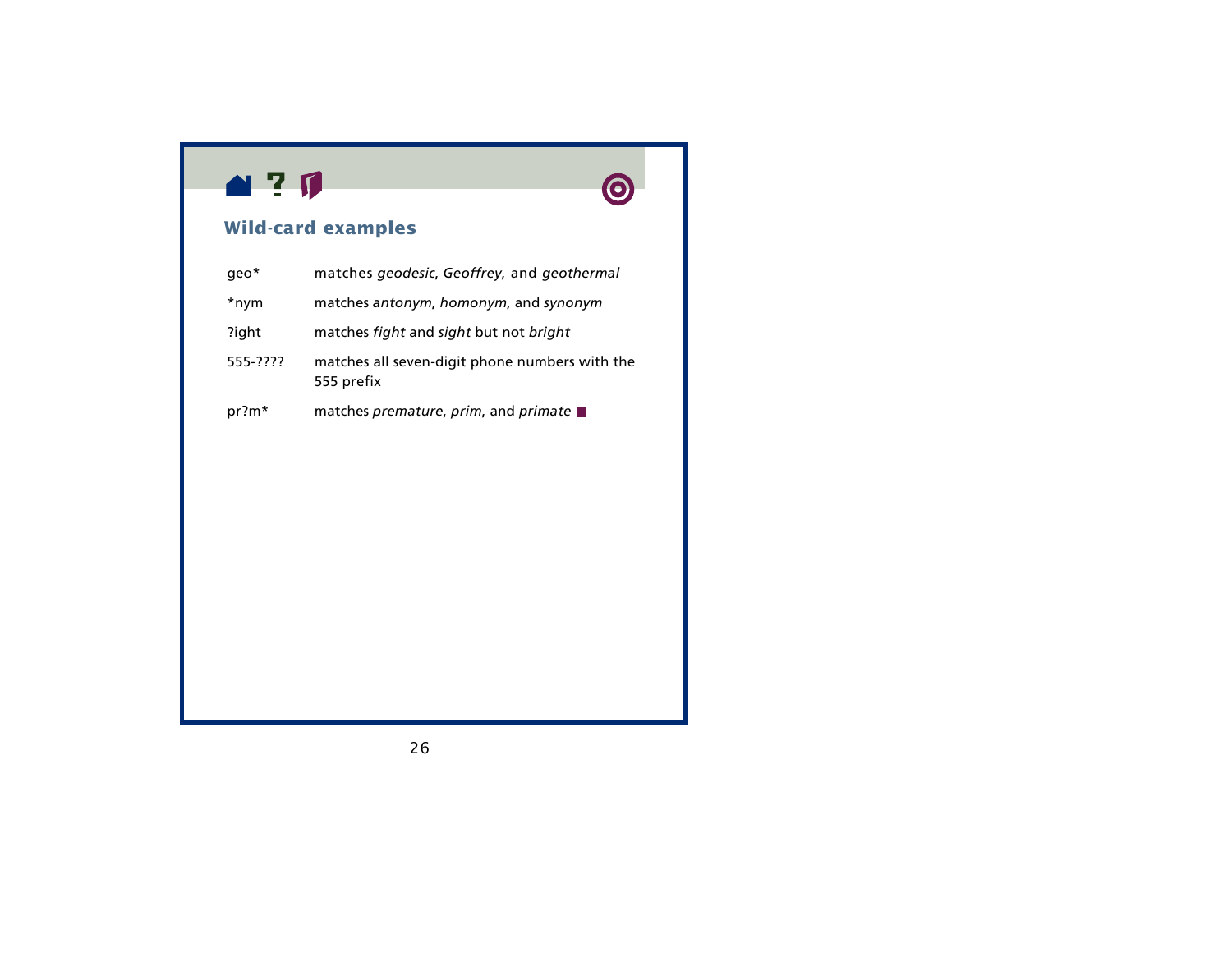<span id="page-26-0"></span>



### **Refining a search**

If you want to limit the search, you may also want to *refine* it—confine the search to the documents listed in the previous search. For example, you might first find all the documents that contain the phrase *Anaconda project*. Then, using the Refine option, you could search for the word *cost* in those documents only.

#### **To refine a search:**

**1** Start with the Search Results window open, showing the result of a previous search. If the Search window is hidden, display it by choosing Tools > Search > Query or by clicking the Search Query button  $\mathbb{H}$  on the  $t$ oolbar $\geq$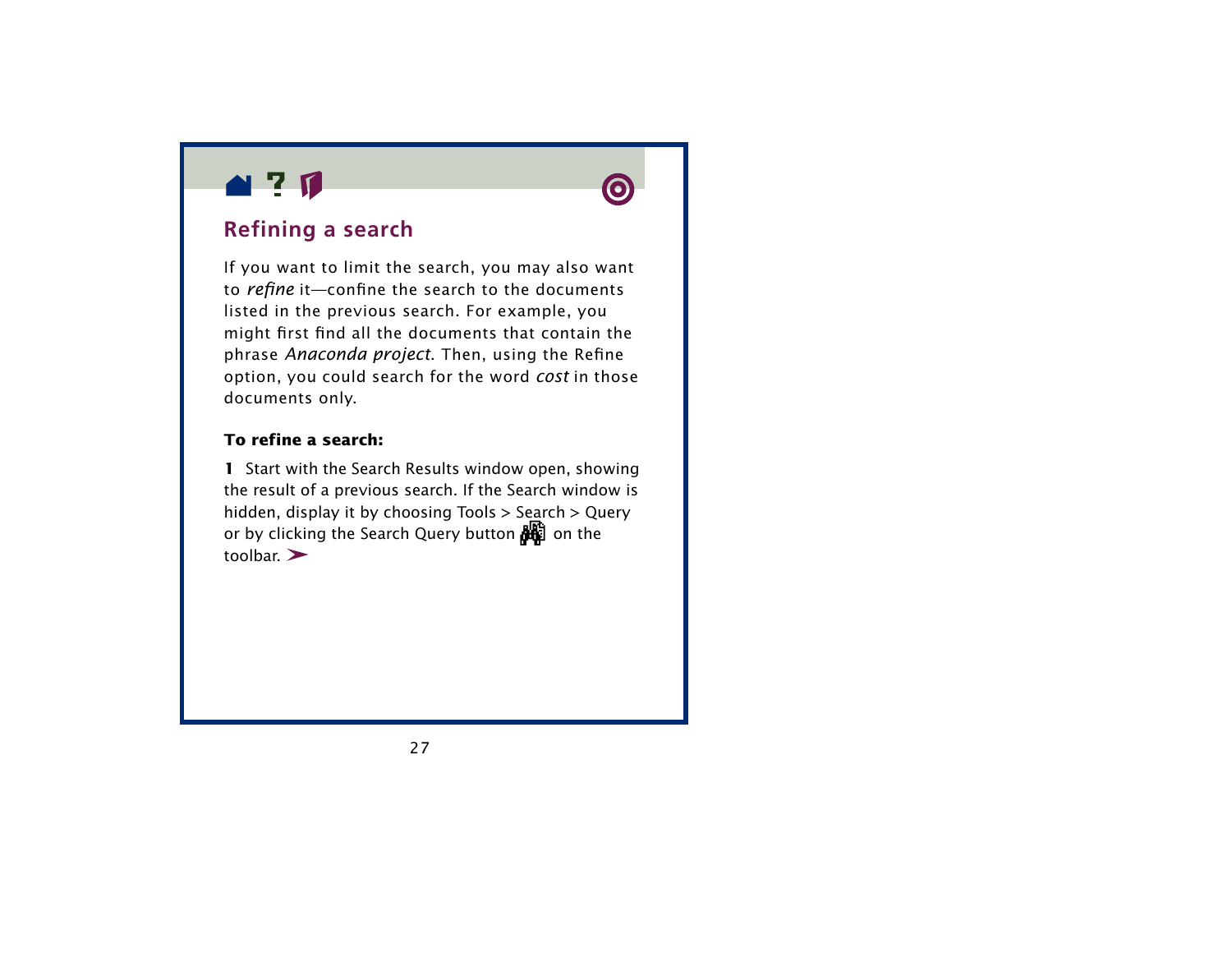

**2** In the Search window, change or replace the query that produced the list of documents.

**3** Press Ctrl (Windows. OS/2, UNIX) or Option (Macintosh). The button label will change from Search to Refine. Click Refine. This produces a Search Results list composed of documents that are a subset of the previous list and that match the new query.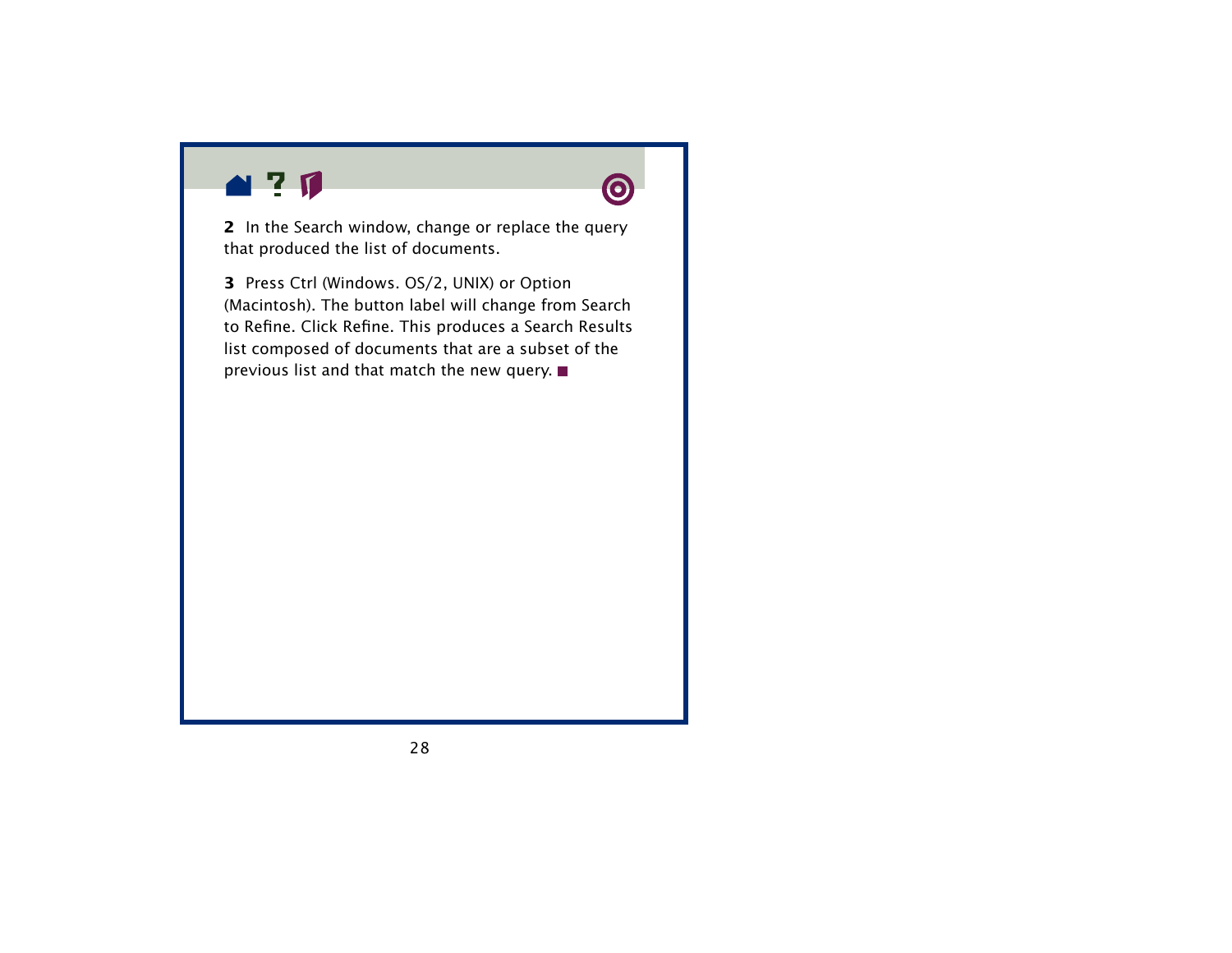<span id="page-28-0"></span>



**[Searching with two or more fields](#page-35-0)**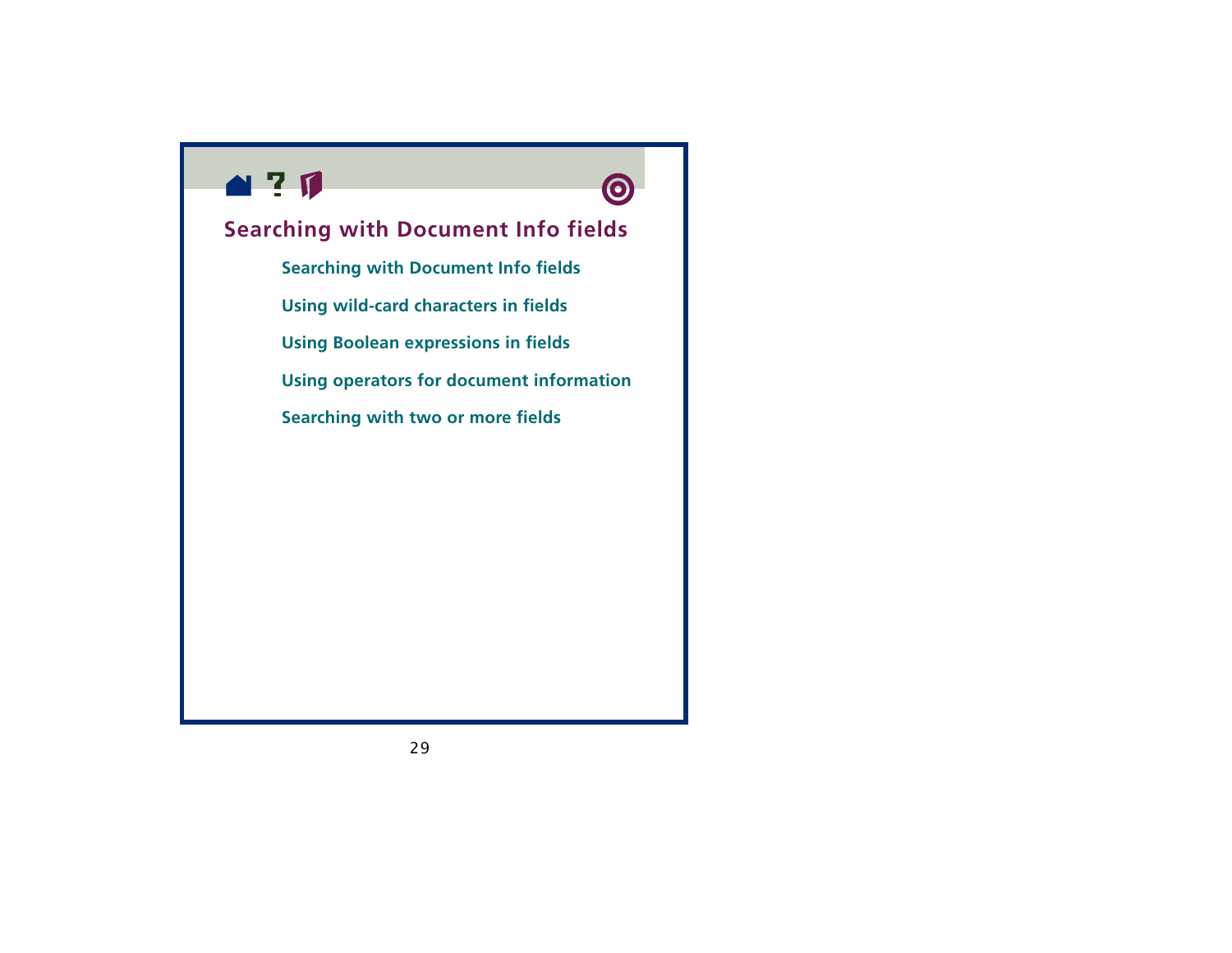<span id="page-29-0"></span>



### **Searching with Document Info fields**

If the PDF documents you are searching are provided with Document Info values, you can use the Document Info fields in the Search window to limit the results of your searches to documents that contain specific values.

The standard Document Info fields in PDF documents are Title, Subject, Author, and Keywords. For example, you could limit the search of an index of literature to just those documents with an Author field containing *Shakespeare* and a Title field containing *king*.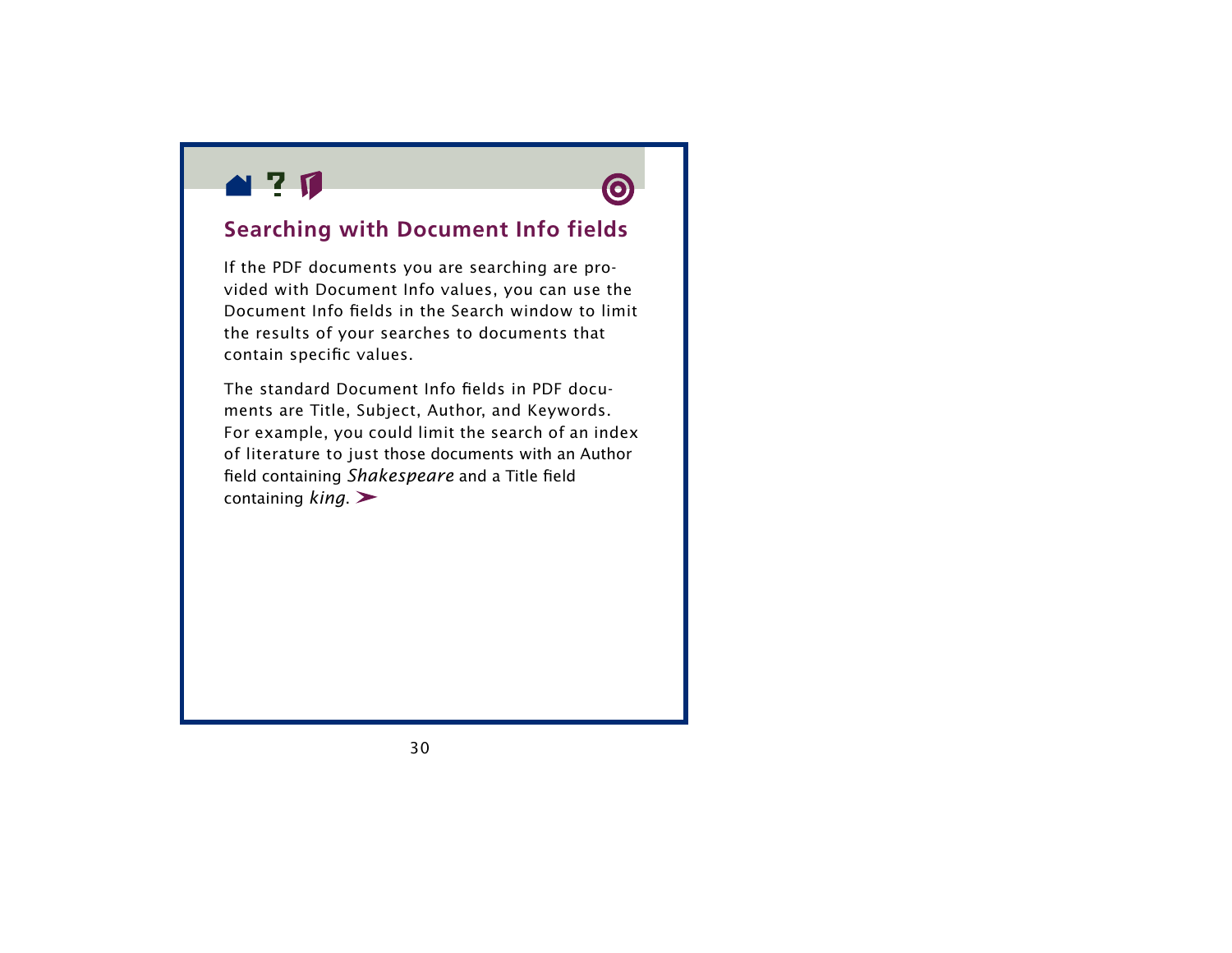





You may see additional custom fields if the creator of the PDF document included them.

If you want to keep the Search window small, you can hide (or keep hidden) the Document Info fields and **[type their names](#page-39-0)** in the Find Results Containing Text box.

When you enter a Document Info field value and no search text, all documents with fields that contain the value are returned.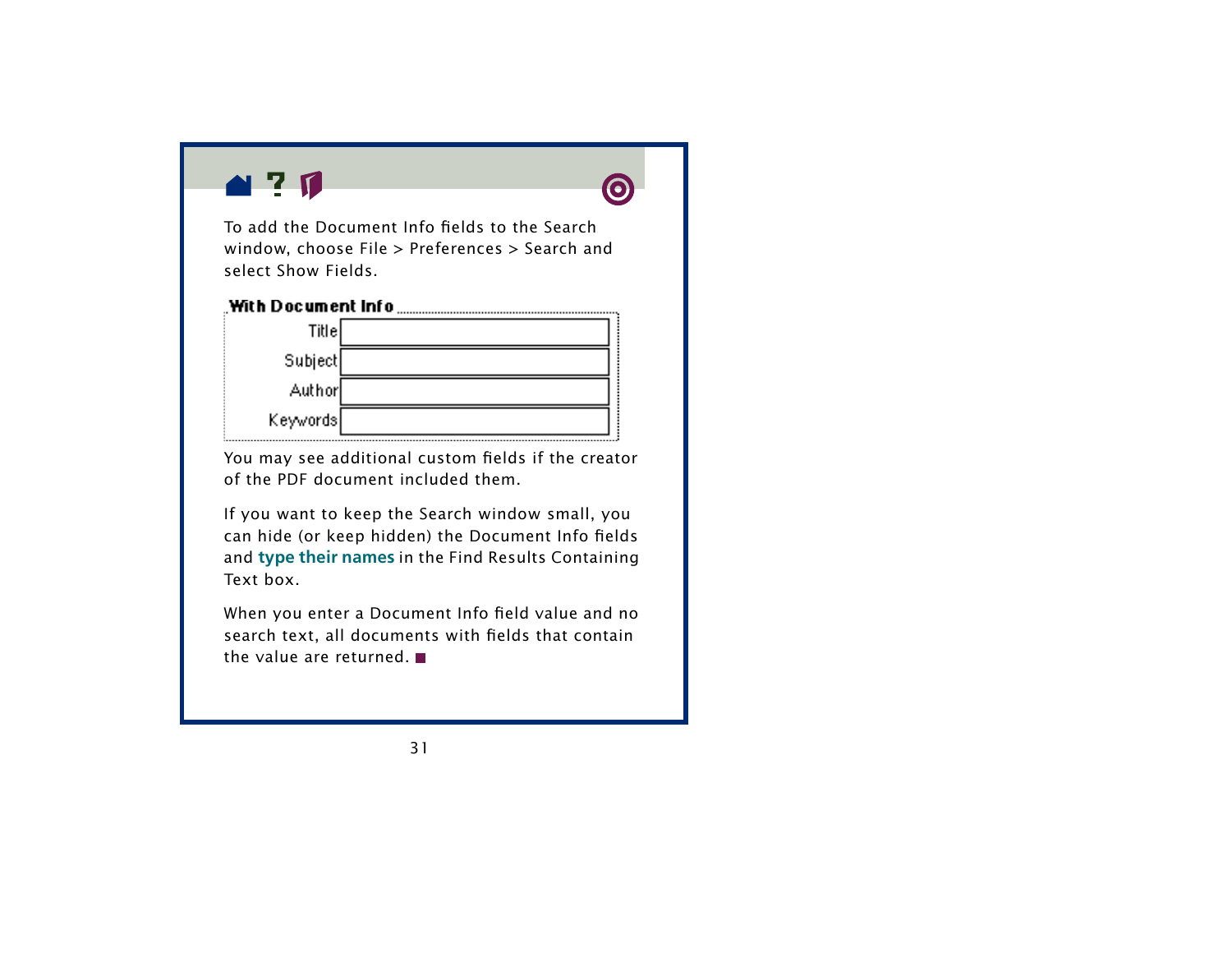<span id="page-31-0"></span>



### **Using wild-card characters in fields**

You can use wild-card characters in Document Info fields. For example, if you enter

Sm?th\*

in the Author field, documents with Author field values that include Smith, Smyth, and Smythe can be returned with subsequent searches.

See **[Searching with wild-card characters](#page-24-0)** for details.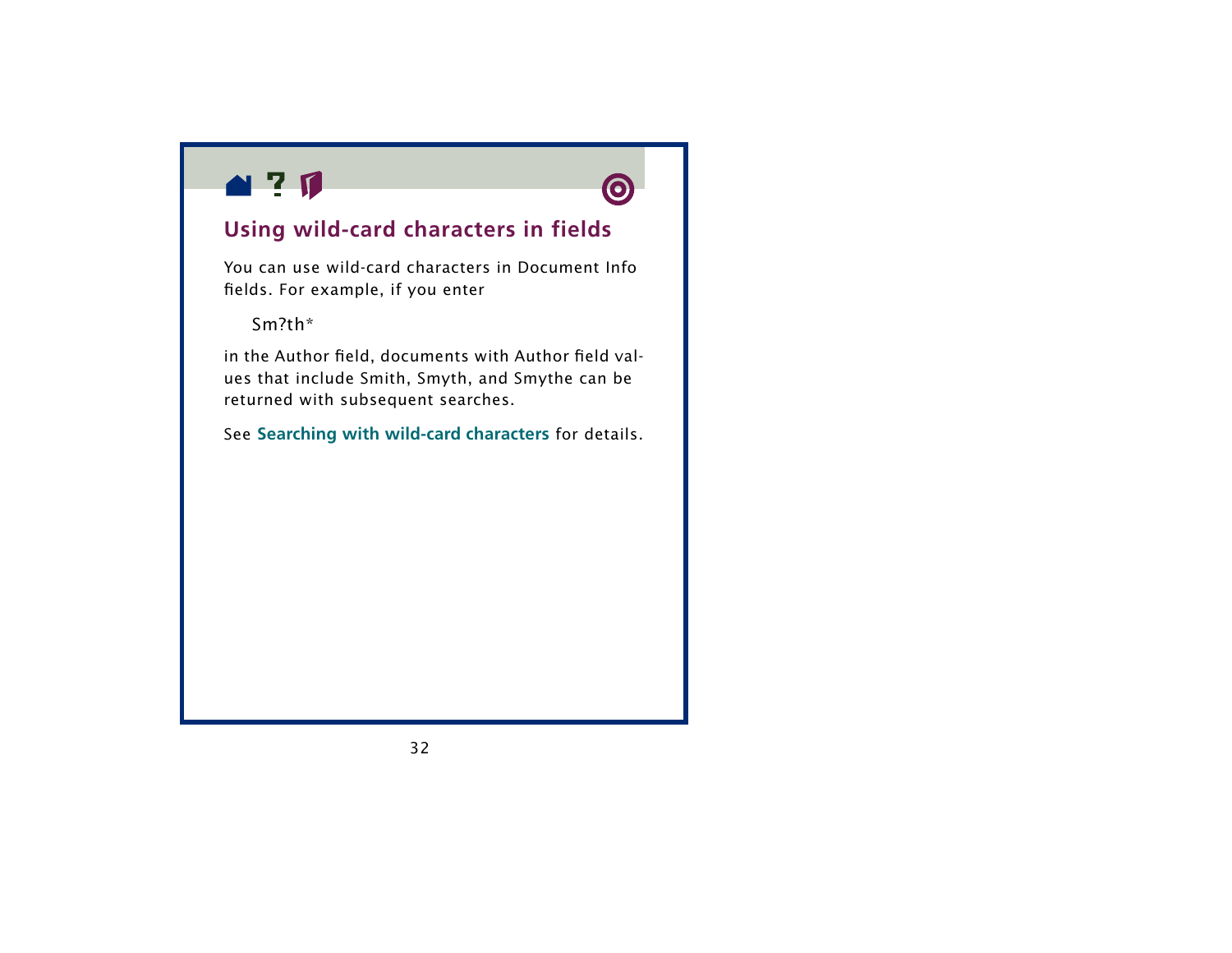<span id="page-32-0"></span>



### **Using Boolean expressions in fields**

You can use Boolean expressions in Document Info fields. For example, if you enter

Shakespeare or Milton

in the Author field, only documents that include either *Shakespeare* or *Milton* in the Author field are found.

See **[Searching with Boolean expressions](#page-54-0)** for details.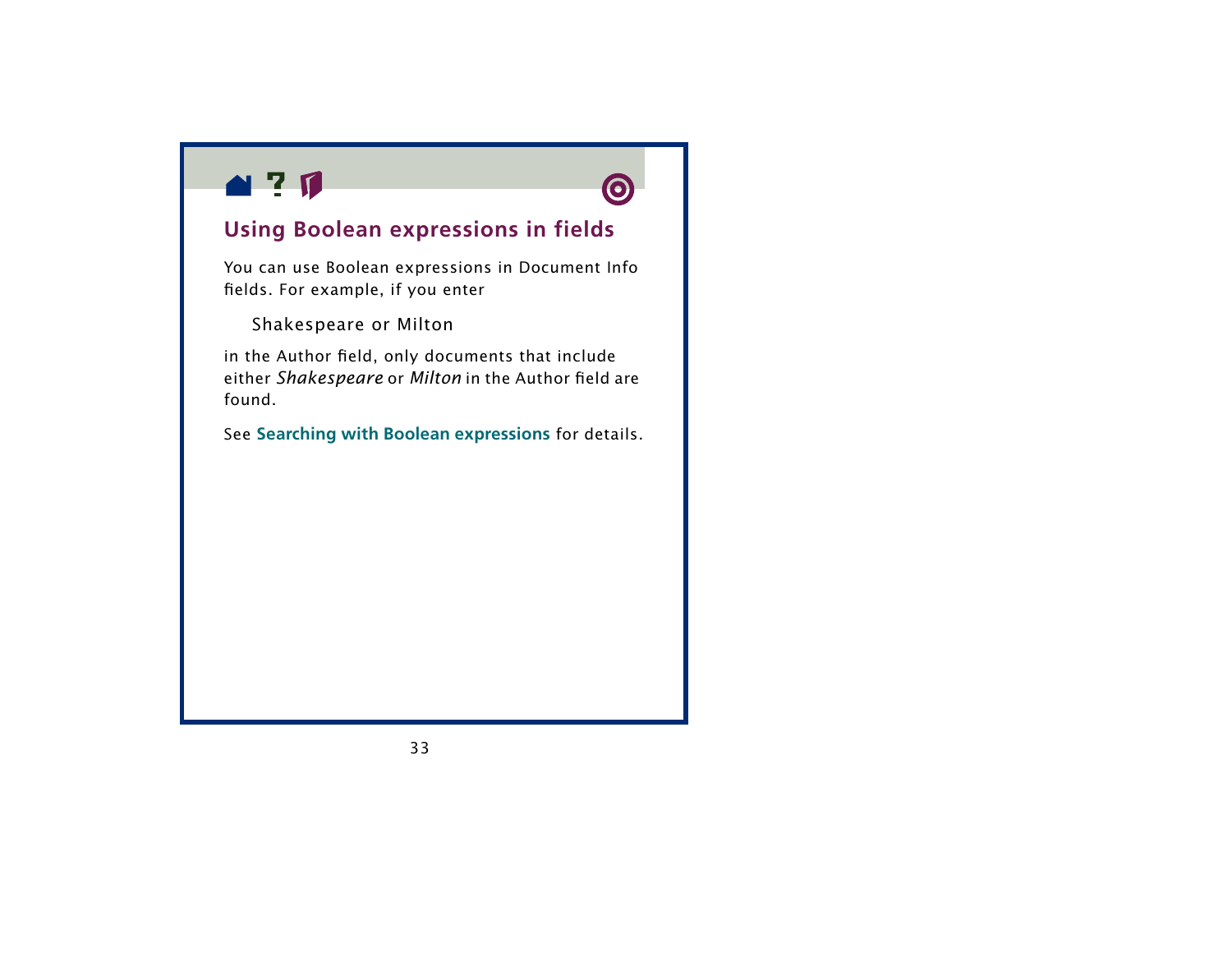<span id="page-33-0"></span>



### **Using operators for document information**

You can use operators in Document Info field values to expand or limit the search.

| <b>Operator</b>          | <b>Meaning</b><br>matches exactly (for text, numeric, and<br>date values)         |
|--------------------------|-----------------------------------------------------------------------------------|
|                          | contains (for text values)                                                        |
| !=                       | does not contain (for text, numeric, and<br>date values)                          |
| $\overline{\phantom{a}}$ | is less than (for date or numeric values)                                         |
| $\leq$                   | is less than or equal to (for date or<br>numeric values)                          |
| >                        | is greater than (for date or numeric<br>values)                                   |
| >=                       | is greater than or equal to (for date or<br>numeric values) $\blacktriangleright$ |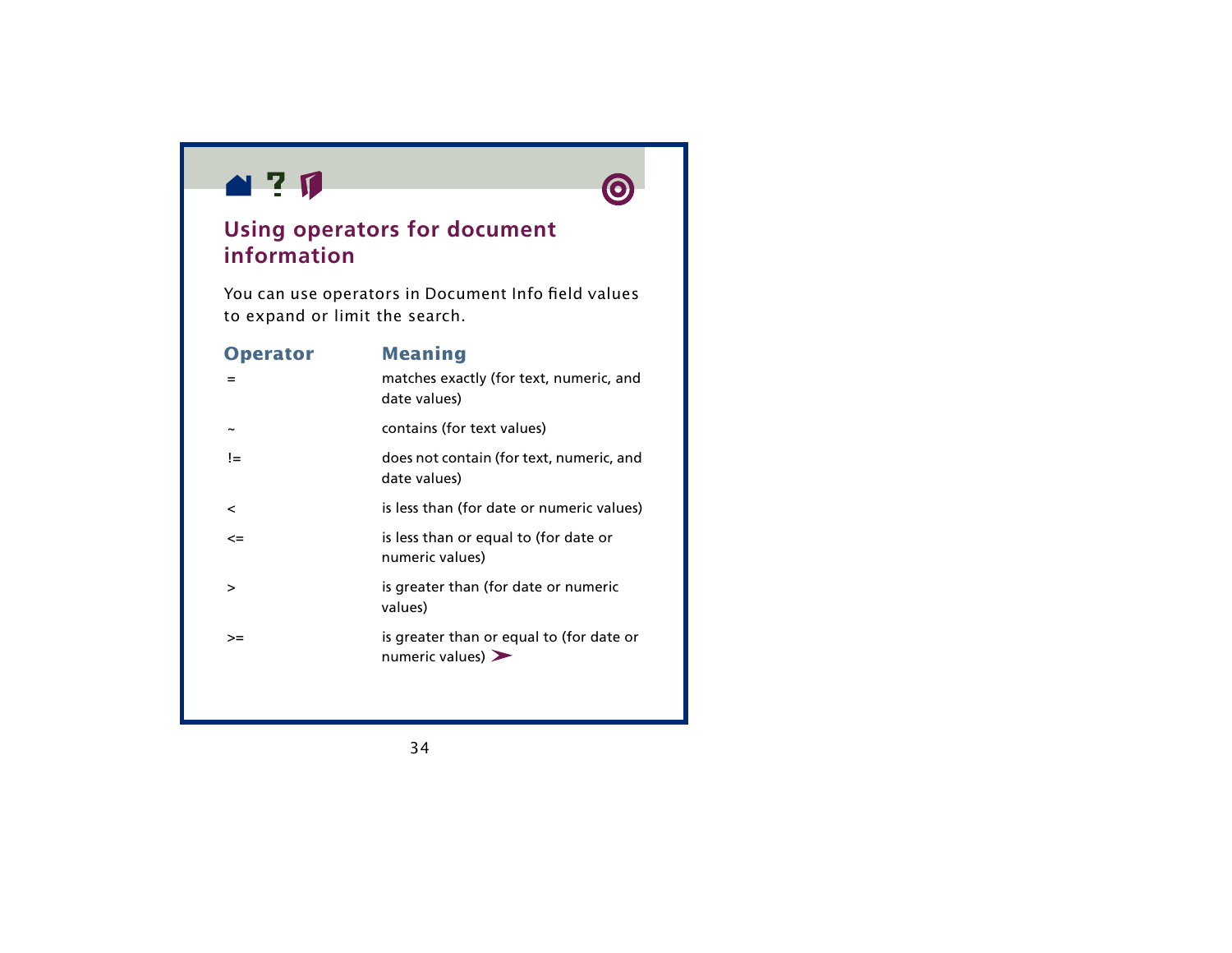



You can use only the first three operators  $(=, \sim, \equiv)$ with text. (The standard Document Info fields— Title, Subject, Author, and Keywords—are all text fields.) For example,

~ Guide

in the Title field would find the Acrobat Exchange Guide, the Acrobat Search Guide, and so on.

The four comparison operators  $(<, <=, >,$  and  $>=$ ) can be used only with values of the same type. For example, a date value can be compared only with another date value.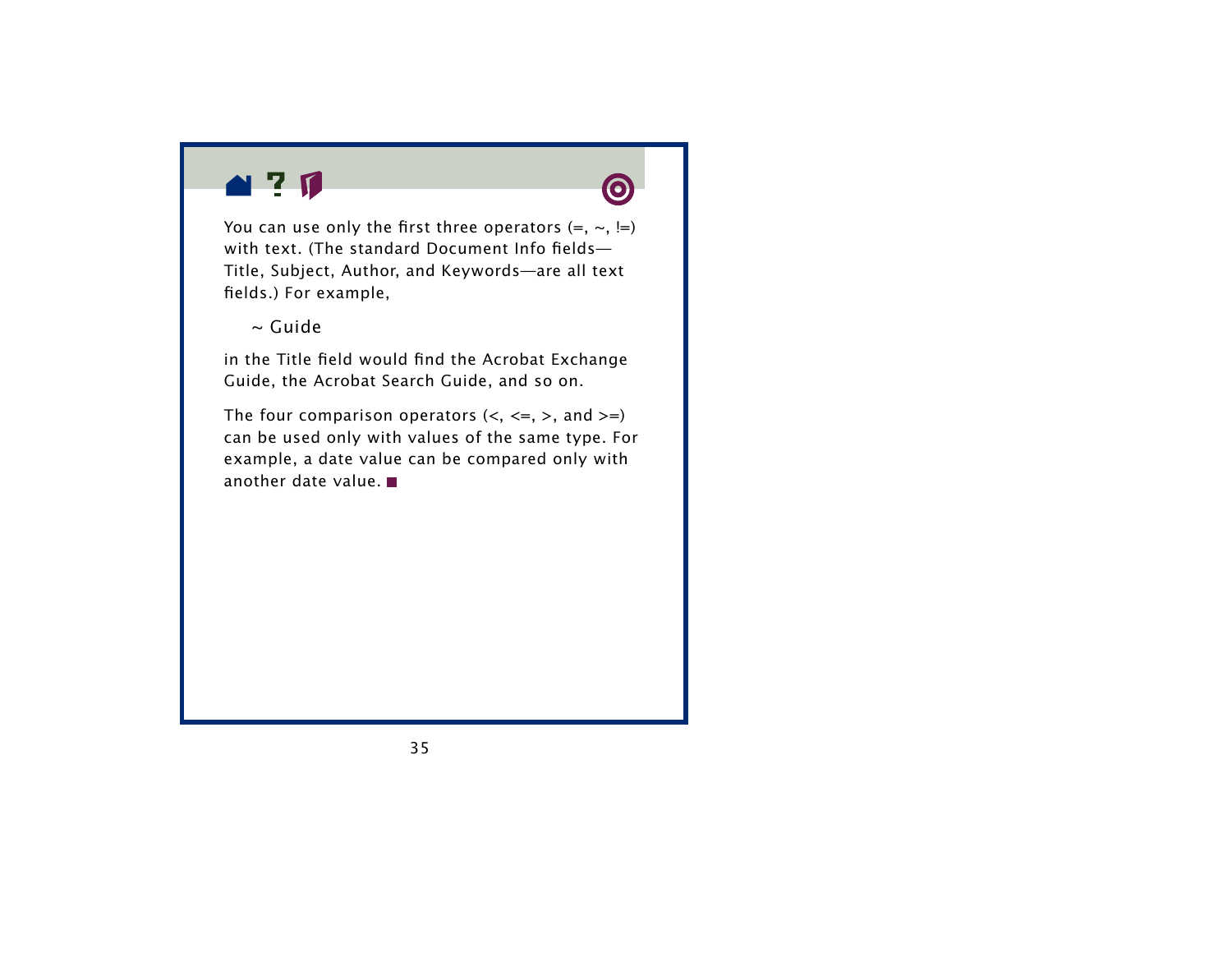<span id="page-35-0"></span>

### **Searching with two or more fields**

Entering values for two or more fields specifies an **[AND condition](#page-55-0)**. For example, if you enter <sup>~</sup>*Samuelson* in the Author field, *~ cost analysis*  in the Subject field, and ~ *spreadsheet* in the Keywords field, only documents that contain all these values in these fields are returned from subsequent searches.

For **[OR conditions](#page-56-0)** and **[NOT conditions](#page-57-0)** between fields, you can use the Find Results Containing Text text box. For example,

(Author  $\sim$  Raskin) NOT (Keywords  $\sim$  presentation)

finds all documents whose Author fields contain *Raskin* and whose Keywords fields do not contain *presentation*. You can also specify an AND condition with this method.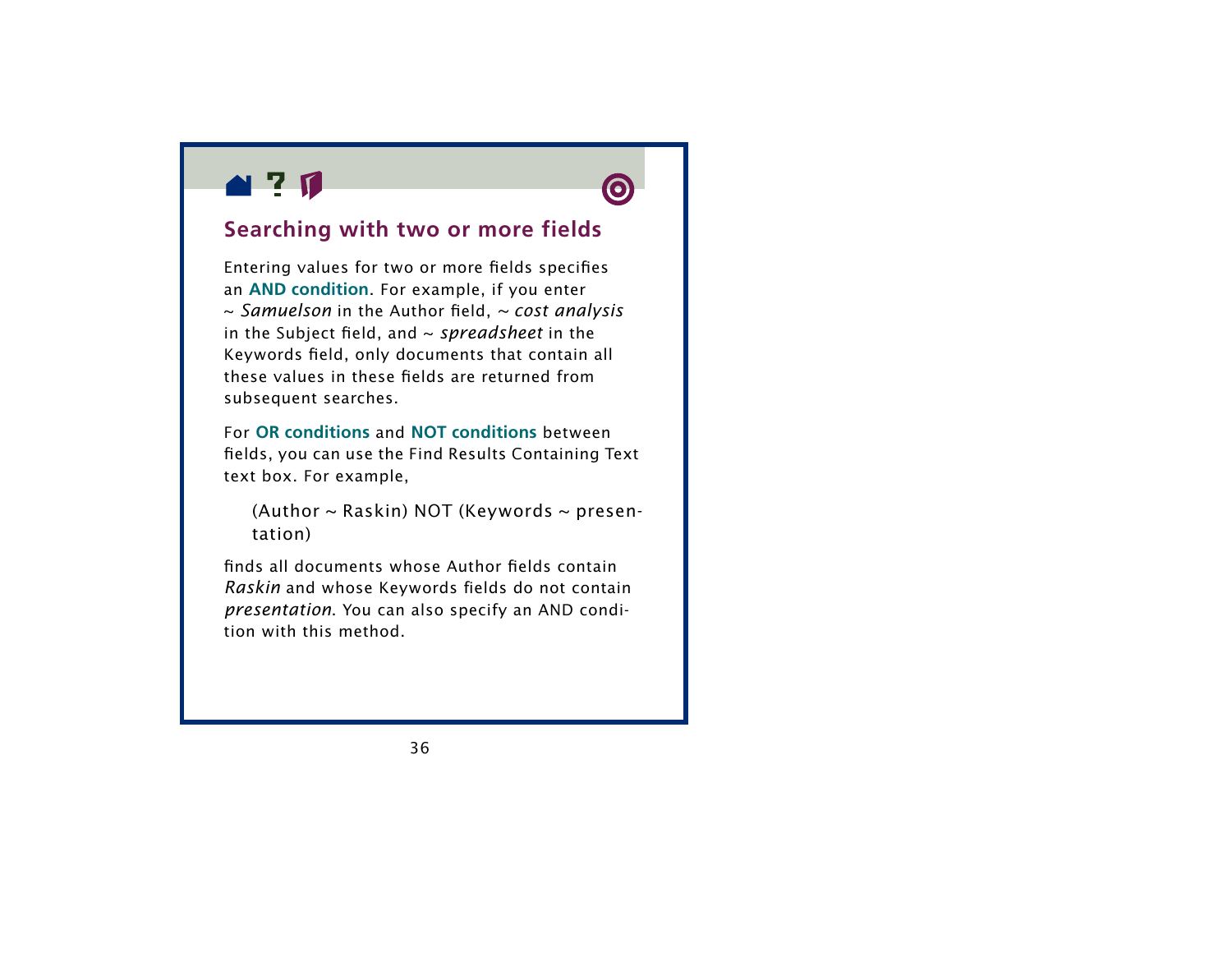<span id="page-36-0"></span>



### **Searching with document creation and modification dates**

You can use the Date Info fields in the Search window to limit search results to just those documents that were created or modified in a specific time period. To add the Date Info fields to the Search window, choose File > Preferences > Search and select Show Date.



If you want to keep the Search window small, you can hide (or keep hidden) the Date Info fields and **[type their names](#page-39-0)** in the Find Results Containing Text box.

When you enter a Date Info field value and no search text, all documents with Date Info fields that contain the value are returned.  $\blacktriangleright$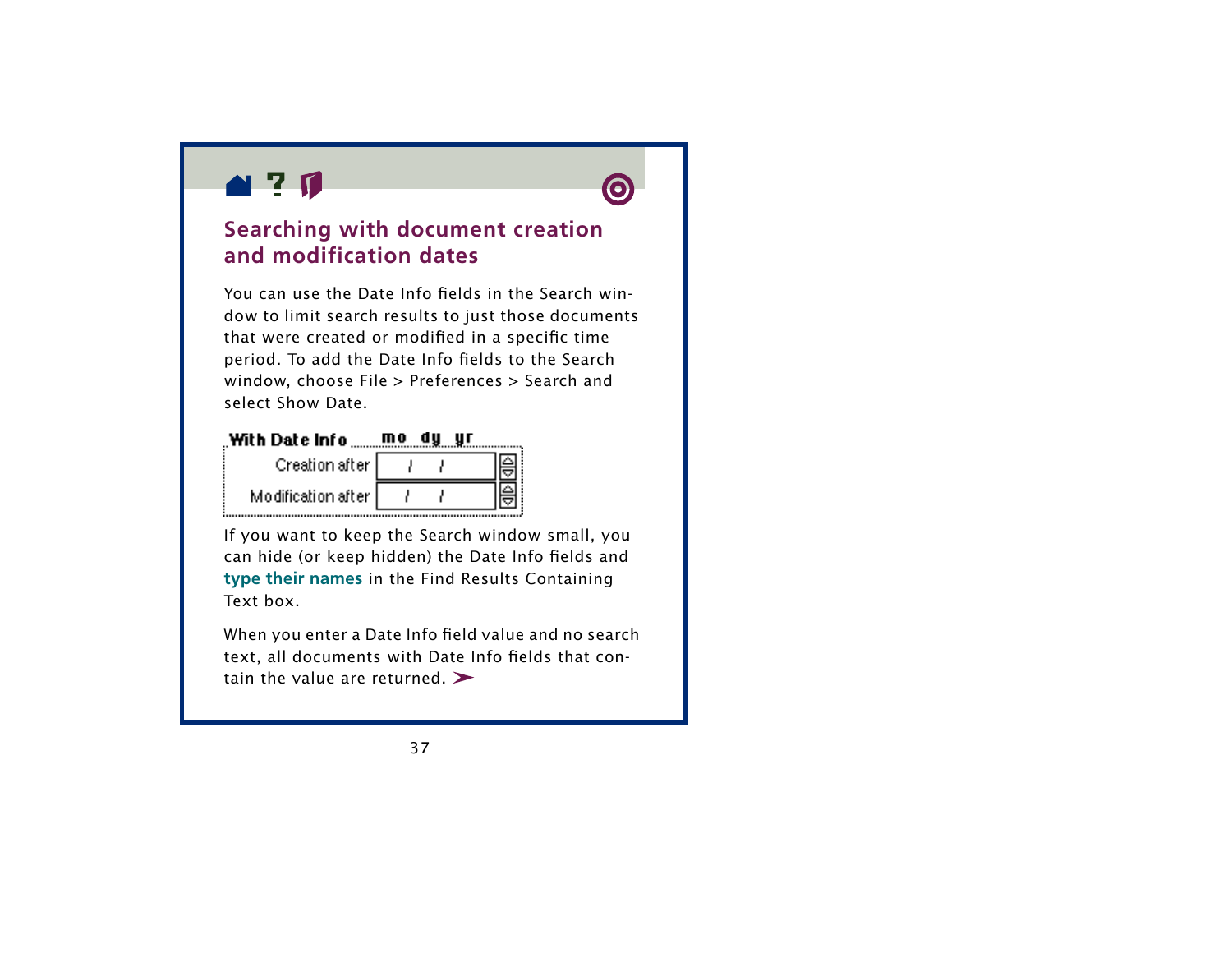



#### **To specify a date:**

- **1** Click the Month, Day, or Year field.
- **2** Enter a number or use the Up and Down Arrows to select a value.

#### **To limit a search to documents created or modified after a specific date:**

Specify the After date, and leave the Before date blank.

#### **To limit a search to documents that were created or modified before a specific date:**

Specify the Before date, and leave the After date blank.

#### **To clear the date fields:**

Click Clear.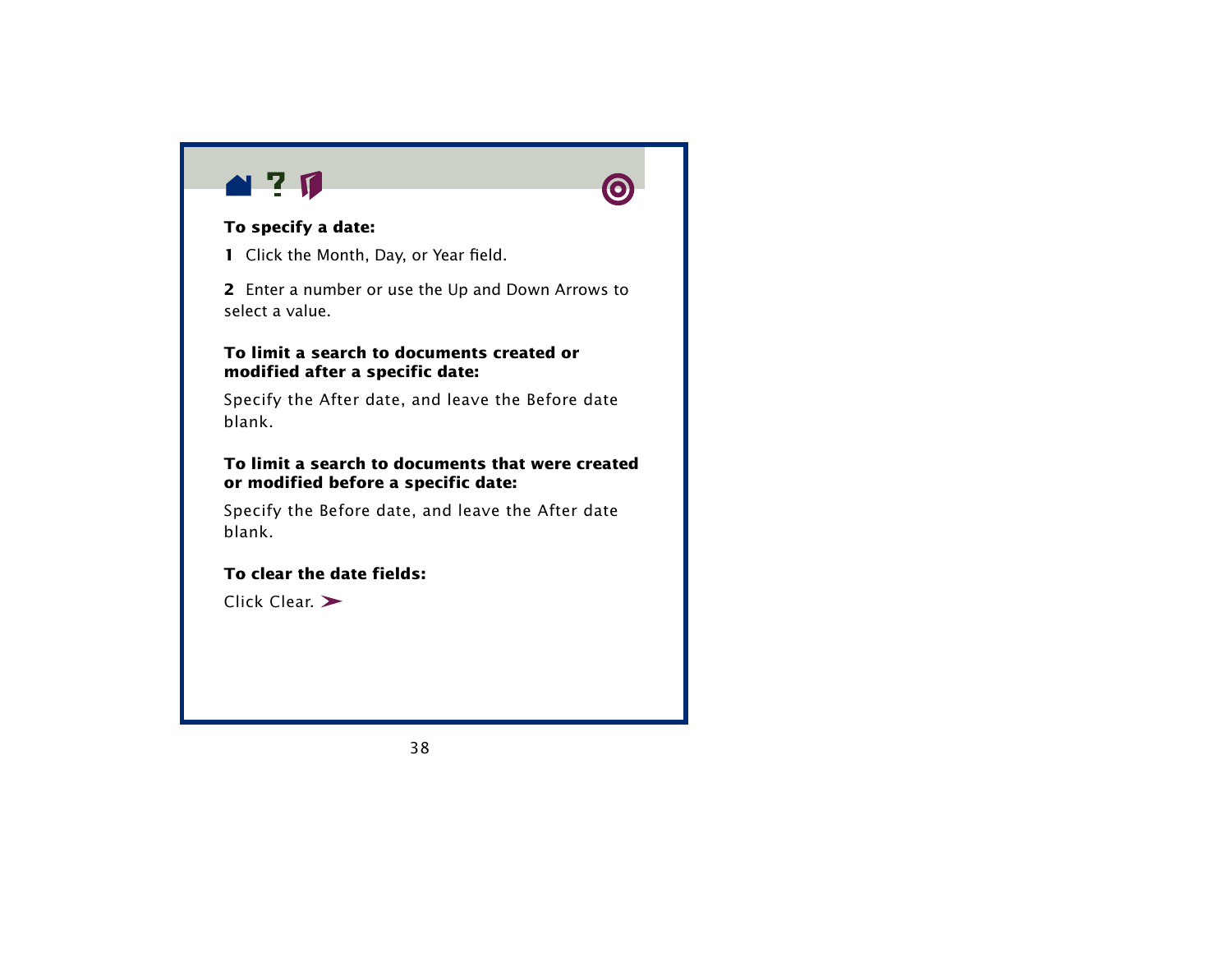



#### **To use both the creation and modification dates:**

Entering time periods for both creation and modification dates specifies an **[AND condition](#page-55-0)**. Only documents created in the specified period and modified in the specified period are returned from a search.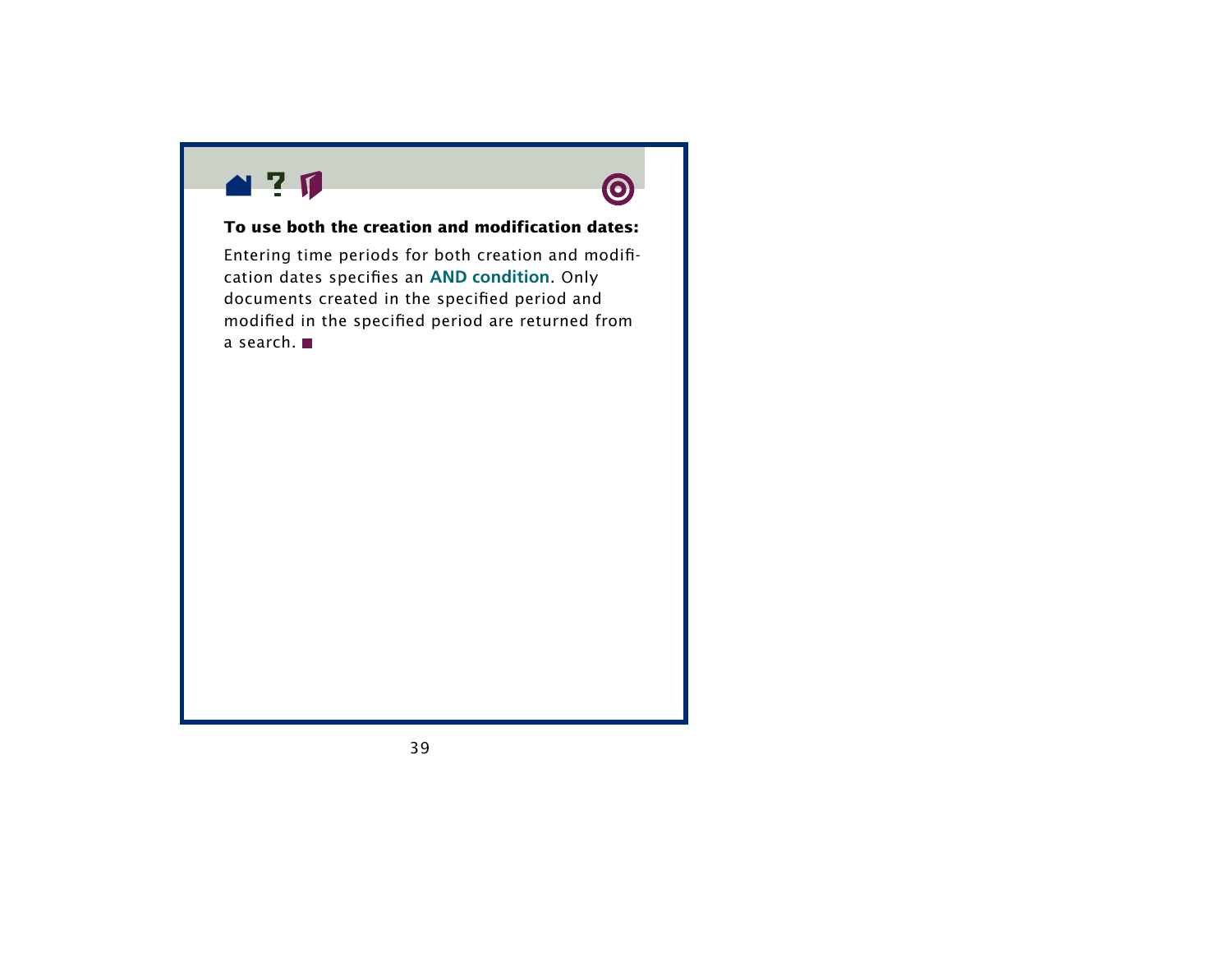<span id="page-39-0"></span>



## **Typing field and options names**

Instead of displaying Document Info fields, Date Info fields, or Options in the Search window, you can keep the Search window small and type fields and options in the Find Results Containing Text box. Along with the field names, you need to use **[operators](#page-33-0)** such as  $=$  (equals) and  $>$  (greater than, after).

**•** For Document Info fields, type Title, Subject, Author, Keywords, Producer, or Creator. For example:

Author = Shakespeare

**•** For Document Info fields, type CreationDate or ModificationDate. For example, for a creation date after October 9, 1996, type the following:

CreationDate >  $10/9/96$  >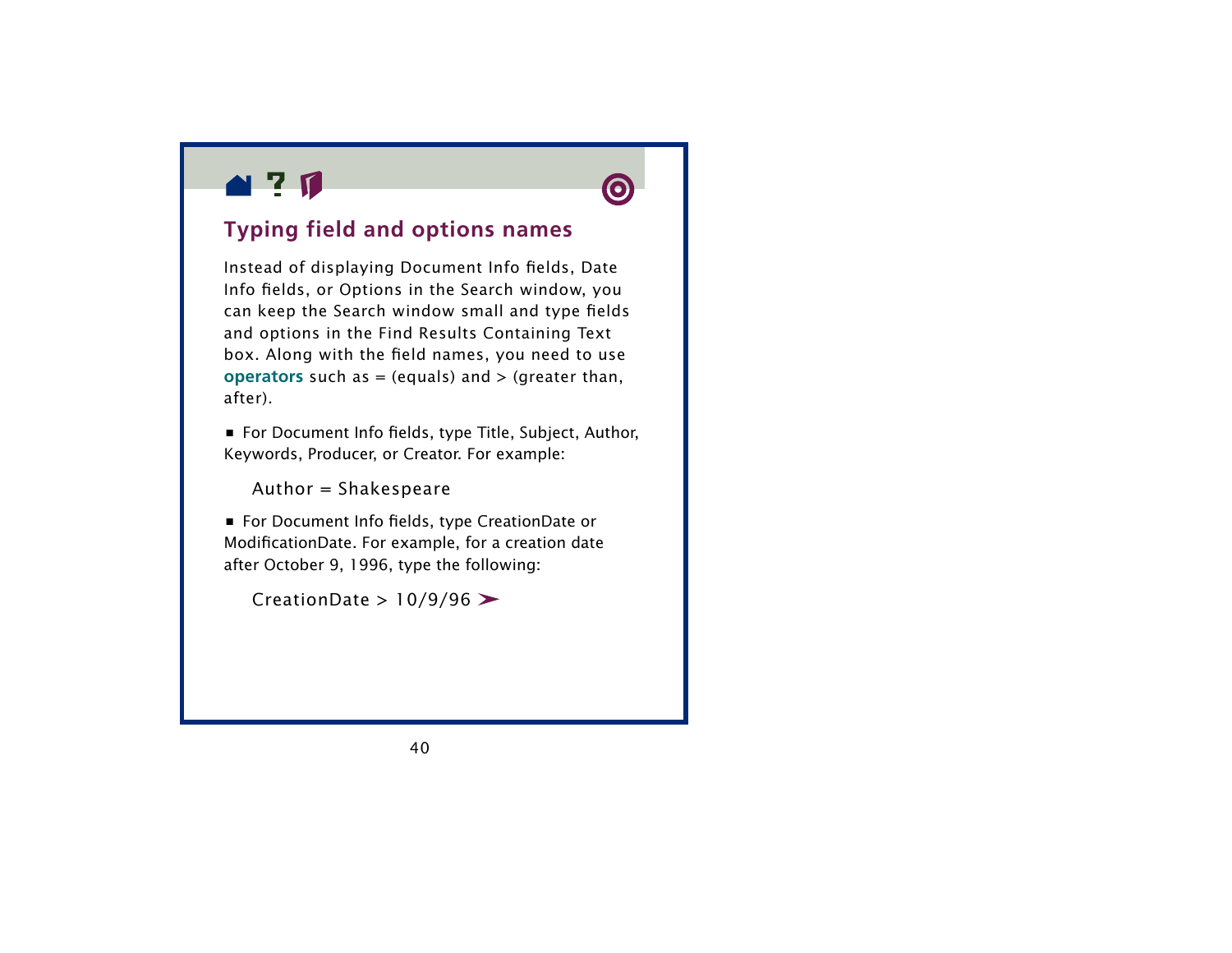



**•** For options, type /st (stemming), /so (sounds like), /th (thesaurus), /ca (match case), or /pr (proximity). For example, find synonyms for *publish* with

publish /th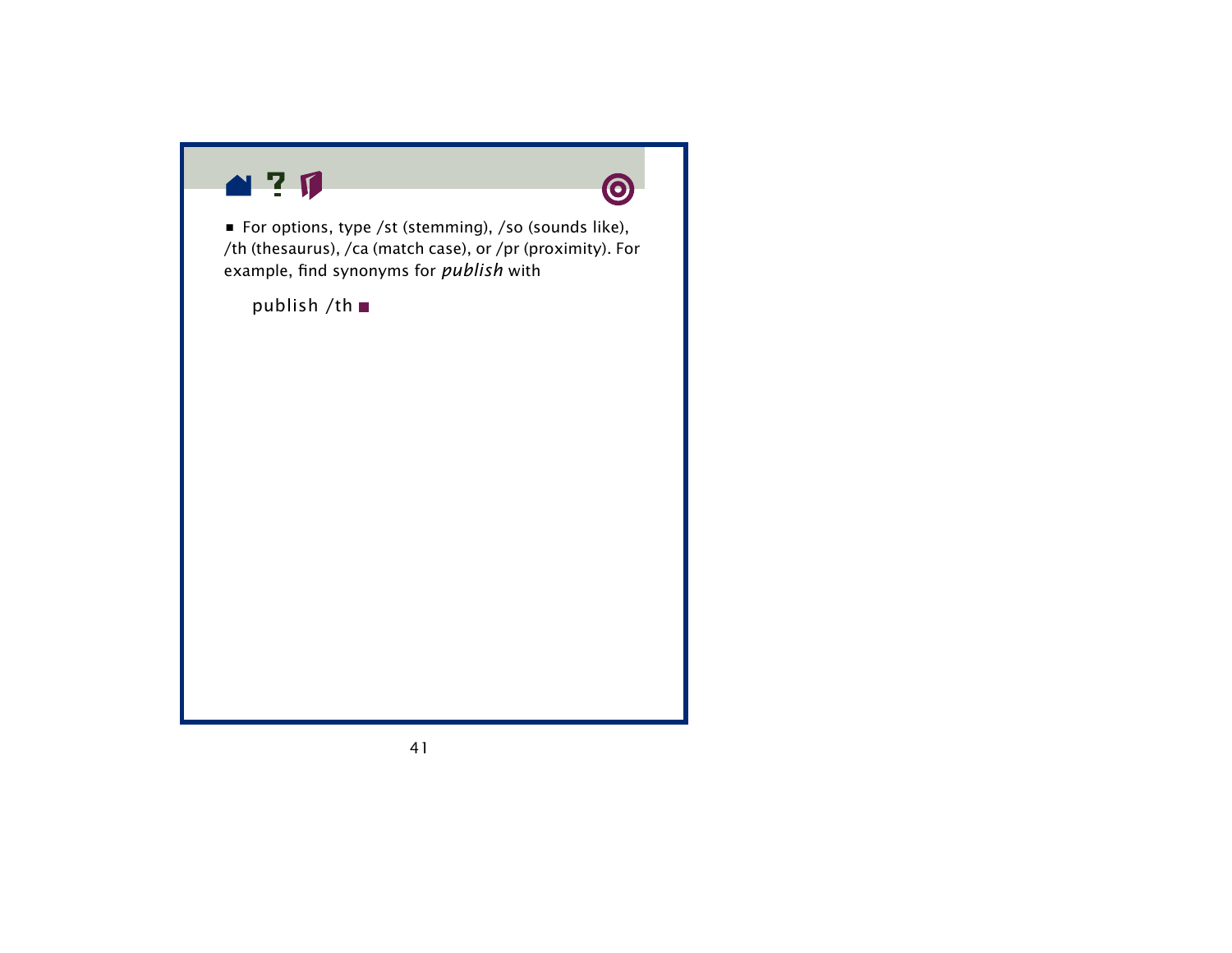<span id="page-41-0"></span>



### **Using search options**

- **[Using search options](#page-42-0)**
- **[Word Stemming option](#page-44-0)**
- **[Thesaurus option](#page-46-0)**
- **[Sounds Like option](#page-47-0)**
- **[Match Case option](#page-49-0)**
- **[Proximity option](#page-50-0)**
- **[Using the Word Assistant](#page-51-0)**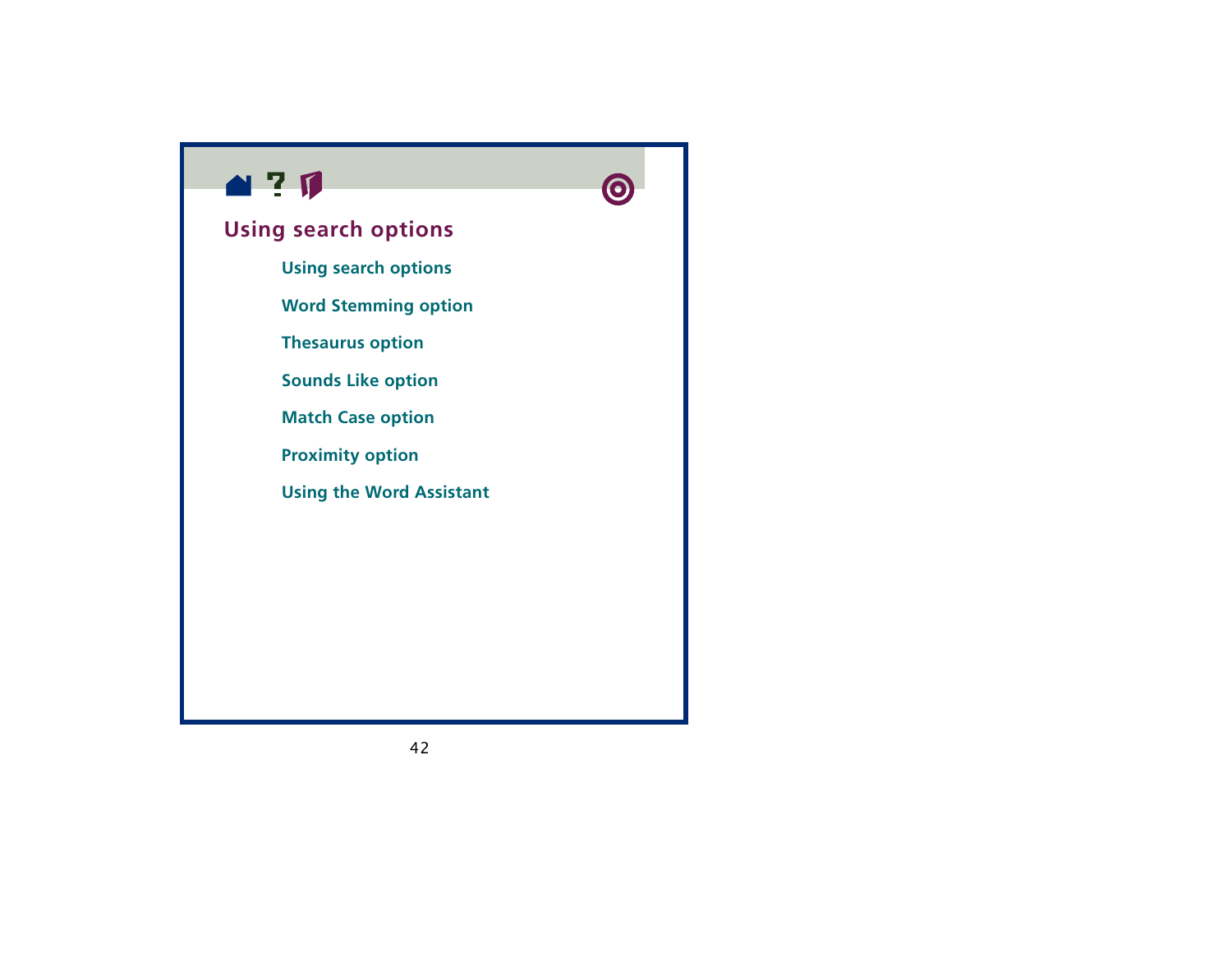<span id="page-42-0"></span>



### **Using search options**

The options in the Search window expand or limit the results of searches with **[single terms and](#page-15-0)  [phrases](#page-15-0)** and with **[Boolean expressions](#page-54-0)**. The options appear in the window by default. To restore them to the window if the default has been changed, choose File > Preferences > Search and select Show Options.

### 

**x** Word Stemming □ Thesaurus | □ Match Case ∃ Sounds Like ∏ Proximity

If you want to keep the Search window small, you can hide (or keep hidden) the options and **[type their](#page-39-0)  [names](#page-39-0)** in the Find Results Containing Text box.

**• [Word Stemming](#page-44-0)** finds words that share a stem with the search word.

**• [Thesaurus](#page-46-0)** finds words that have meanings similar to the meaning of the search word.  $\blacktriangleright$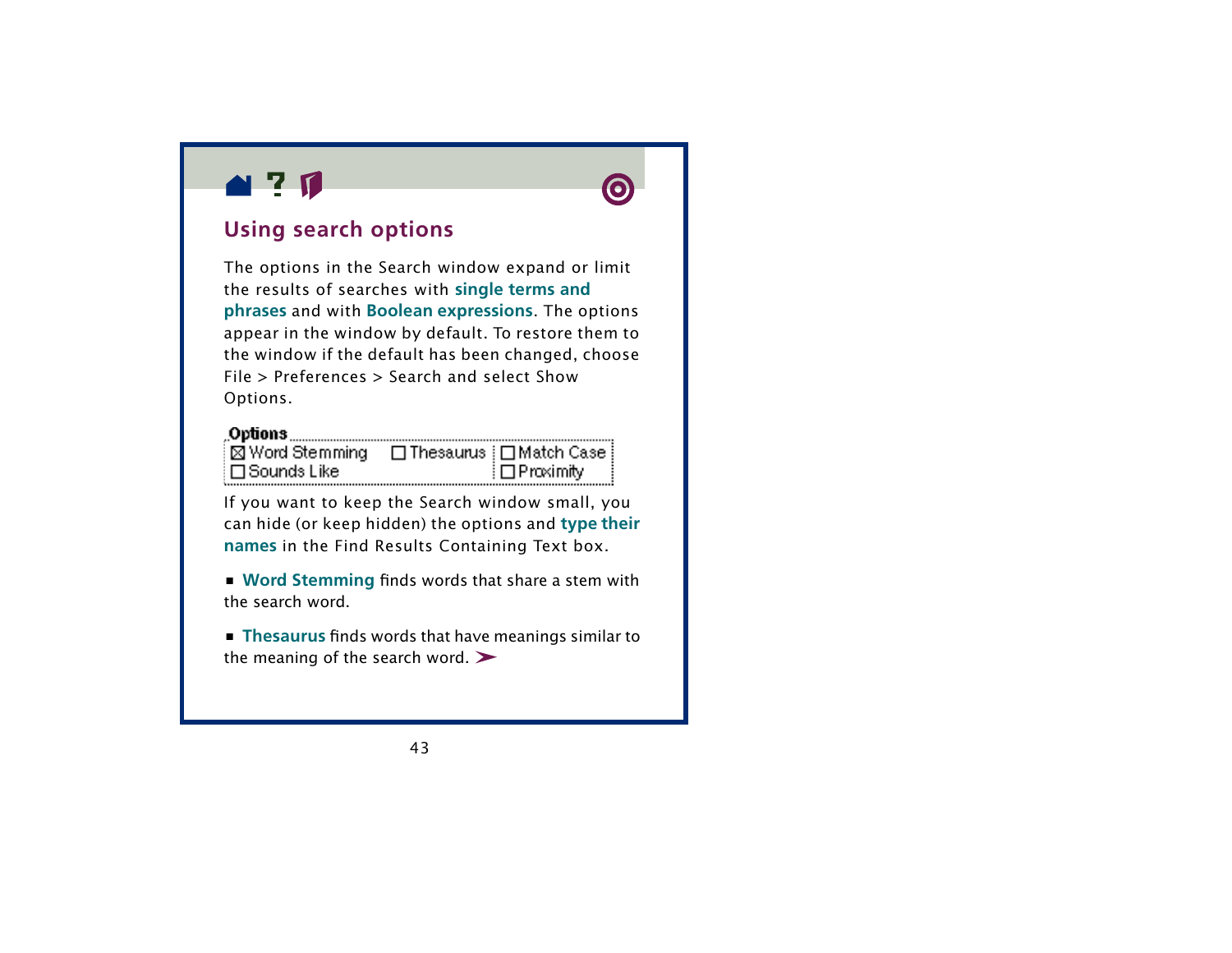

**• [Sounds Like](#page-47-0)** finds different spellings of proper names.

**• [Match Case](#page-49-0)** finds text only when it has the same capitalization as the text you type.

**• [Proximity](#page-50-0)** limits AND searches so that words must be within three pages of each other.

The Word Stemming, Thesaurus, and Sounds Like options expand searches. (Before you perform a search with one of these options, you can see the effects of using it with the **[Word Assistant](#page-51-0)**.) The Match Case and Proximity options limit searches.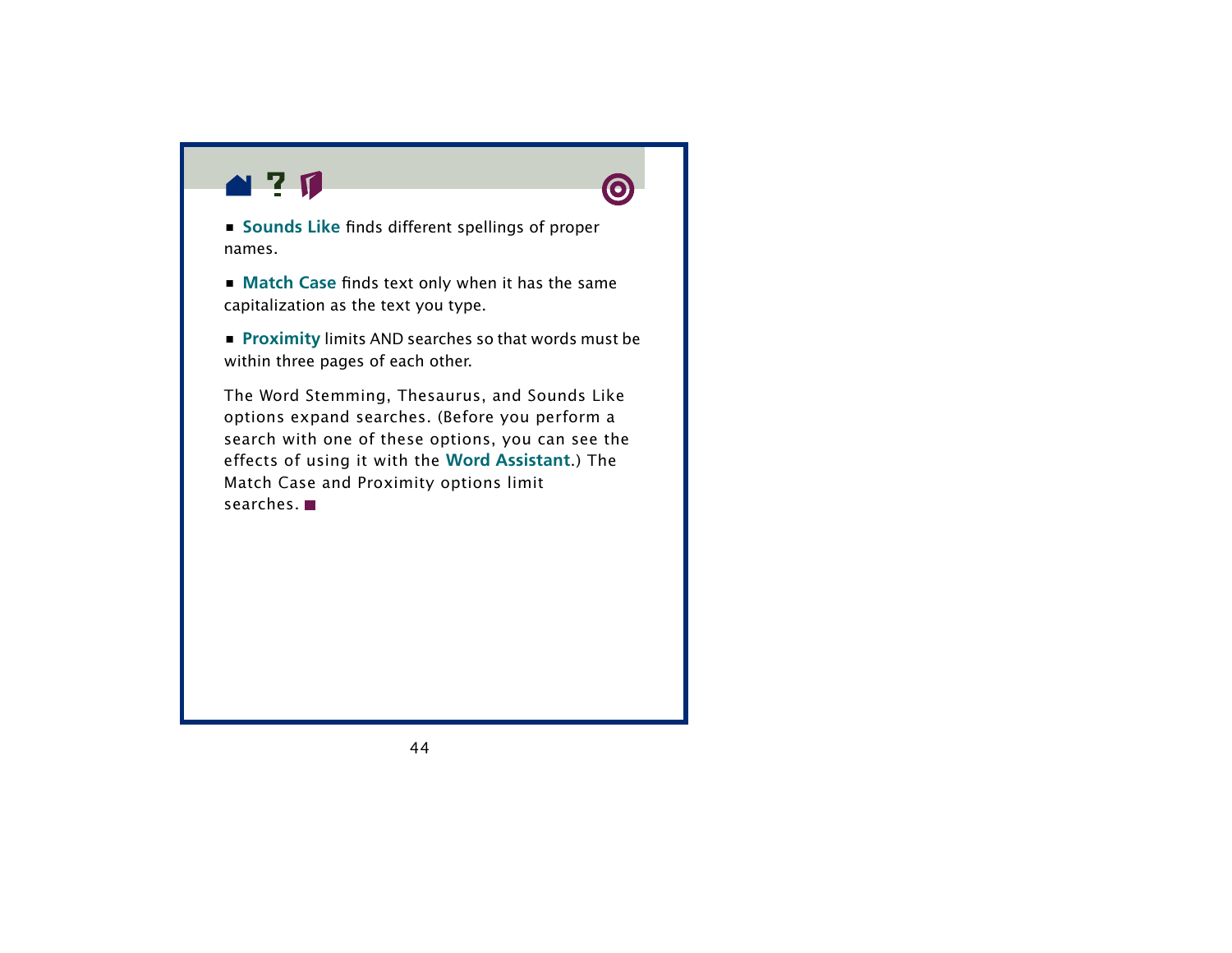<span id="page-44-0"></span>



### **Word Stemming option**

The Word Stemming option expands the search by finding words that share a word stem with the search word you type. For example, with Wor d Stemming selected, searching for *building* finds *build* and *builds* as well as *building*.

Before searching with the Word Stemming option, consider using the **[Word Assistant](#page-51-0)** to see whether the option would find too many irrelevant words to be practical.

The Word Stemming option

**•** Applies to single words, not phrases

**•** Does not apply to words that contain **[wild-card](#page-24-0)  [characters](#page-24-0)**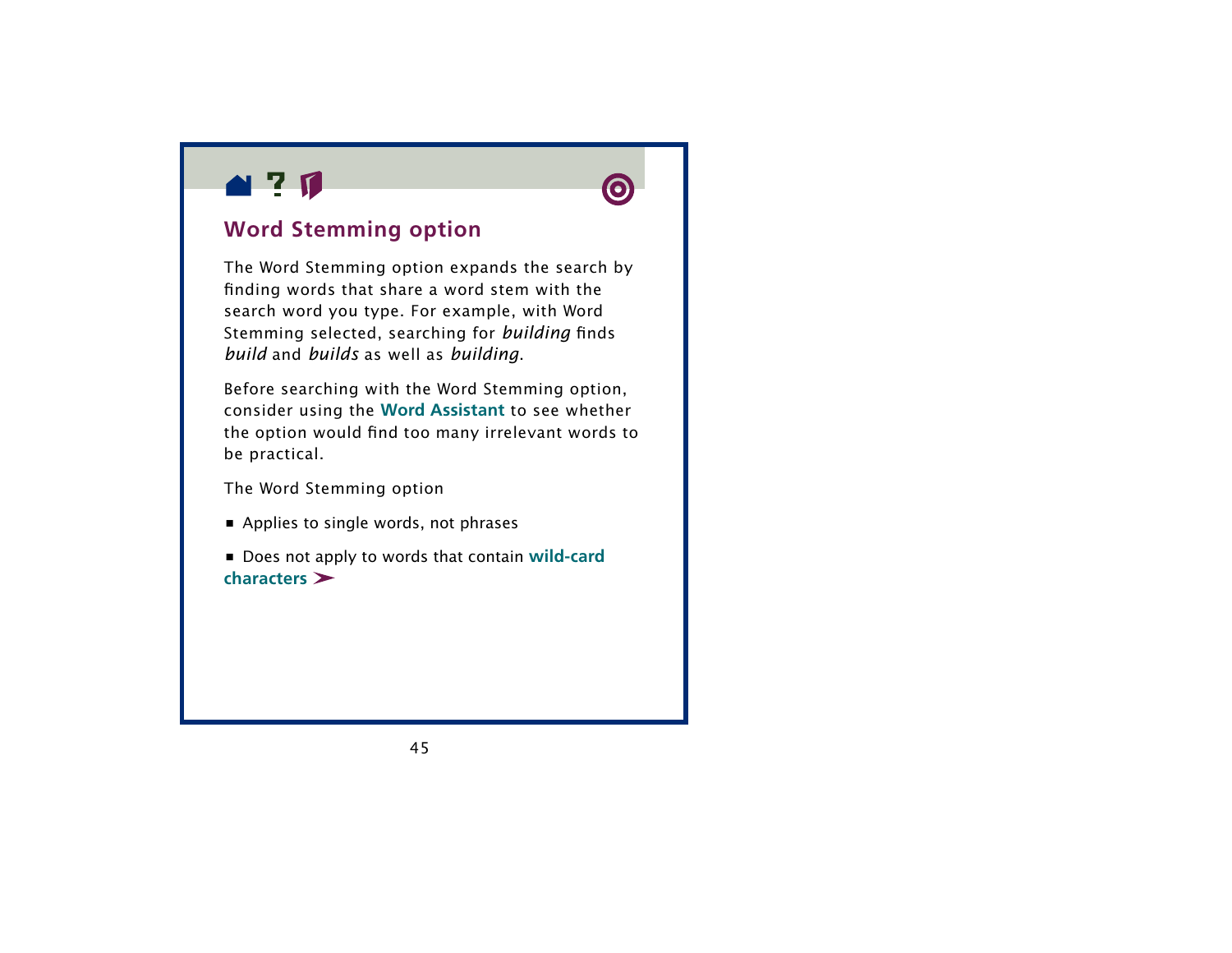



**•** Finds words that end in *ing*, *ed*, *s*, *ion*, and so on (but not *er*)

**•** Cannot be used with the Match Case option

If selecting the Word Stemming option seems to have no effect, the index you are searching probably was not built with the Word Stemming option.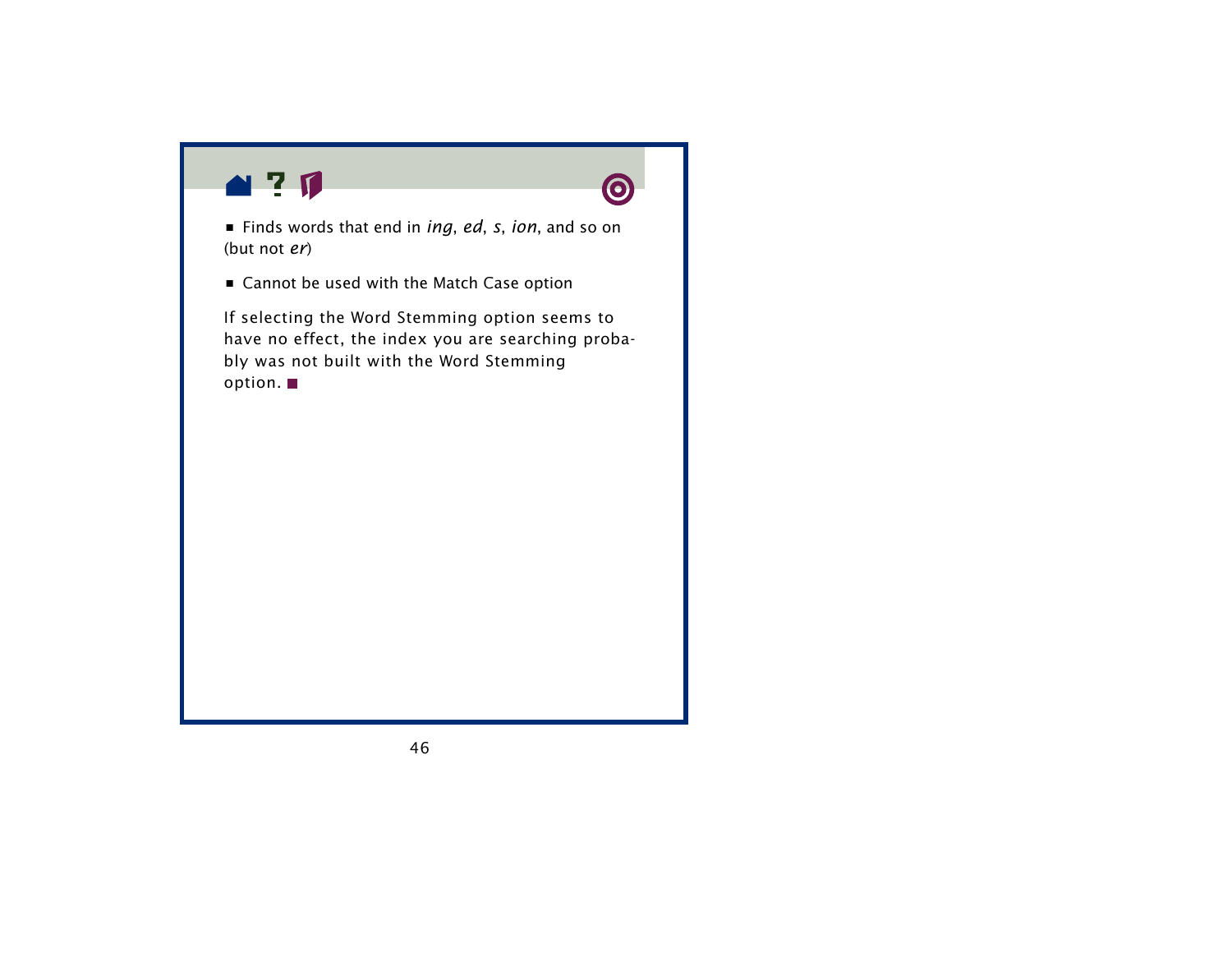<span id="page-46-0"></span>



### **Thesaurus option**

The Thesaurus option expands the search by finding words with meanings similar to the meaning of the search word. For example, with Thesaurus selected, searching for *begin* finds *start*.

Searching for *begin* with the Thesaurus option also finds *attack* and *produce*. Before searching with the option, consider using the **[Word Assistant](#page-51-0)** to see whether the option finds relevant words.

The Thesaurus option

- **•** Applies to single words, not phrases
- Does not apply to words that contain **[wild-car](#page-24-0)d [characters](#page-24-0)**
- **•** Cannot be used with the Match Case option

**•** Finds only the similar words that appear in the documents you are searching, not all the similar words you might find in a complete Thesaurus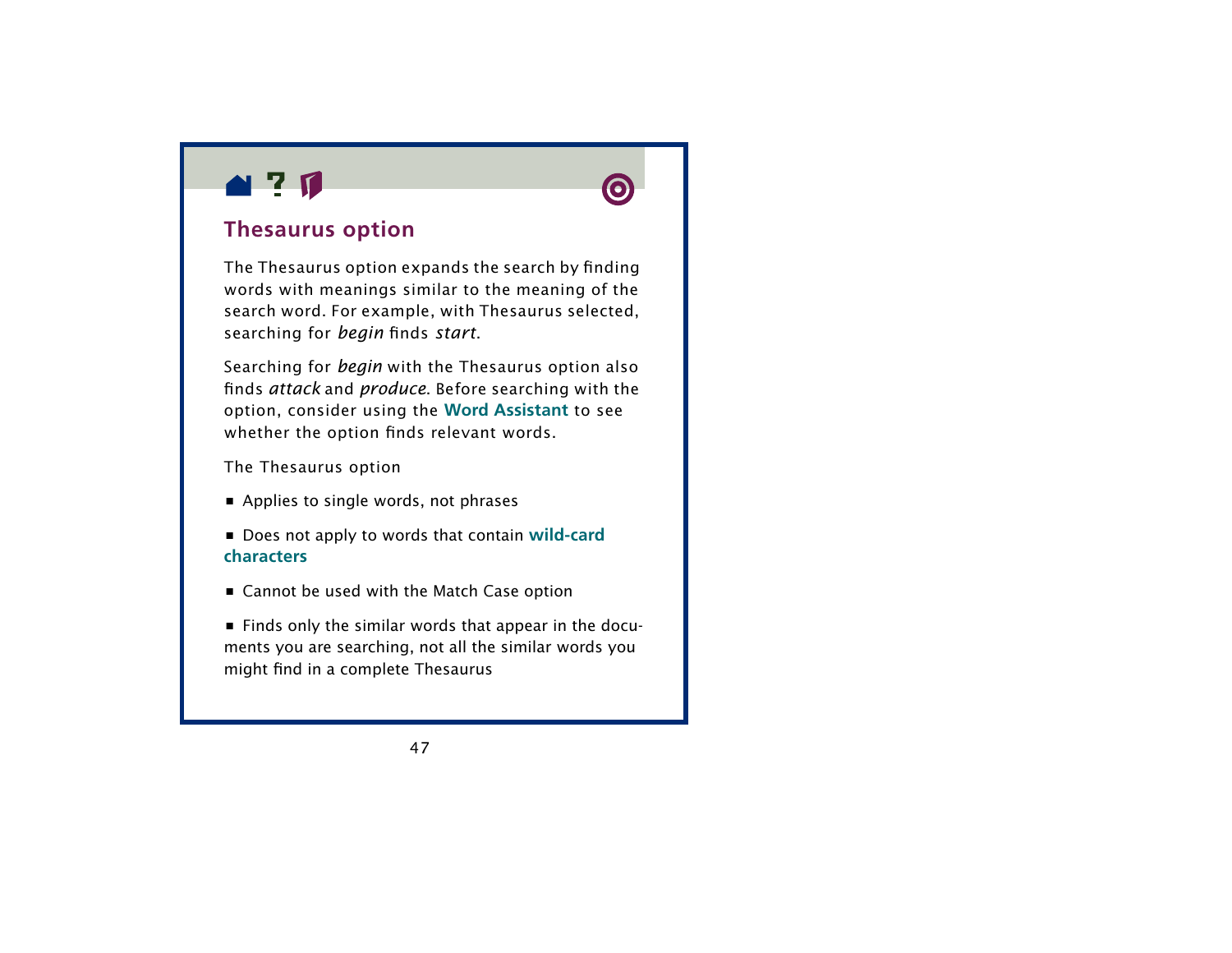<span id="page-47-0"></span>



### **Sounds Like option**

The Sounds Like option expands the search for a proper name by finding words that begin with the same letter as a search word and that share some phonetic feature with it. For example, with Sounds Like selected, searching for *Smith* also finds *Smyth* and *Smythe*.

Searching for *Smith* with the Sounds Like option also finds *send* and *somewhat*. Before searching with the option, consider using the **[Word Assistant](#page-51-0)** to see whether the option finds relevant words.

The Sounds Like option

**•** Applies to single words, not phrases

**•** Does not apply to words that contain **[wild-card](#page-24-0)  [characters](#page-24-0)**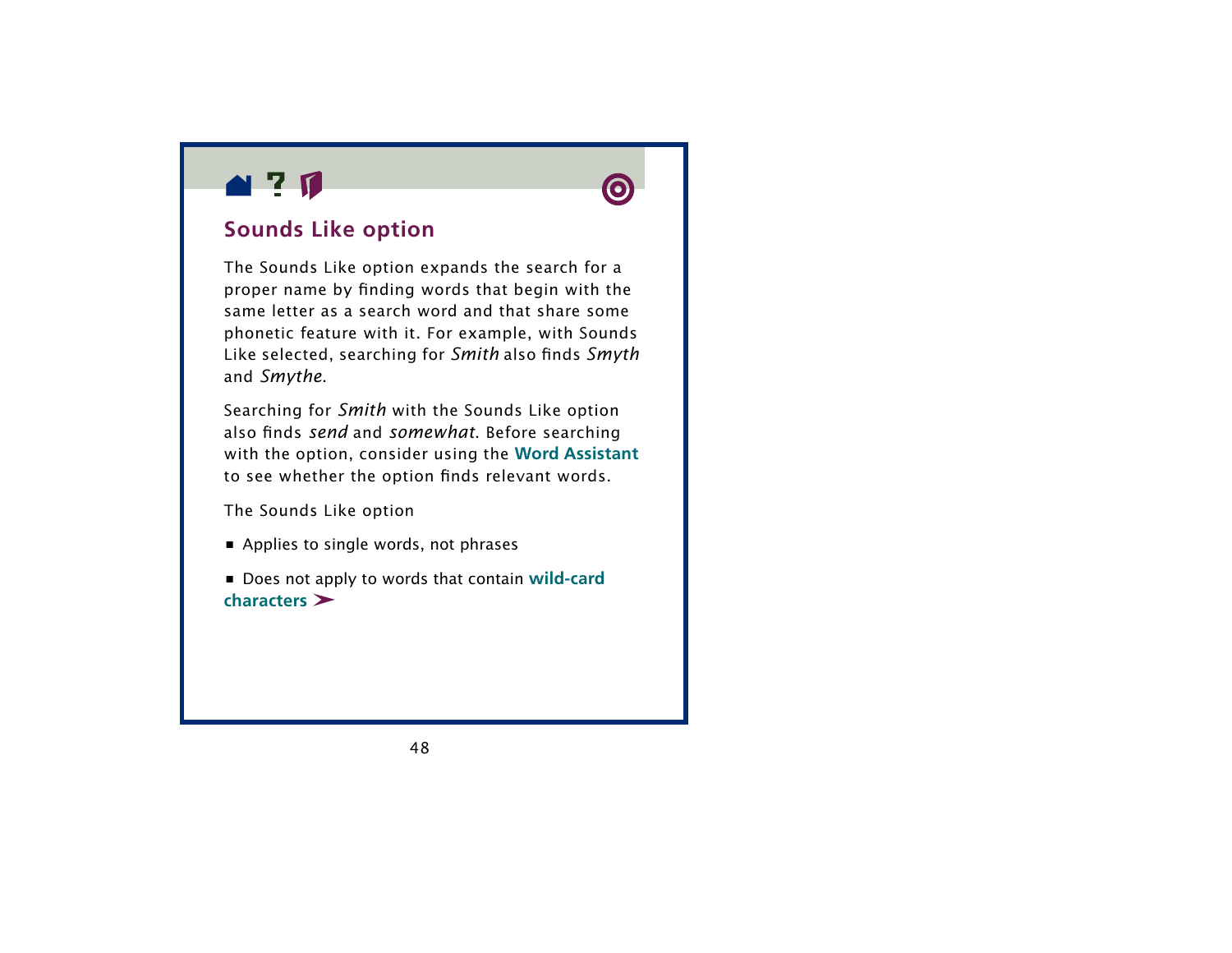



**•** Cannot be used with the Match Case option

If selecting the Sounds Like option seems to have no effect, the index you are searching probably was not built with the Sounds Like option.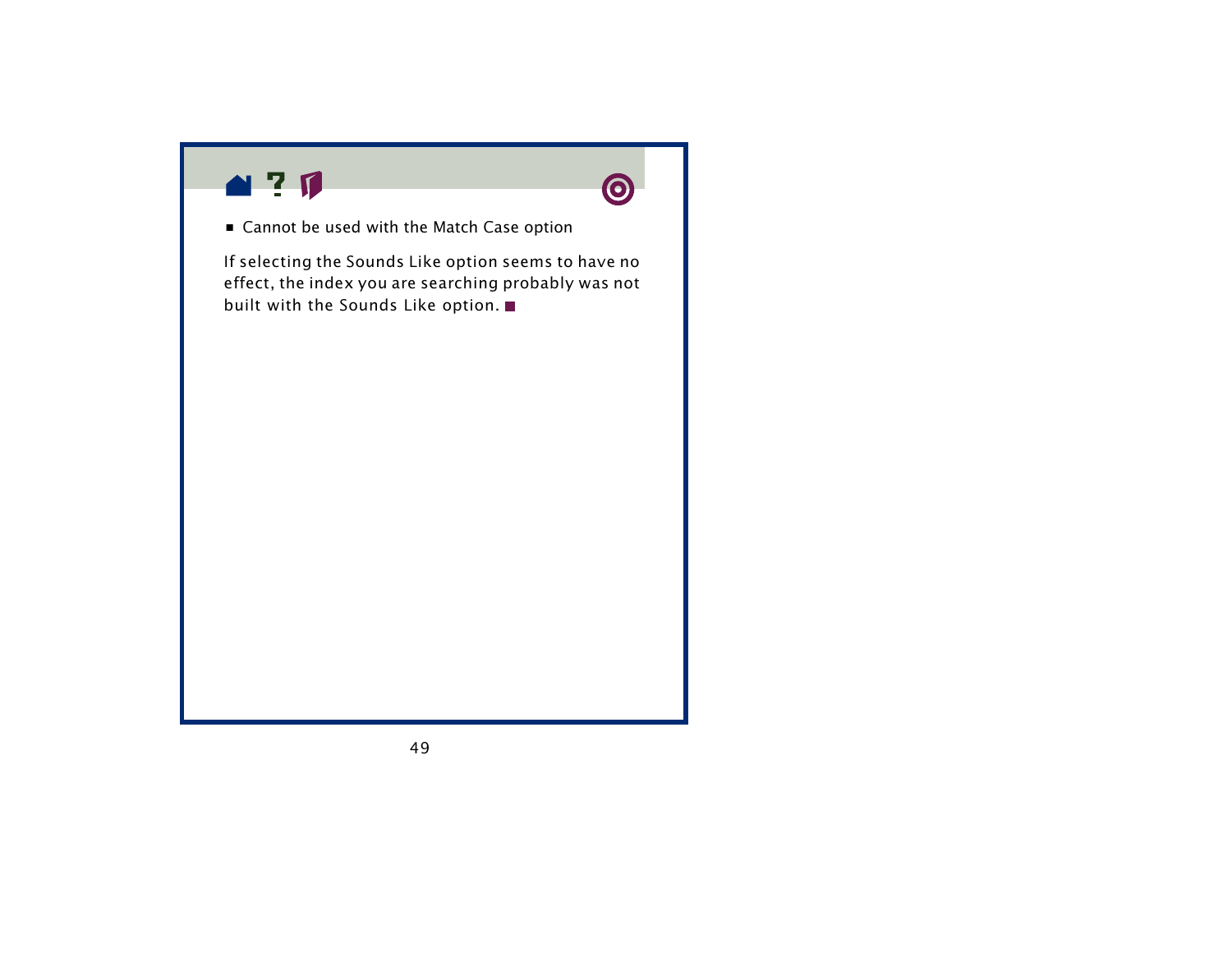<span id="page-49-0"></span>



### **Match Case option**

The Match Case option limits the results of the search by finding only those documents that contain words with the same capitalization as the search word or phrase you type. With Match Case selected, for example, searching for *He* finds all occurrences of *He*, the symbol for Helium, but not occurrences of *he*, the common pronoun.

You can use the Match Case option with a **[Boolean](#page-54-0)  [expression](#page-54-0)** or with terms that use **[wild-card charac](#page-24-0)[ters](#page-24-0)**. Characters matched by wild-card characters can be either uppercase or lowercase.

You cannot use the Match Case option with the Word Stemming, Thesaurus, or Sounds Like option.

If selecting the Match Case option seems to have no effect, the index you are searching probably was not built with the option.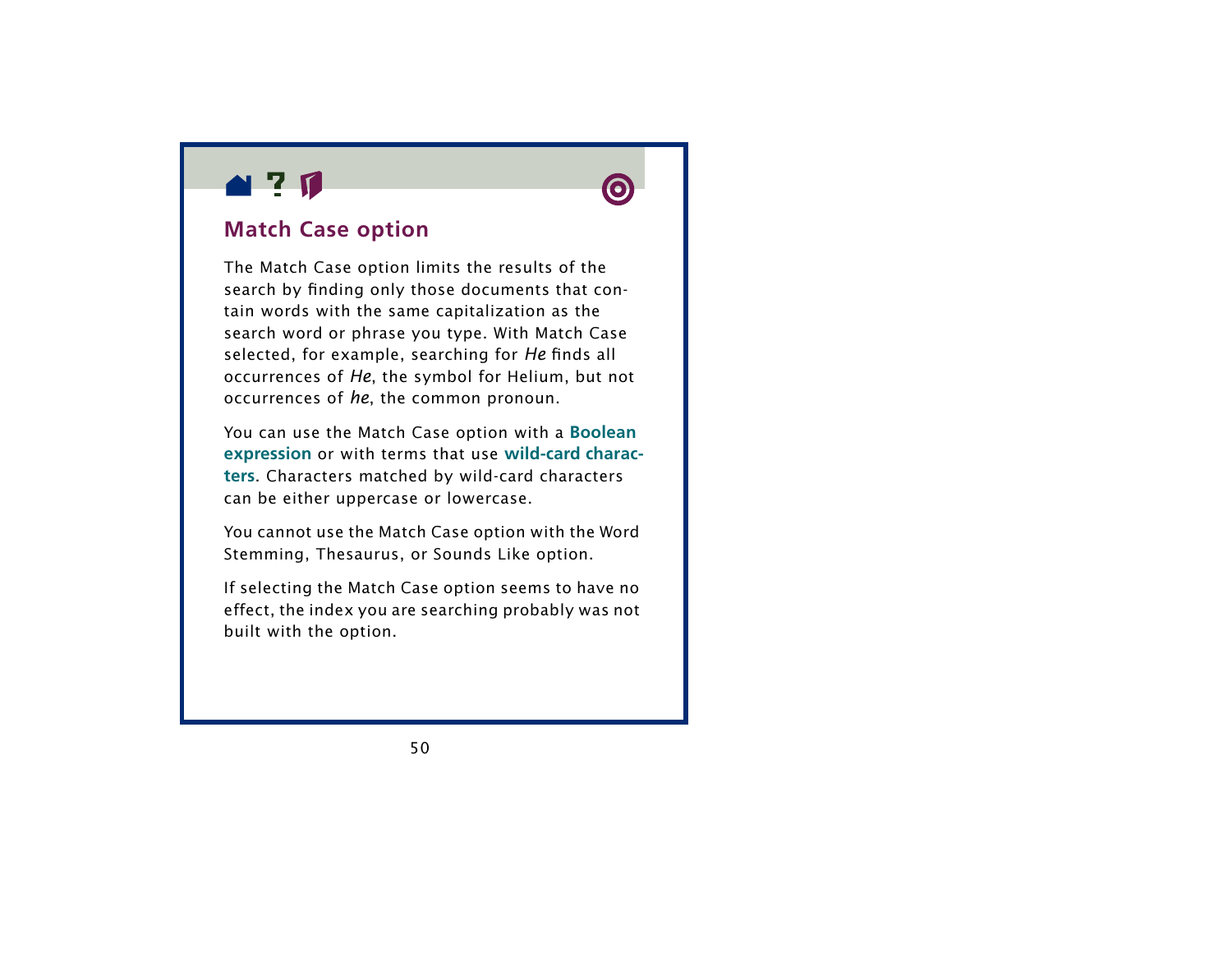<span id="page-50-0"></span>



### **Proximity option**

The Proximity option limits the results of simple **[AND searches](#page-55-0)** to one pair of matches per document —the pair closest together. The two matches must be within three pages or fewer of each other. The option is useful for locating a document that concentrates on some topic of interest. For example, searching a group of travel guides for information about Hawaiian cruises with

#### Hawaii AND cruise

would be less likely to locate information about cruises to other parts of the world or about shore visits to Hawaii if the Proximity option was used.

The Proximity option also affects **[relevance ranking](#page-64-0)** in searches. When you use it, the closer the matches are within a document, the higher the ranking for the document.

Proximity won't work with complex AND searches for example, Hawaii AND (cruise OR fly).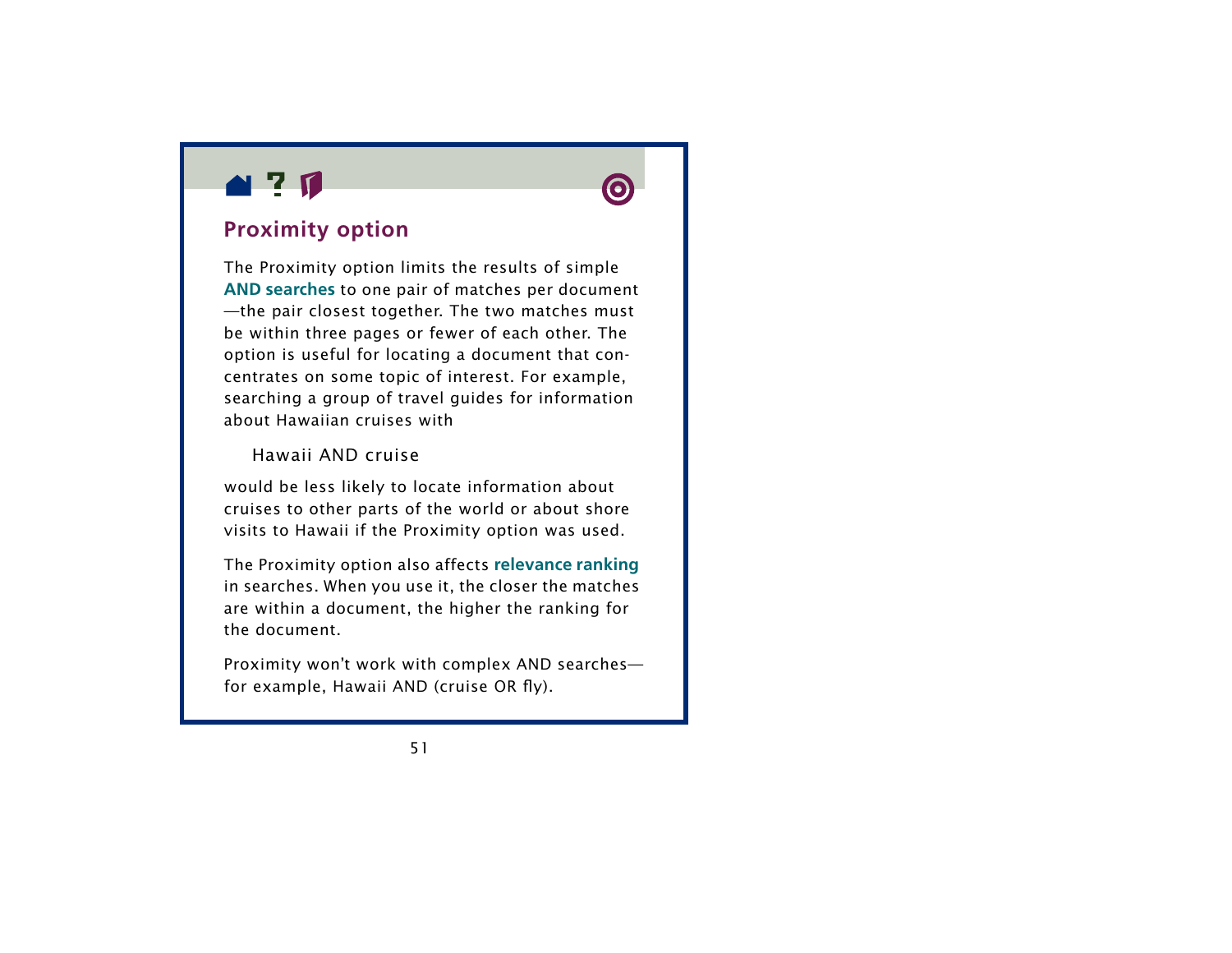<span id="page-51-0"></span>



### **Using the Word Assistant**

Use the Word Assistant to build a list of terms that will appear when the search of a document uses the **[Sounds Like](#page-47-0)**, **[Word Stemming](#page-44-0)**, or **[Thesaurus](#page-46-0)** option. The list will show you whether the option you are using is likely to be helpful in the search.

If the list is too long or full of irrelevant words, you can quickly construct a list of words to find with the option turned off by copying words from the Word Assistant dialog box and pasting them into the Search window.

#### **To look up the effects of a search option on a search word:**

**1** Choose Tools > Search > Word Assistant.

**2** To check the available indexes and change the selection of indexes, click Indexes to display the Index Selection dialog box and **[select the indexes](#page-11-0)** you want to use.

**3** Select the **[search option](#page-41-0)** from the Assist menu.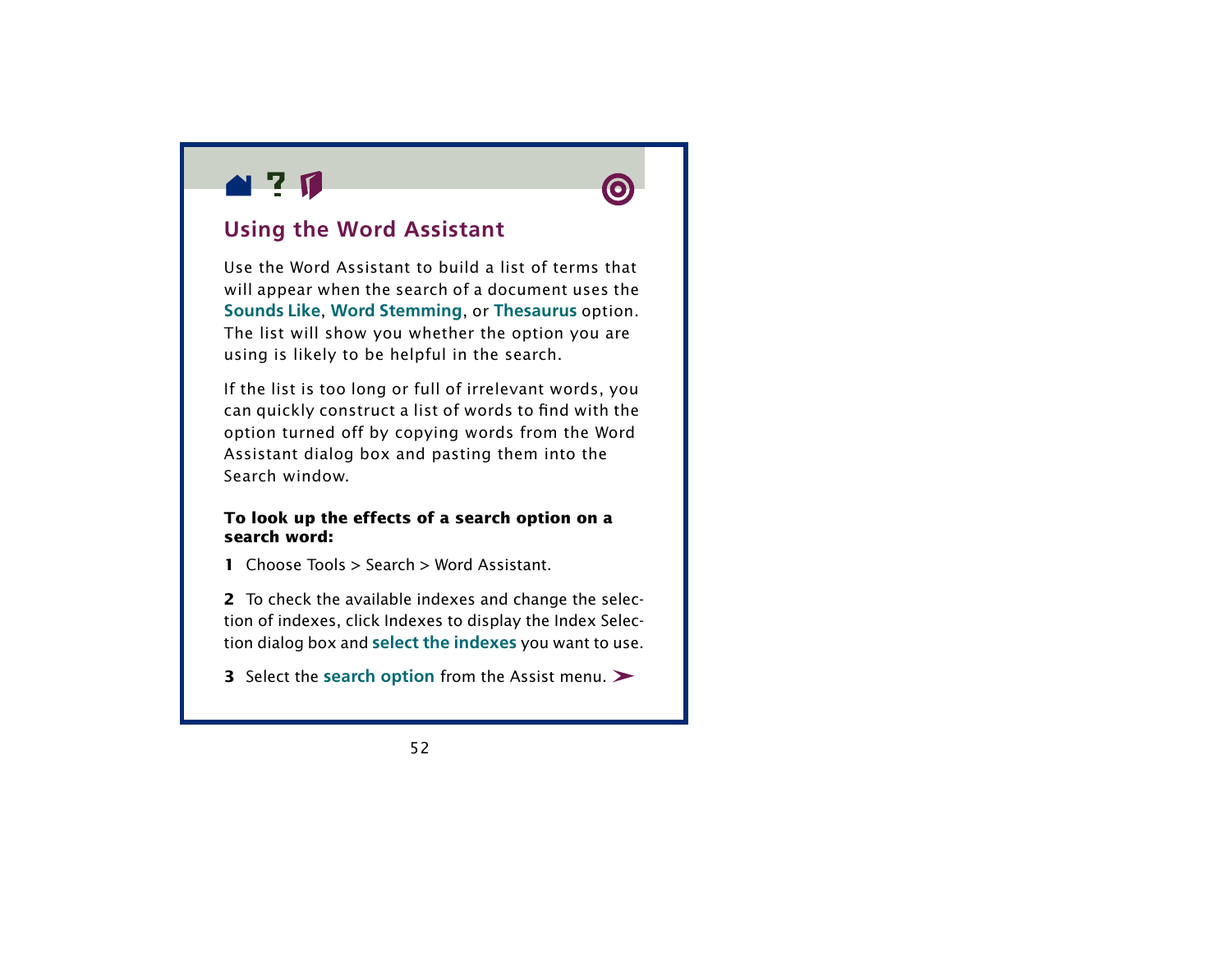![](_page_52_Picture_0.jpeg)

**4** Enter the [search wor](#page-15-0)d in the Word text box.

**5** Click Look Up. All the words that will be found in a search for this word with this option are listed.

#### **To search with words copied from the Word Assistant dialog box:**

**1** If the Search window is closed, click the Search Query button  $\frac{1}{2}$  on the toolbar to open it.

**2** Use the Word Assistant to look up the effects of a search option on a search word. And to display a list of related words.

**3** In the list, double-click a word that you want to use in a search. The word appears in the Word text box.

**4** Double-click the word to select it, and copy it to the  $C$ lipboard.  $\blacktriangleright$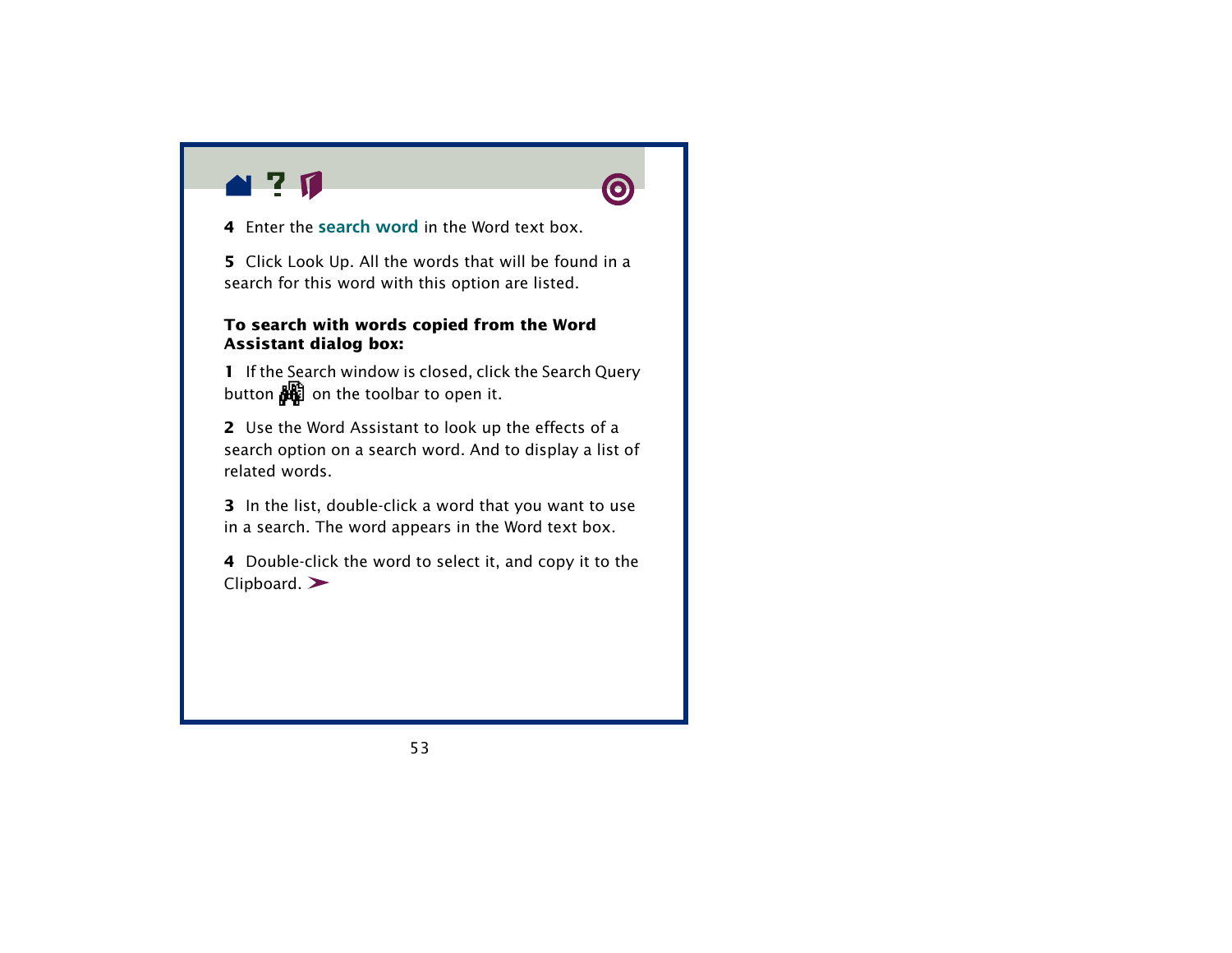![](_page_53_Picture_0.jpeg)

![](_page_53_Picture_1.jpeg)

**5** In the Search window, click the Find text box and paste the selected word into the text box.

**6** Repeat steps 3 through 5 for each word you want to use; separate each pair of words in the Find text box with **[AND](#page-55-0)** or **[OR](#page-56-0)**.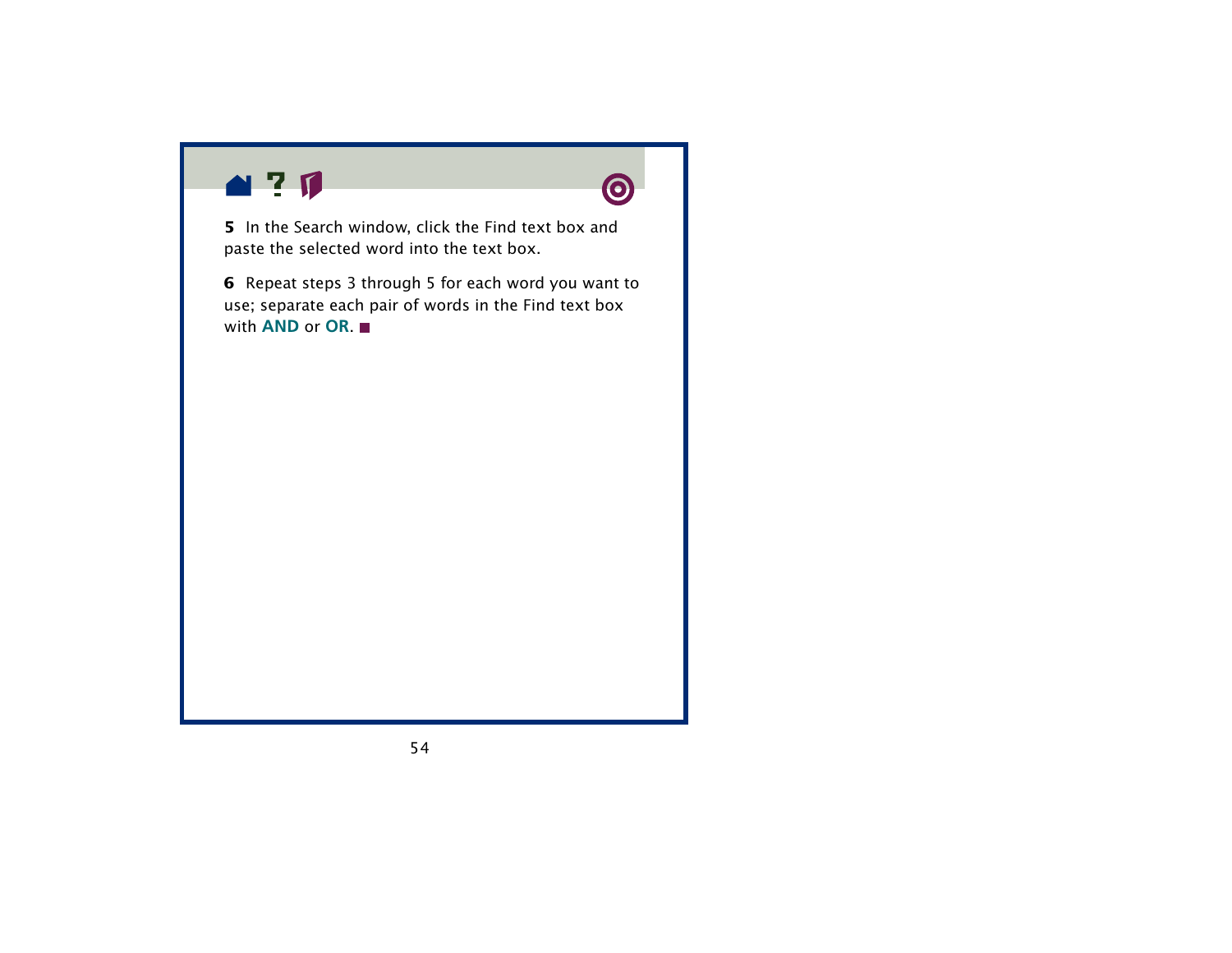<span id="page-54-0"></span>![](_page_54_Picture_0.jpeg)

![](_page_54_Picture_1.jpeg)

### **Searching with Boolean expressions**

You can use AND, OR, and NOT operators to build a Boolean expression that will search for specific words.

You can also use Boolean expressions in **[Document](#page-28-0)  [Info](#page-28-0)** field text boxes to specify a combination of field values in a search.

> **[Searching with Boolean AND](#page-55-0) [Searching with Boolean OR](#page-56-0) [Searching with Boolean NOT](#page-57-0) [Combining Boolean operators](#page-58-0) [Using operator names and symbols literally](#page-60-0)**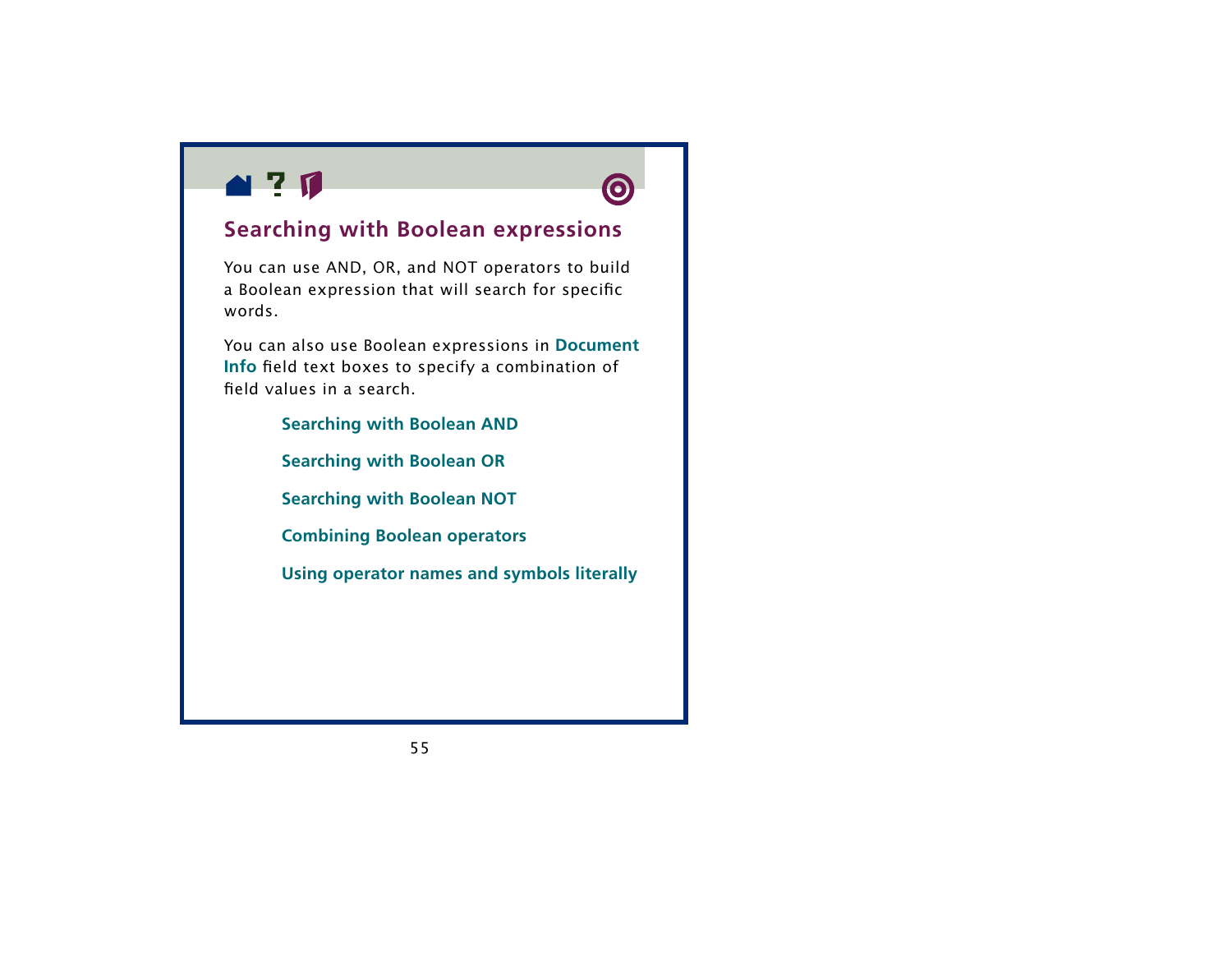<span id="page-55-0"></span>![](_page_55_Picture_0.jpeg)

![](_page_55_Picture_1.jpeg)

### **Searching with Boolean AND**

Use AND to find documents containing two or more search terms. For example,

installation AND instructions

finds only those documents that contain both *installation* and *instructions.*

You can also use the ampersand [&] to specify an AND search. For example,

installation & instructions

Choosing the **[Proximity option](#page-50-0)** changes the way AND searches work. Without the Proximity option, items in an AND search can be anywhere in a document. With the Proximity option, items in an AND search must be within three pages of each other to be found.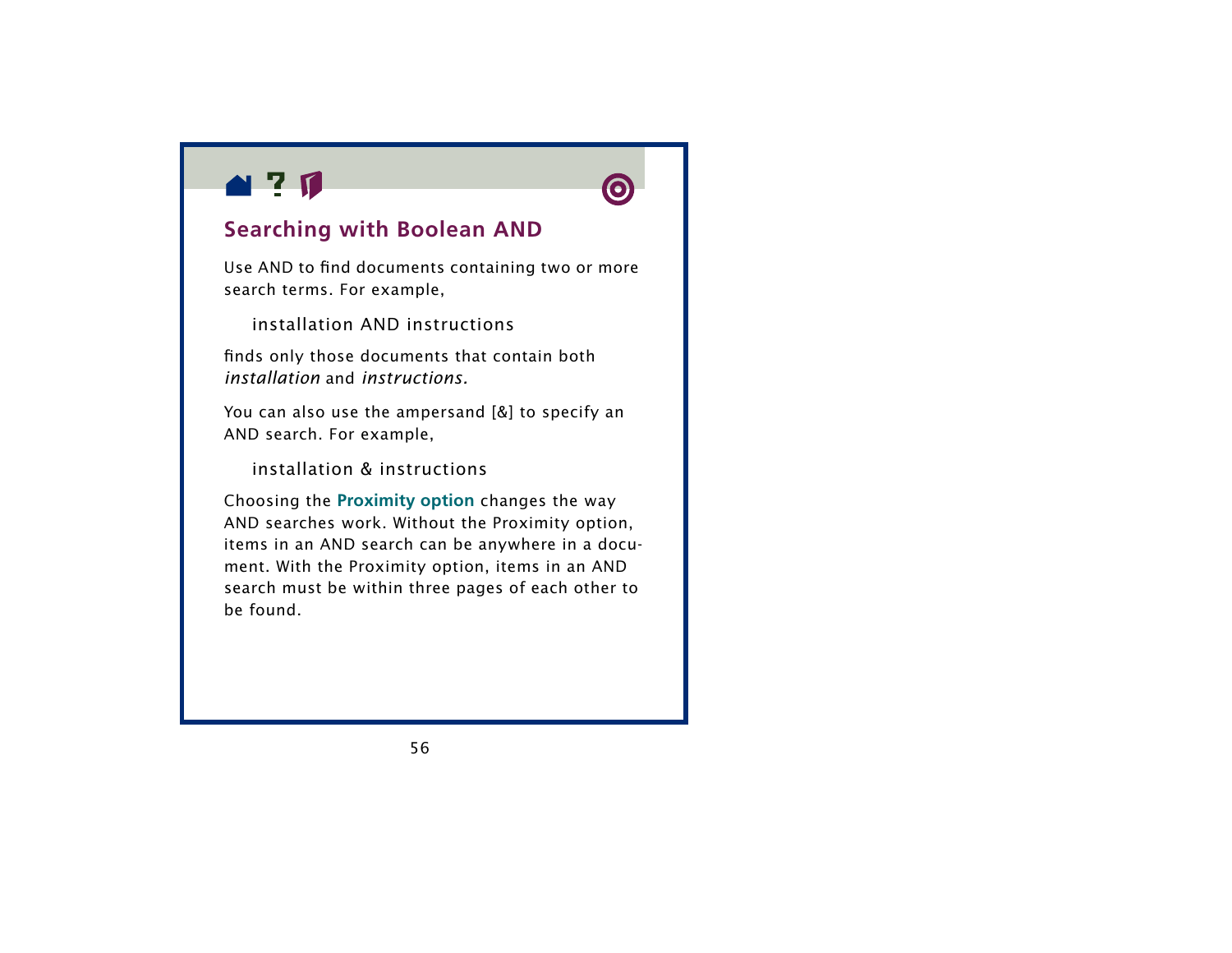<span id="page-56-0"></span>![](_page_56_Picture_0.jpeg)

![](_page_56_Picture_1.jpeg)

### **Searching with Boolean OR**

Use OR to find documents containing any of two or more search terms. For example,

television OR tv

finds all documents that contain either or both *television* and *tv*.

You can also use a comma [,] or a vertical bar [|] to separate items in an OR search. For example:

television, tv

and

television | tv

Although any document that contains any item used with an OR operator is returned from a search, documents that contain both items rank higher in the Search Results list. See **[Interpreting relevance](#page-64-0)  [ranking](#page-64-0)** for more information.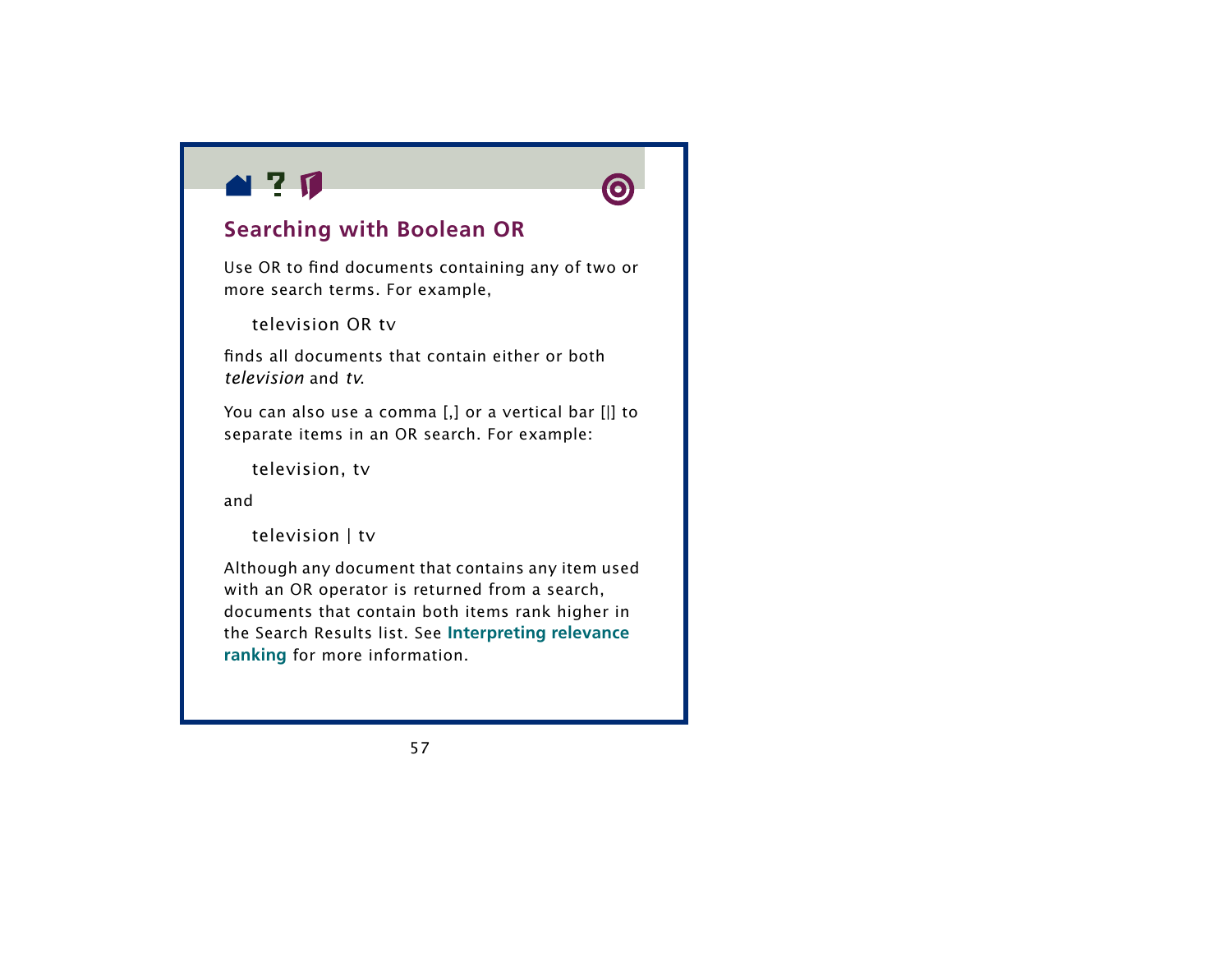<span id="page-57-0"></span>![](_page_57_Picture_0.jpeg)

![](_page_57_Picture_1.jpeg)

### **Searching with Boolean NOT**

Use NOT to exclude documents that contain a search term. For example,

not quarterly

finds all documents that do not contain the word *quarterly*.

You can also use an exclamation point [!] to specify a NOT search. (Be sure to place a space between the exclamation point and the search item.) For example:

! quarterly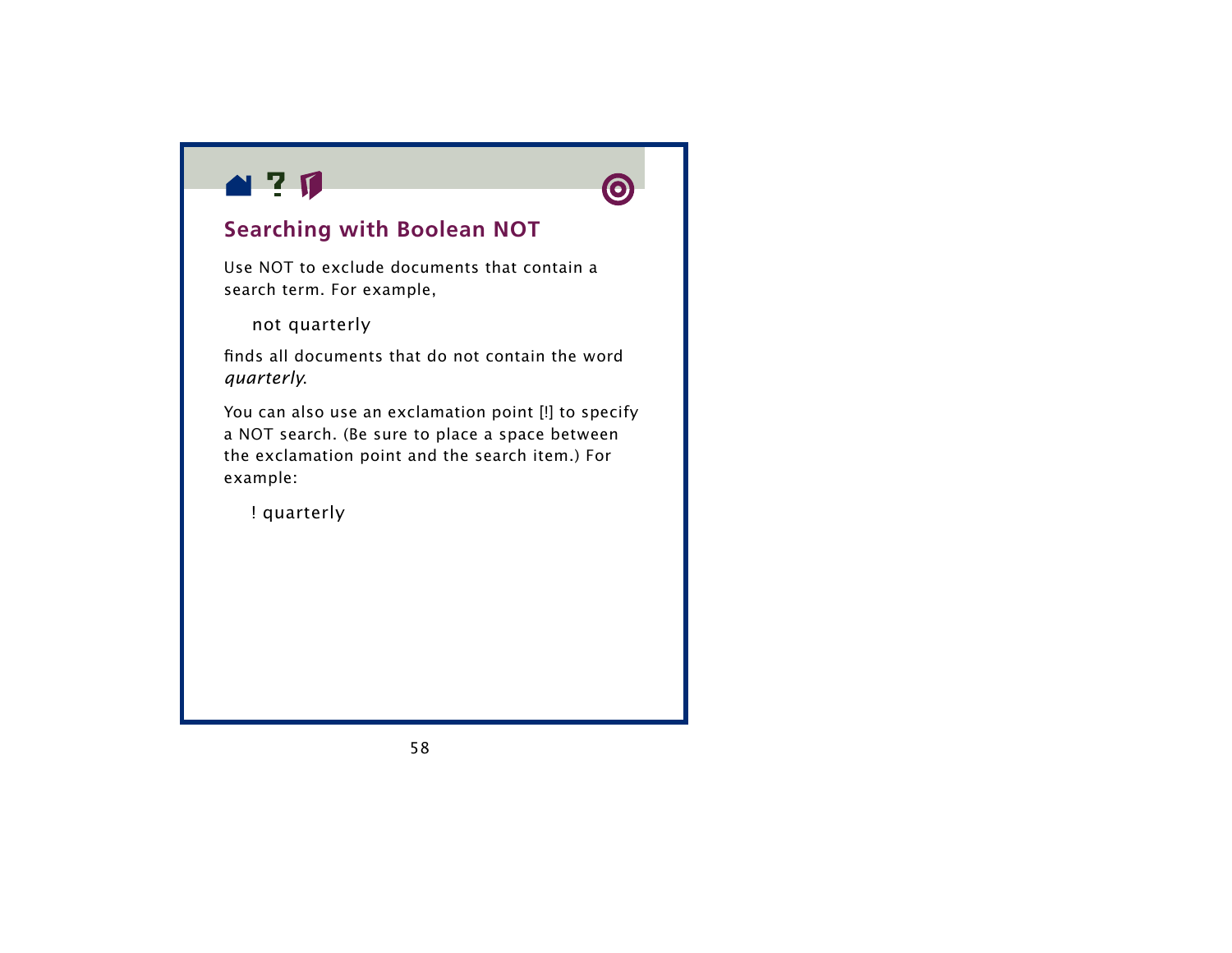<span id="page-58-0"></span>![](_page_58_Picture_0.jpeg)

![](_page_58_Picture_1.jpeg)

### **Combining Boolean operators**

Be careful when combining operators to build Boolean expressions. Unless you work with Boolean expressions frequently, it is easy to build an expression that does not mean what you think it means.

**•** When NOT is used with either or both of the AND and OR operators, it is evaluated before either the AND or OR. For example,

evolution AND NOT darwin

finds all documents that contain the word *evolution* but not the word *darwin*.

**•** When you combine AND and OR in the same expression, AND is evaluated before OR. For example,

darwin OR origin AND species

finds all documents that contain *darwin* or that contain both *origin* and *species*.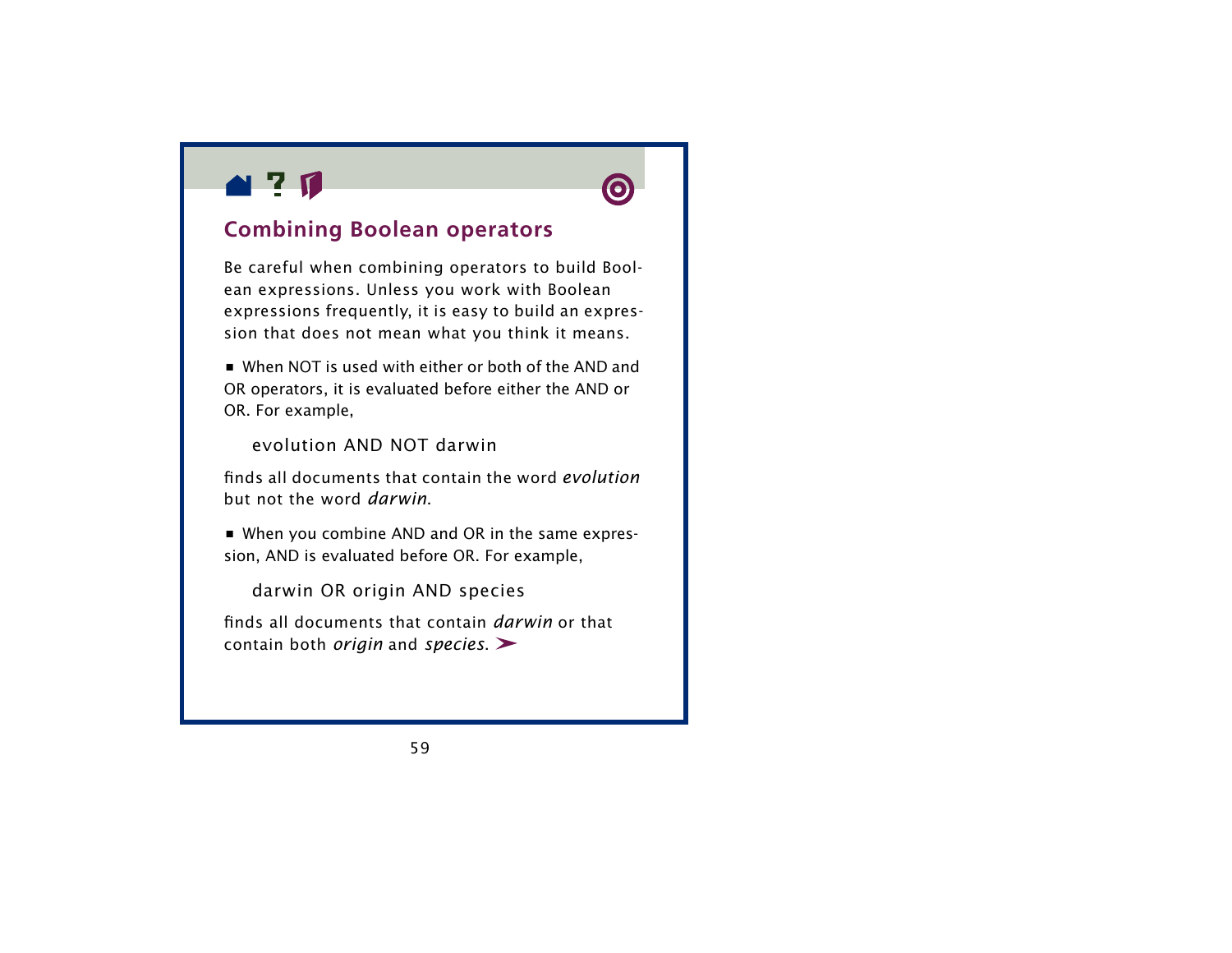![](_page_59_Picture_0.jpeg)

![](_page_59_Picture_1.jpeg)

**•** You can use parentheses to change the default order of evaluation for Boolean operators. For example,

(darwin OR origin) AND species

finds all documents that contain either *darwin* and *species* or that contain *origin* and *species*. Parentheses can be nested.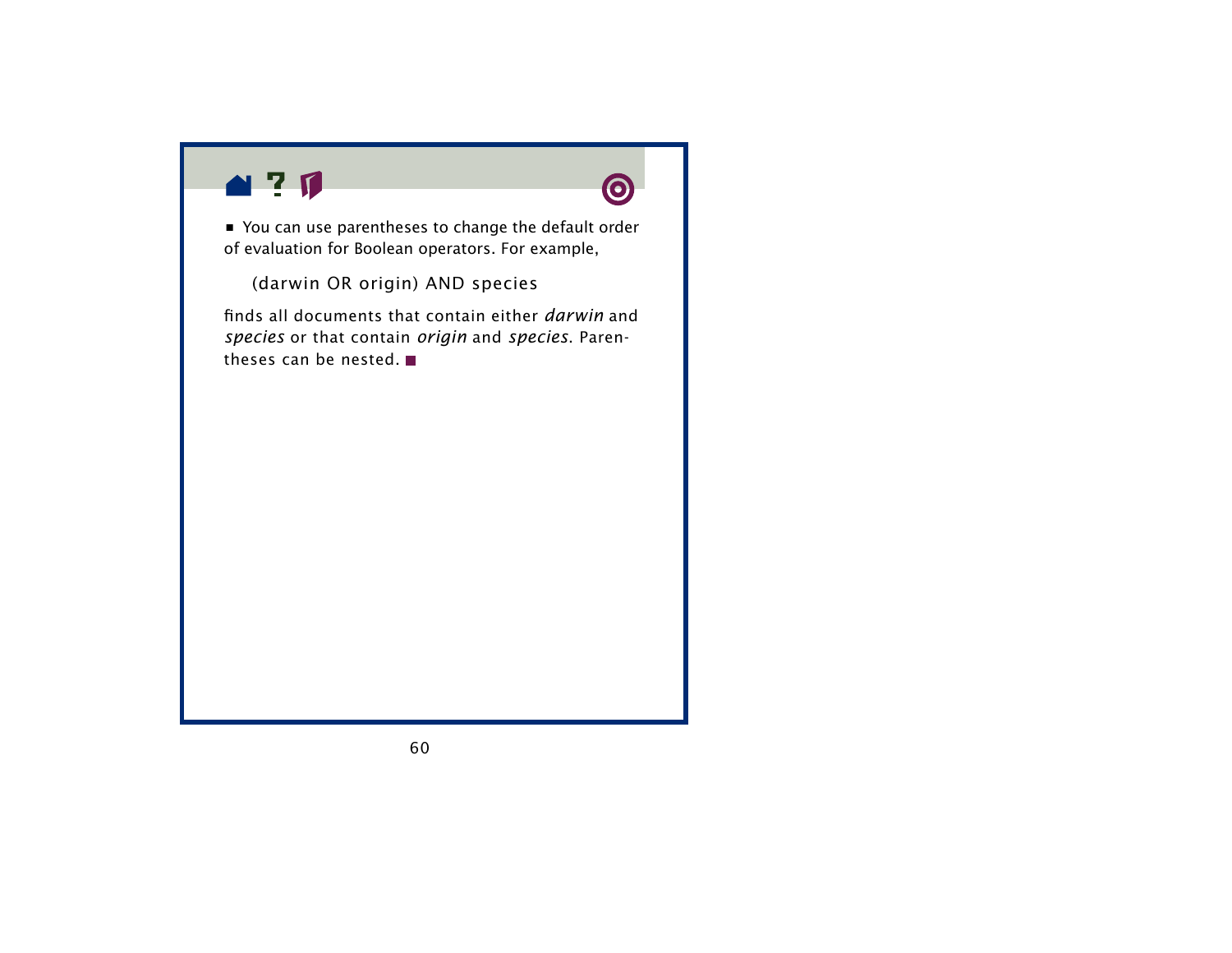<span id="page-60-0"></span>![](_page_60_Picture_0.jpeg)

![](_page_60_Picture_1.jpeg)

### **Using operator names and symbols literally**

When you use a literal phrase that contains an operator name, a symbol for an operator name (such as & for AND), or parentheses, the phrase must be enclosed in quotation marks. For example:

"cats and dogs"

finds all documents that contain the phrase *cats and dogs*, not all documents that contain either the word *cats* or the word *dogs*. The phrase

cats & dogs

also needs quotes to be interpreted literally.  $\blacktriangleright$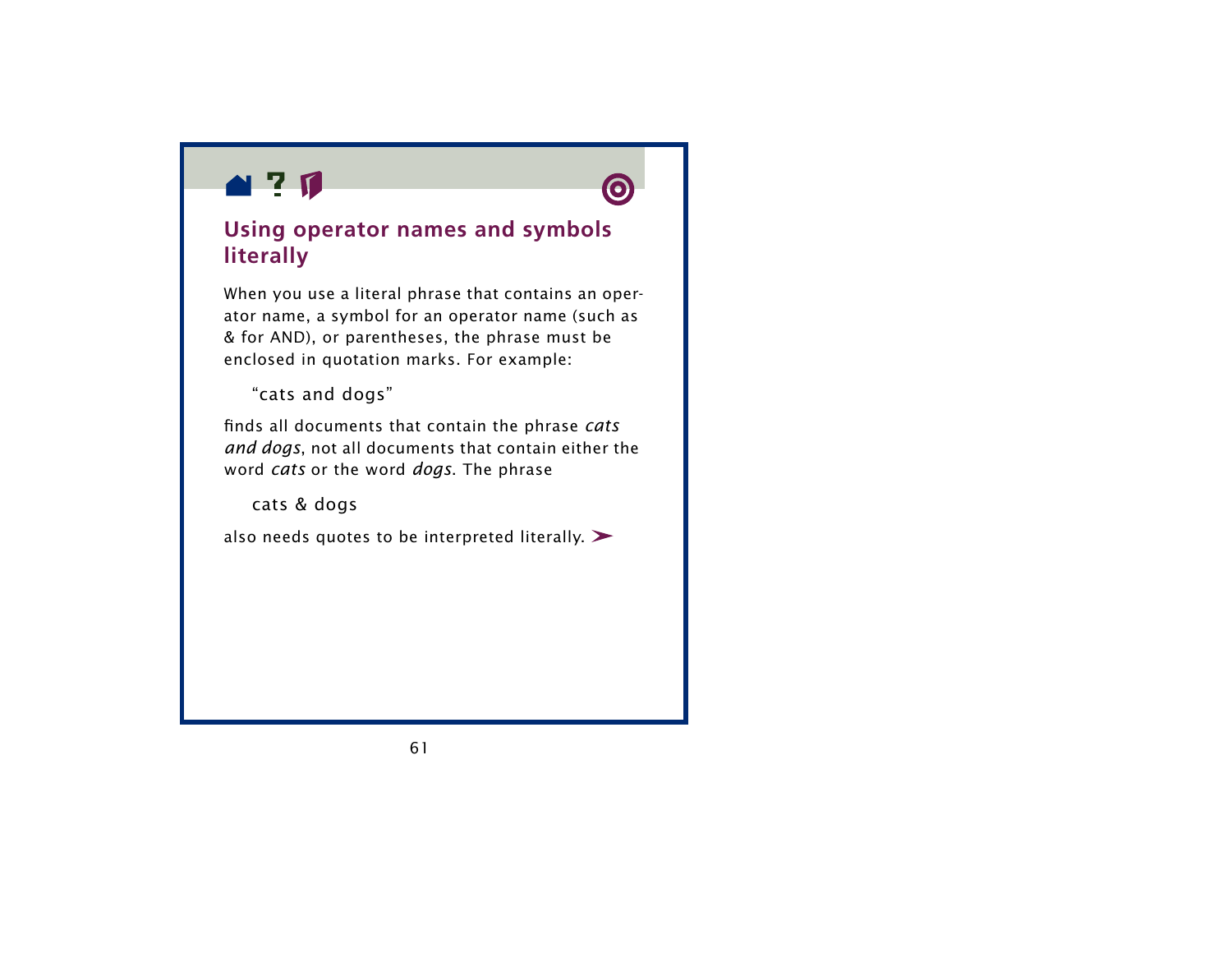![](_page_61_Picture_0.jpeg)

![](_page_61_Picture_1.jpeg)

In addition to *and*, *or*, *not*, and parentheses, the symbols that require quotation marks are *&* (ampersand, for AND), *|* and*,* (vertical bar and comma, for OR), and *!* (exclamation point, for NOT). However, quoted search phrases that contain parentheses or vertical bars can produce unexpected results. For details, see **[How Acrobat Catalog treats separator](#page-19-0)  [characters](#page-19-0)**.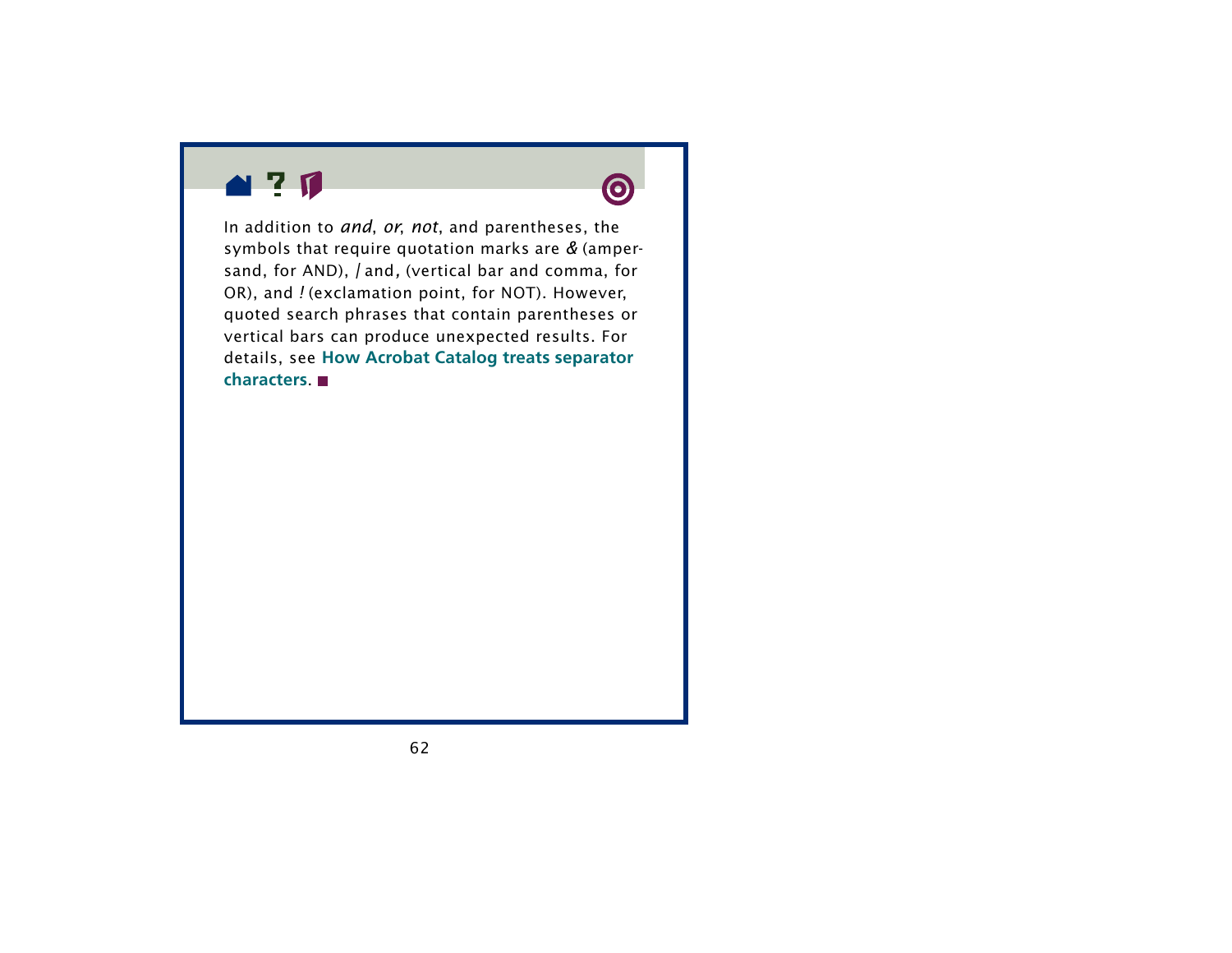<span id="page-62-0"></span>![](_page_62_Picture_0.jpeg)

![](_page_62_Picture_1.jpeg)

### **Viewing documents returned from a search**

A search returns a list of indexed documents containing items that match your search query, displaying the list in the Search Results window. When you open a document in the list, you view only pages containing matches. All matches on a page are highlighted unless you **[change the default](#page-9-0)**.

Documents more likely to contain relevant information are listed first, and the relevance ranking of each document is indicated by an icon. For details, see **[Interpreting relevance ranking](#page-64-0)**.

#### **To view a document returned from the search:**

**1** Double-click the document name to open the document.

**2** Use the Search buttons on the toolbar to view all the occurrences of matches for your query.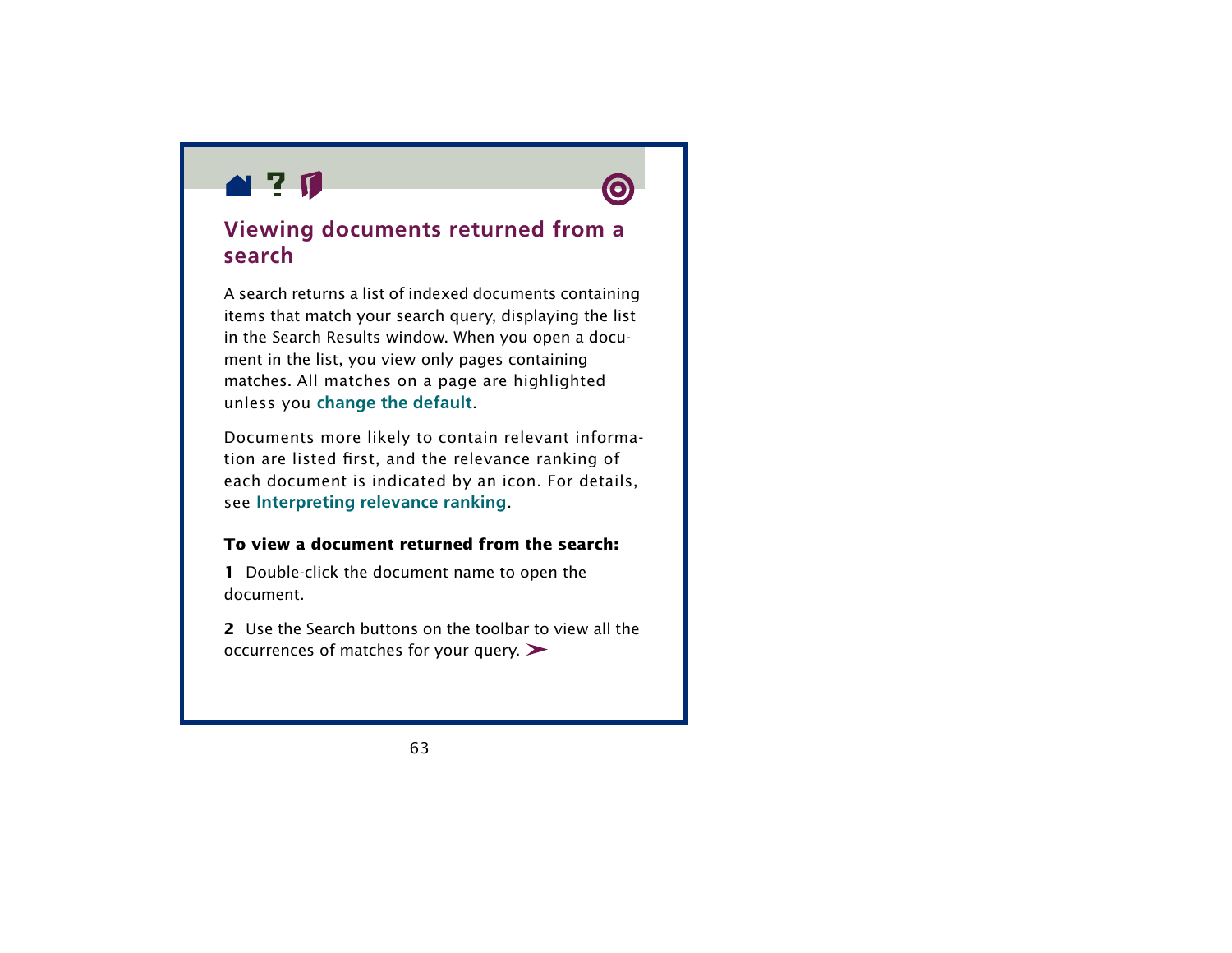<span id="page-63-0"></span>![](_page_63_Picture_0.jpeg)

![](_page_63_Picture_1.jpeg)

**•** To highlight the previous occurrence of a match in a document, click the Search Previous button  $\bar{\Xi}$  .

#### **To view another returned document:**

Choose one of the following:

**•** To highlight the first occurrence of a match in the next document listed or previous document listed, click the Search Next button  $\overline{\trianglelefteq}$  or Search Previous button  $\mathbf{R}$  while pressing the Shift key. Or choose Tools > Search > Next Document or Tools > Search > Previous Document.

**•** To view any other document listed, click the Search Results button  $\mathbb{E}$  to redisplay the list, or choose Tools > Search > Results; then double-click the document name.

If you want to keep the Results list visible, deselect the Hide on View **[preference](#page-9-0)**.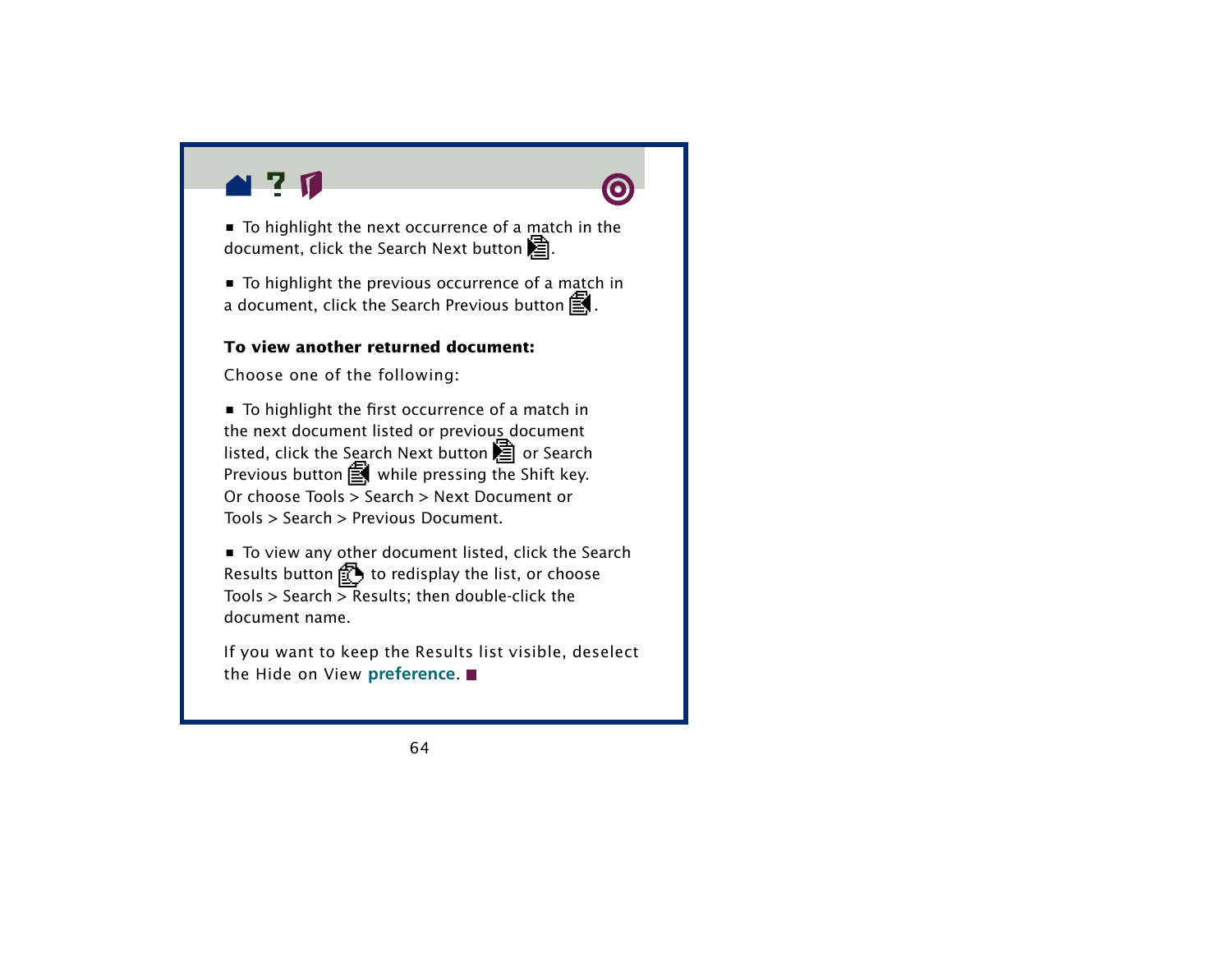<span id="page-64-0"></span>![](_page_64_Picture_0.jpeg)

![](_page_64_Picture_1.jpeg)

### **Interpreting relevance ranking**

A relevance ranking is assigned to each document returned from a search. A document's relevance ranking indicates how likely it is that the document contains the information you are searching for.

Search uses five icons to indicate relevance ranking:

![](_page_64_Picture_5.jpeg)

From left (full circle) to right (empty circle), they rank documents from highest to lowest likelihood of containing relevant information.

**•** With ordinary search text, the relevance ranking indicates how frequently the search word appears in the document, both in absolute terms and relative to the number of other words in the document.  $\blacktriangleright$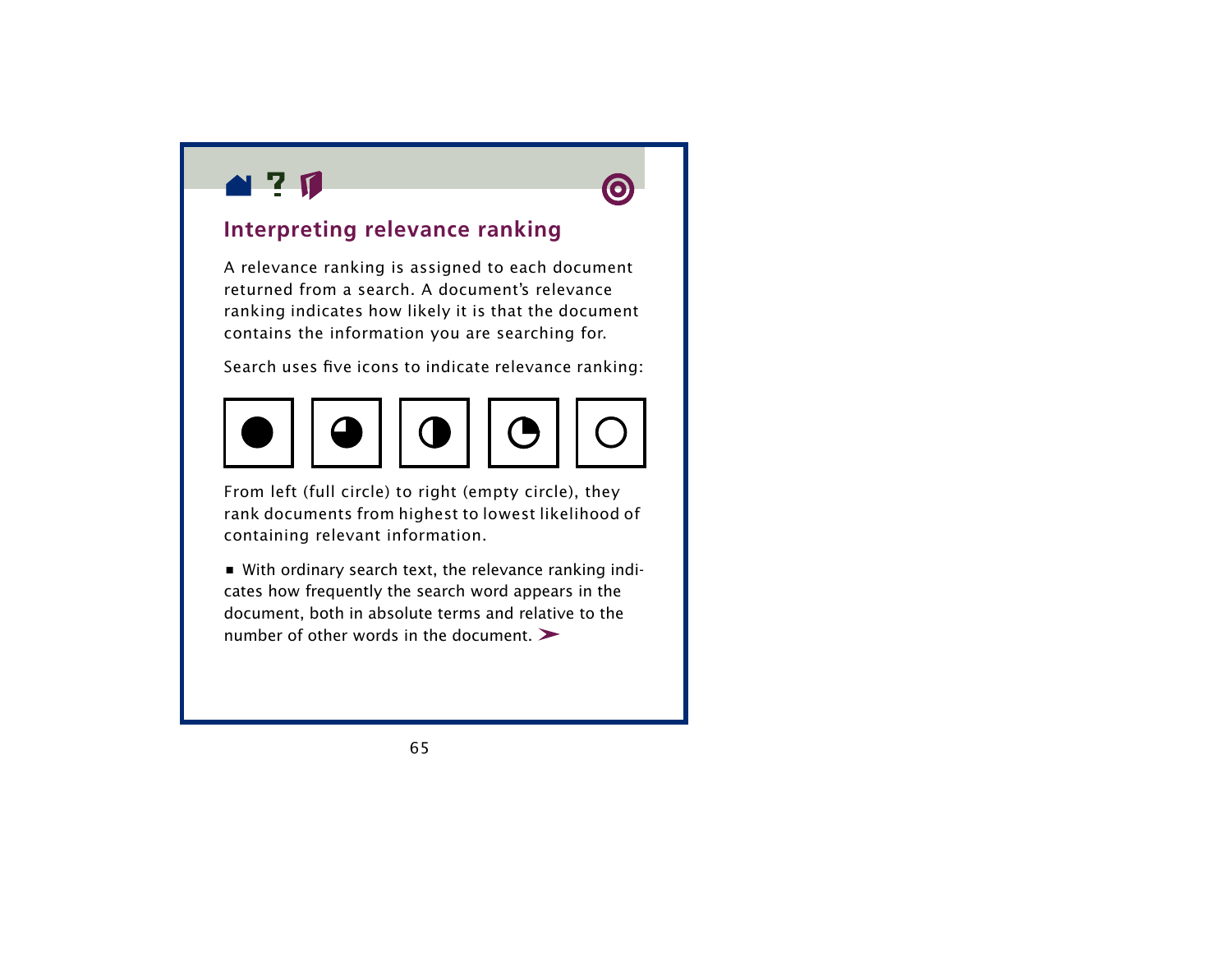![](_page_65_Picture_0.jpeg)

![](_page_65_Picture_1.jpeg)

**•** When you use a **[Boolean OR operator](#page-56-0)** between two words or phrases in a search, documents that contain both the items have a relevance ranking higher than documents that contain just one of them.

**•** When you use the **[Proximity option](#page-50-0)**, the closer the occurrences of matches for your query are within a document, the higher the relevance ranking for the document.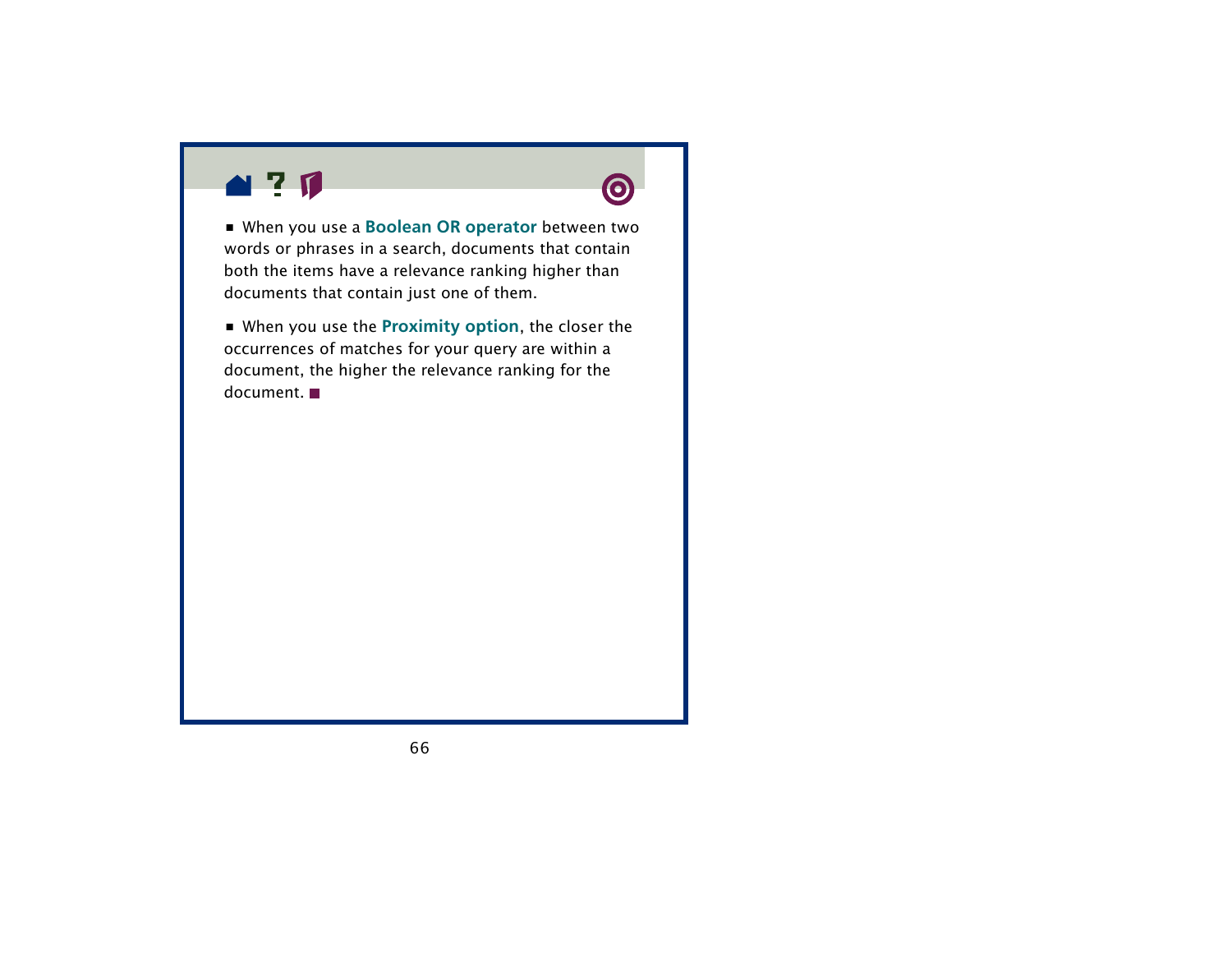1996 Adobe Systems Incorporated. All rights reserved.

#### Adobe Acrobat 3.0 Search Online Guide

This manual, as well as the software described in it, is furnished under license and may be used or copied only in accordance with the terms of such license. The content of this manual is furnished for informational use only, is subject to change without notice, and should not be construed as a commitment by Adobe Systems Incorporated. Adobe Systems Incorporated assumes no responsibility or liability for any errors or inaccuracies that may appear in this book.

The copyrighted software that accompanies this manual is licensed to the End User for use only in strict accordance with the End User License Agreement, which the Licensee should read carefully before commencing use of the software. Except as permitted by such license, no part of this publication may be reproduced, stored in a retrieval system, or transmitted, in any form or by any means, electronic, mechanical, recording, or otherwise, without the prior written permission of Adobe Systems Incorporated.

Adobe, the Adobe logo, Acrobat, Acrobat Capture, the Acrobat logo, Distiller, Acrobat Exchange, Adobe Type Manager, PostScript, and the tagline "If you can dream it, you can do it" are trademarks of Adobe Systems Incorporated. Microsoft and Windows are registered trademarks and ActiveX and Windows NT are trademarks of Microsoft Corporation in the U.S. and other countries. Apple, Macintosh, Power Macintosh, and QuickTime are registered trademarks and AppleScript and TrueType are trademarks of Apple Computer, Inc. Lotus Notes is a registered trademark of Lotus Development Corporation. Netscape and Netscape Navigator are trademarks of Netscape Communications Corporation. UNIX is a registered trademark in the U.S. and other countries, licensed exclusively through X/Open Company, Ltd. Pentium is a trademark of Intel Corporation. All other products or name brands are trademarks of their respective owners.

This product contains an implementation of the LZW algorithm licensed under U.S. Patent 4,558,302.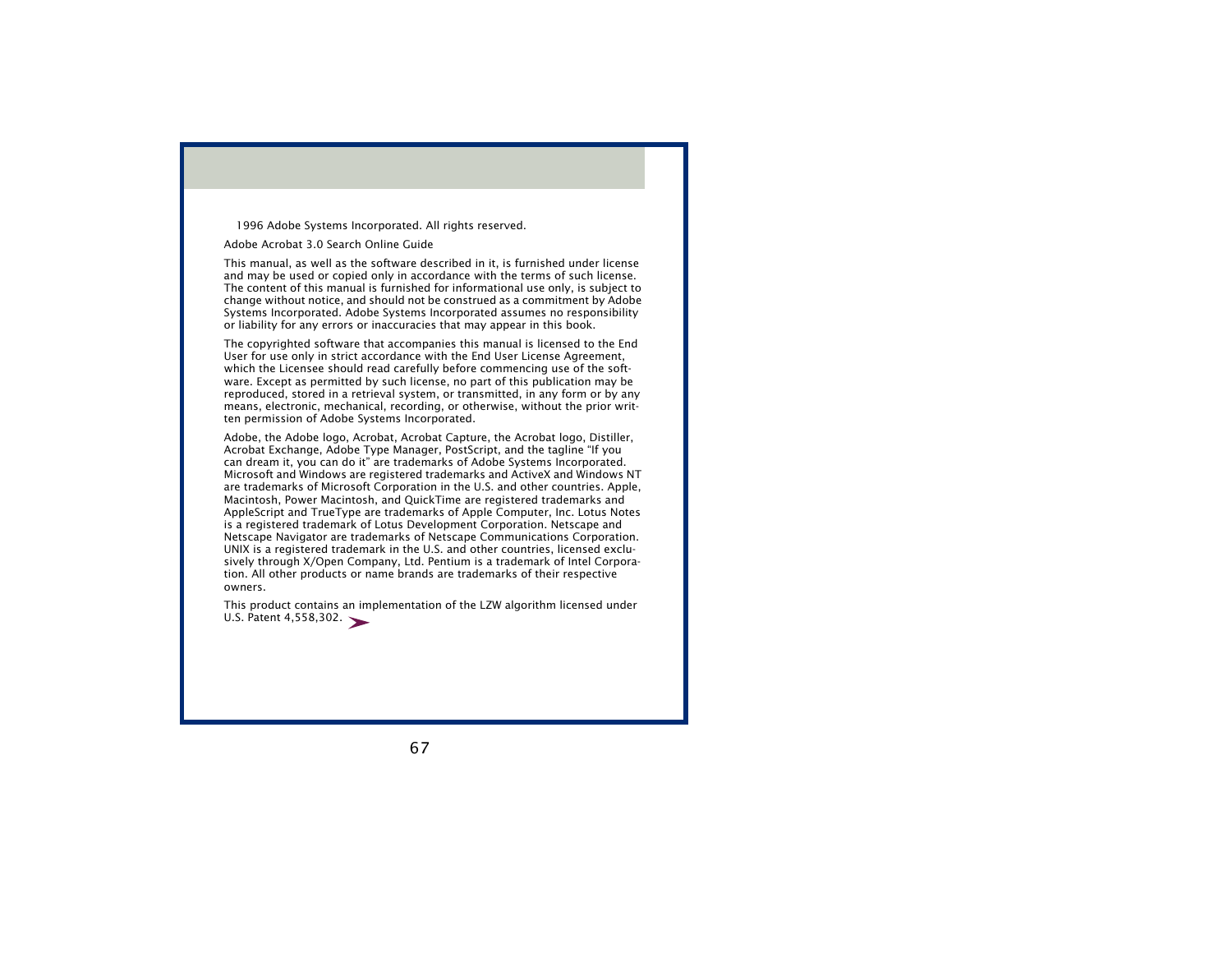This software includes software licensed from Verity, Inc., copyright 1994. All rights reserved. The address of Verity, Inc., is 894 Ross Drive, Sunnyvale, California 94089. Verity ® and TOPIC ® are registered trademarks of Verity, Inc. in the United States and other countries. English Electronic Thesaurus copyright 1993 by INSO Corporation. Adapted from the Oxford Thesaurus copyright 1991 by Oxford University Press and from Roget's II: The New Thesaurus copyright 1980 by Houghton Mifflin Company. All rights reserved. Reproduction or disassembly of embodied programs and databases prohibited.

1994 This software includes software licensed from RSA Data Security, Inc.

Written and designed at Adobe Systems Incorporated, 345 Park Ave., San Jose, CA 95110-2704.

Adobe Systems Europe Limited, Adobe House, 5 Mid New Cultins, Edinburgh EH11 4DU, Scotland, United Kingdom

Adobe Systems Co., Ltd., Yebisu Garden Place Tower, 4-20-3 Ebisu, Shibuya-ku, Tokyo 150, Japan

For defense agencies: Restricted Rights Legend. Use, reproduction, or disclosure is subject to restrictions set forth in subparagraph  $(c)(1)(ii)$  of the Rights in Technical Data and Computer Software clause at 252.227-7013.

For civilian agencies: Restricted Rights Legend. Use, reproduction, or disclosure is subject to restrictions set forth in subparagraphs (a) through (d) of the commercial Computer Software Restricted Rights clause at 52.227-19 and the limitations set forth in Adobe's standard commercial agreement for this software. Unpublished rights reserved under the copyright laws of the United States.

(9/96)

![](_page_67_Picture_8.jpeg)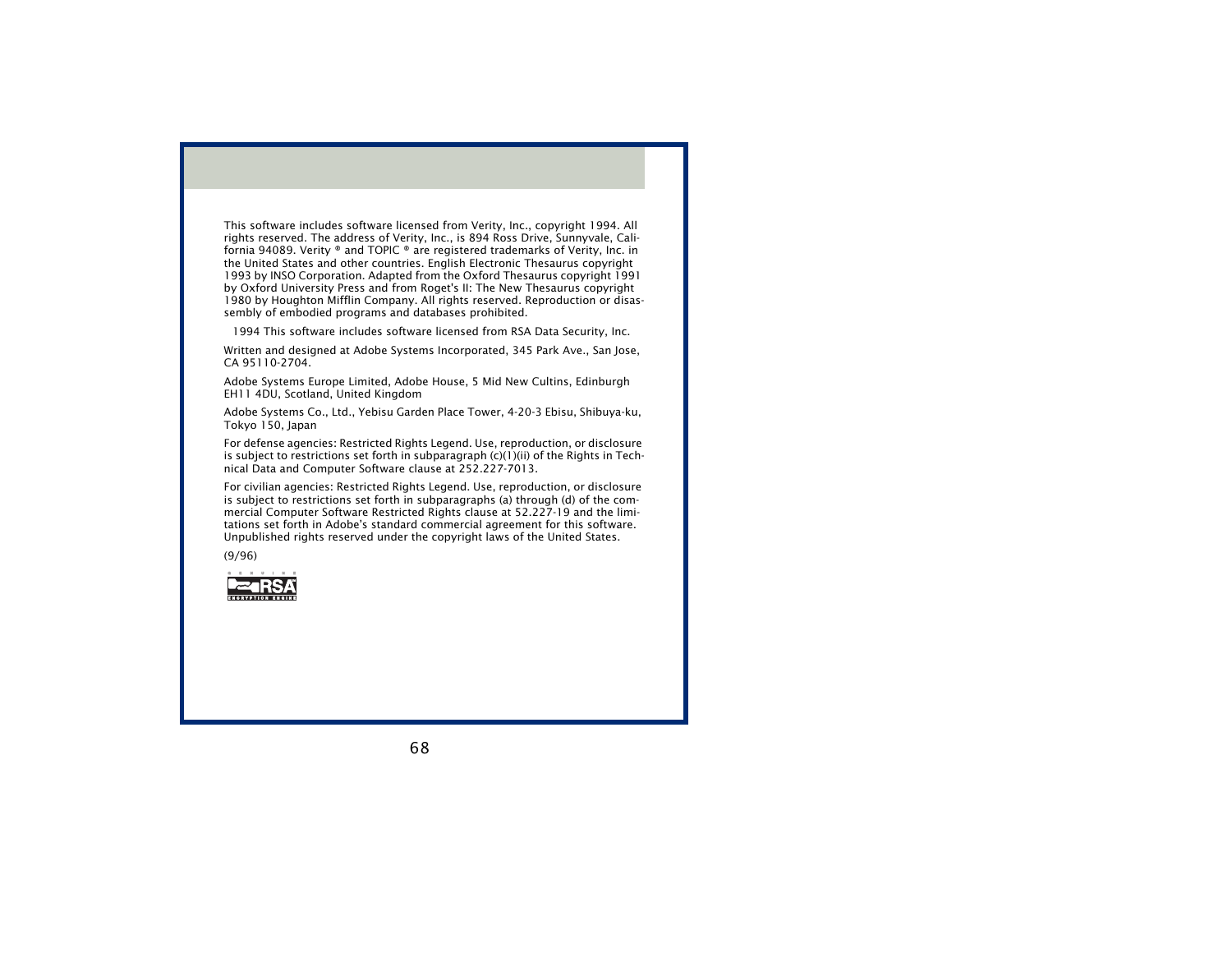### **How to use this online guide**

![](_page_68_Picture_1.jpeg)

Page back or page forward.

![](_page_68_Picture_3.jpeg)

 Undoes a change of page or view, or redoes a change (Go Back/Go Forward).

![](_page_68_Picture_5.jpeg)

Go to the Contents.

![](_page_68_Picture_7.jpeg)

Go to the Index.

![](_page_68_Picture_9.jpeg)

Go to the how-to page (this page).

![](_page_68_Picture_11.jpeg)

Go to the "parent" of the current topic.

- Go to the indicated topic. **text**
	- Go to the next page of a continued topic.  $\blacktriangleright$ 
		- End of a continued topic.

For instructions on printing this guide, go to the next page.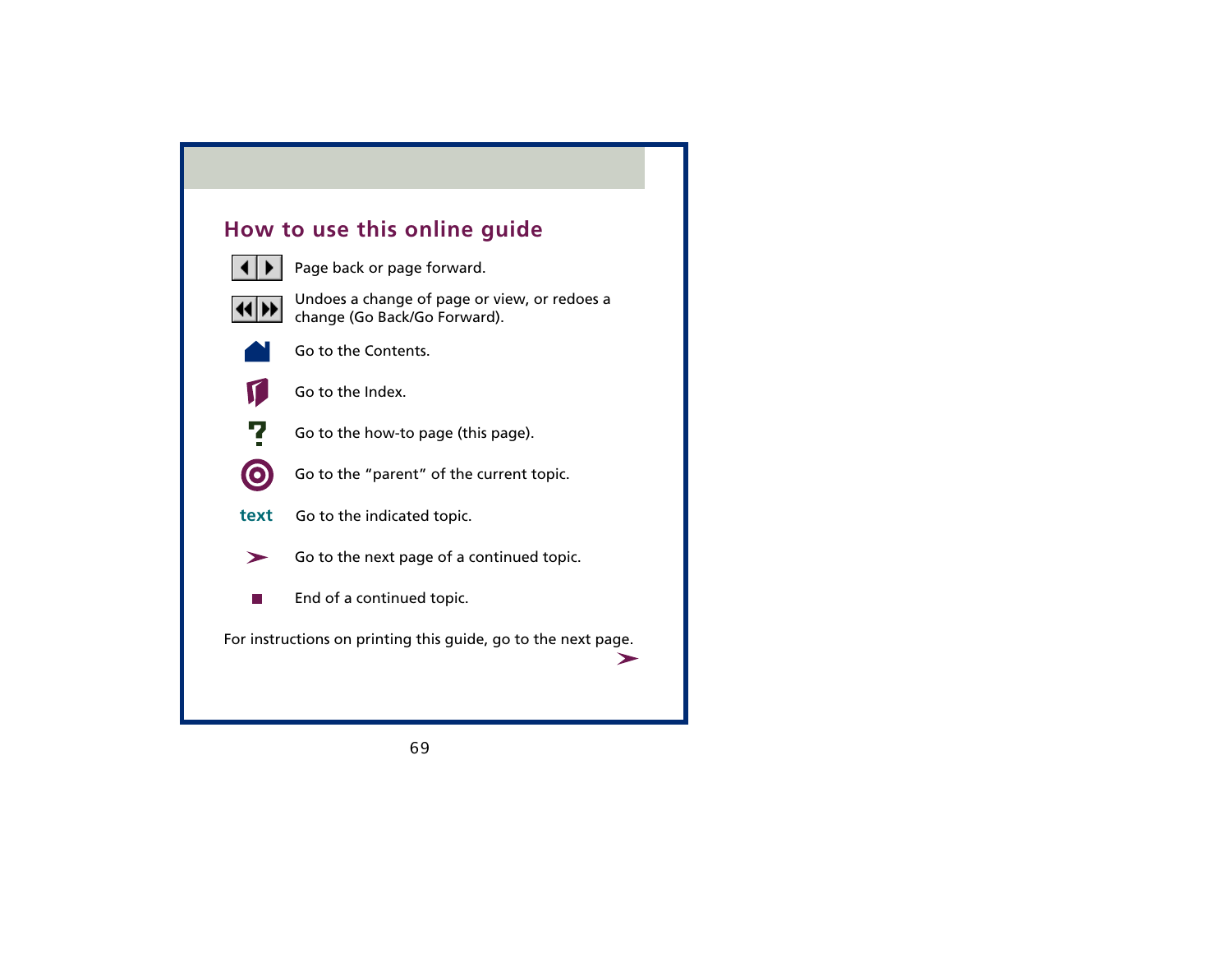### **How to print this online guide**

You can print separate topics or the entire guide. Since the pages of the guide have been made small for online viewing, Windows and Macintosh users may prefer to print them two to a page of paper— "two up."

#### **To print pages two up:**

**1** Choose File > Print Setup (Windows) or File > Page Setup (Macintosh).

**2** Follow the instructions for your platform:

**•** In Windows, click Options, select 2 up on the Paper tab, click OK to return to the Print Setup dialog box, and click OK again to close it.  $\blacktriangleright$